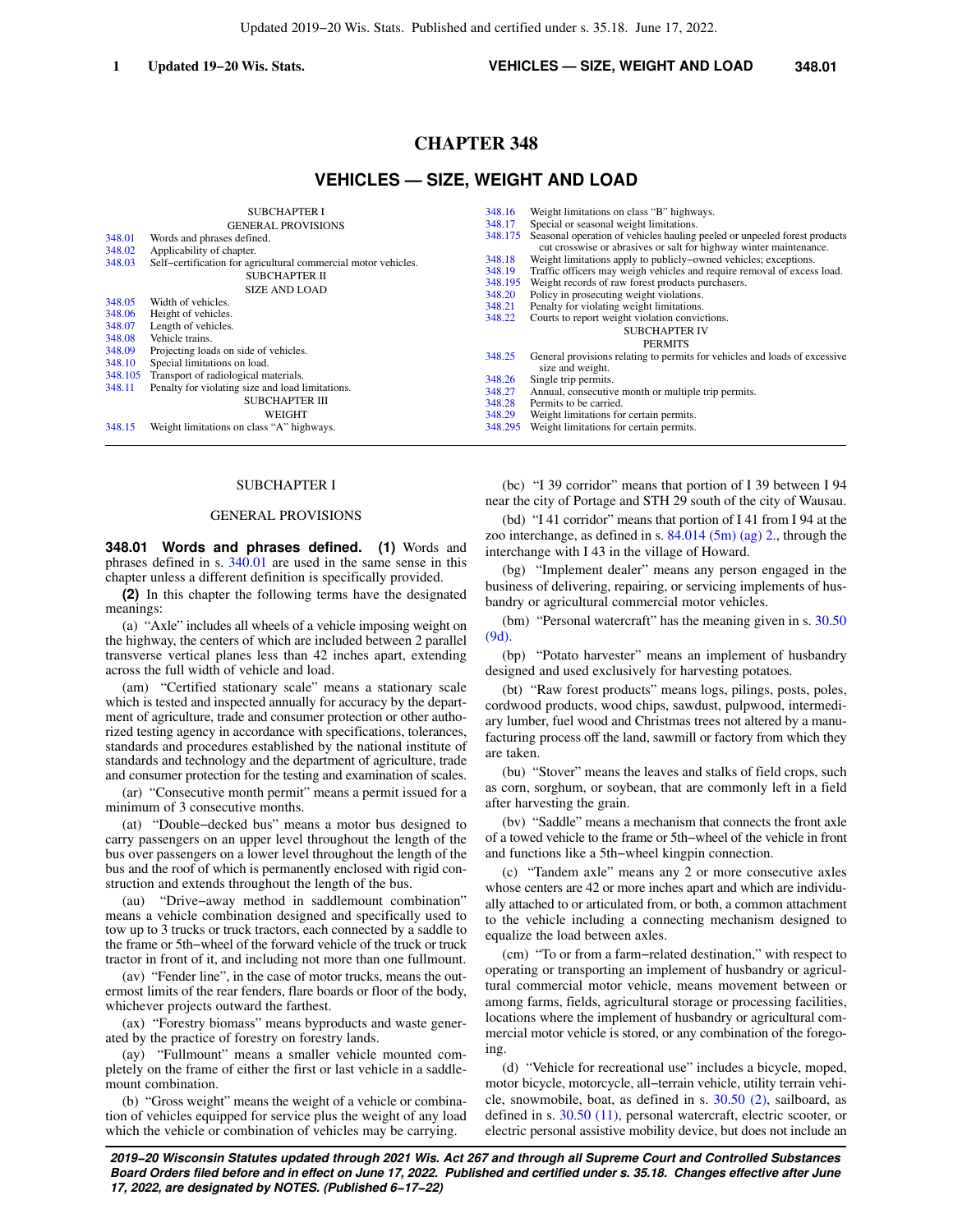automobile, motor truck, motor home, play vehicle, or in−line skates.

**History:** [1981 c. 312](https://docs.legis.wisconsin.gov/document/acts/1981/312) ss. [1](https://docs.legis.wisconsin.gov/document/acts/1981/312,%20s.%201), [2](https://docs.legis.wisconsin.gov/document/acts/1981/312,%20s.%202), [4](https://docs.legis.wisconsin.gov/document/acts/1981/312,%20s.%204); [1985 a. 202,](https://docs.legis.wisconsin.gov/document/acts/1985/202) [212,](https://docs.legis.wisconsin.gov/document/acts/1985/212) [332;](https://docs.legis.wisconsin.gov/document/acts/1985/332) [1989 a. 165](https://docs.legis.wisconsin.gov/document/acts/1989/165); [1993 a. 62](https://docs.legis.wisconsin.gov/document/acts/1993/62),<br>[439](https://docs.legis.wisconsin.gov/document/acts/1993/439); [1999 a. 85](https://docs.legis.wisconsin.gov/document/acts/1999/85); [2005 a. 11](https://docs.legis.wisconsin.gov/document/acts/2005/11), [167;](https://docs.legis.wisconsin.gov/document/acts/2005/167) [2007 a. 16;](https://docs.legis.wisconsin.gov/document/acts/2007/16) [2009 a. 180;](https://docs.legis.wisconsin.gov/document/acts/2009/180) [2011 a. 59,](https://docs.legis.wisconsin.gov/document/acts/2011/59) [208;](https://docs.legis.wisconsin.gov/document/acts/2011/208) [2013 a.](https://docs.legis.wisconsin.gov/document/acts/2013/216)<br>[216](https://docs.legis.wisconsin.gov/document/acts/2013/216), [220](https://docs.legis.wisconsin.gov/document/acts/2013/220), [377](https://docs.legis.wisconsin.gov/document/acts/2013/377); [2015 a. 15,](https://docs.legis.wisconsin.gov/document/acts/2015/15) [55](https://docs.legis.wisconsin.gov/document/acts/2015/55), [232](https://docs.legis.wisconsin.gov/document/acts/2015/232), [360](https://docs.legis.wisconsin.gov/document/acts/2015/360); [2019 a. 11](https://docs.legis.wisconsin.gov/document/acts/2019/11).

**348.02 Applicability of chapter. (1)** The provisions of this chapter restricting the size, weight and load of vehicles apply also to vehicles owned by or operated by or for a governmental agency, subject to such exceptions in this chapter.

**(2)** The provisions of this chapter restricting the size and weight of vehicles apply to the vehicle and any load which it is carrying except as otherwise provided in this chapter.

**(3)** Any owner of a vehicle who causes or permits such vehicle to be operated on a highway in violation of this chapter is guilty of the violation the same as if the owner had actually operated the vehicle.

**(4)** The limitations on size, weight and load imposed by this chapter do not apply to road machinery actually engaged in construction or maintenance of a highway within the limits of the project.

**(5)** The limitations on weight, length and number of vehicles in combination imposed by this chapter shall not apply to a combination of vehicles in an emergency towing operation in which the towing vehicle is being used to remove a stalled or disabled vehicle or combination of vehicles from the highway to the nearest adequate place for repairs, or in which the towing vehicle is an emergency truck tractor temporarily substituted for a stalled or disabled truck tractor. The vehicle owner or the owner's agent shall designate the nearest adequate place for repairs for vehicles or combinations of vehicles exceeding the statutory length limits or limits on the number of vehicles in combination.

**(6)** The provisions of this chapter apply to implements of husbandry and agricultural commercial motor vehicles.

**History:** [1977 c. 197;](https://docs.legis.wisconsin.gov/document/acts/1977/197) [1979 c. 348](https://docs.legis.wisconsin.gov/document/acts/1979/348); [1981 c. 268](https://docs.legis.wisconsin.gov/document/acts/1981/268), [312](https://docs.legis.wisconsin.gov/document/acts/1981/312), [390;](https://docs.legis.wisconsin.gov/document/acts/1981/390) [1989 a. 134](https://docs.legis.wisconsin.gov/document/acts/1989/134); [1991 a.](https://docs.legis.wisconsin.gov/document/acts/1991/316) [316](https://docs.legis.wisconsin.gov/document/acts/1991/316); [2013 a. 377.](https://docs.legis.wisconsin.gov/document/acts/2013/377)

**348.03 Self−certification for agricultural commercial motor vehicles. (1)** The department shall prescribe a form for the owner or operator of an agricultural commercial motor vehicle to certify that the vehicle and its operation satisfy all requirements specified in the definition under s. [340.01 \(1o\).](https://docs.legis.wisconsin.gov/document/statutes/340.01(1o))

**(2)** The certification on the form under sub. [\(1\)](https://docs.legis.wisconsin.gov/document/statutes/348.03(1)) of an owner or operator of an agricultural commercial motor vehicle may be offered to the department or any traffic officer as evidence of the truth of the matters asserted in the certification, but the certification is not conclusive of such matters.

**History:** [2013 a. 377](https://docs.legis.wisconsin.gov/document/acts/2013/377).

#### SUBCHAPTER II

#### SIZE AND LOAD

**348.05 Width of vehicles. (1)** No person without a permit therefor shall operate on a highway any vehicle having a total width in excess of 8 feet 6 inches, except as otherwise provided in this section.

**(2)** The following vehicles may be operated without a permit for excessive width if the total outside width does not exceed the indicated limitations:

(a) Subject to ss. [347.24 \(3\)](https://docs.legis.wisconsin.gov/document/statutes/347.24(3)), [347.245 \(1\)](https://docs.legis.wisconsin.gov/document/statutes/347.245(1)), and [347.25 \(2g\),](https://docs.legis.wisconsin.gov/document/statutes/347.25(2g)) no limitation for implements of husbandry.

(am) Ten feet for an agricultural commercial motor vehicle, except that, if the agricultural commercial motor vehicle is operated for purposes of spraying pesticides or spreading lime or fertilizer but not including manure application and has extending tires, fenders, or fender flares, the total outside width of the agricultural commercial motor vehicle may not exceed 12 feet. This paragraph does not apply to an agricultural commercial motor vehicle on a highway that is a part of the national system of interstate and defense highways.

(b) No limitation for snowplows operated by or for a governmental agency.

(d) Ten feet 6 inches for snowplows attached to motor vehicles normally used for the transportation of milk.

(e) Twelve feet for skidders, forwarders, harvesters, and wheeled feller bunchers operated for logging purposes at times other than hours of darkness and operated on the highway for a distance of 0.5 miles or less. This paragraph does not apply on any highway that is a part of the national system of interstate and defense highways.

(f) Eight feet 8 inches for urban passenger buses and 8 feet 6 inches for interurban passenger buses.

(i) A realistic body width of 8 feet 6 inches for mobile homes, including recreational vehicles, and motor homes, and, for motor homes and for recreational vehicles used only as temporary or recreational dwellings, up to an additional 4 inches on the left side and 6 inches on the right side of such vehicles for appurtenances provided that, if any appurtenance extends the maximum 4 inches on the left side or 6 inches on the right side, the appurtenance is located at a height of not less than 8 feet from the ground. In this paragraph, "appurtenance" means any mechanical or other device, including retracted awning assemblies, vent grates, electrical outlet covers, and door handles, that is related to the structure of the vehicle and is installed upon the vehicle by a manufacturer or dealer.

(k) Nine feet for loads of tie logs, tie slabs and veneer logs, provided that no part of the load shall extend more than 6 inches beyond the fender line on the left side of the vehicle or extend more than 10 inches beyond the fender line on the right side of the vehicle. This paragraph does not apply to transport on highways designated as parts of the national system of interstate and defense highways under s. [84.29](https://docs.legis.wisconsin.gov/document/statutes/84.29).

(L) Twelve feet for loads of hay in bales and, from September 15 to December 15 of each year, for loads of Christmas trees from the point of harvesting or staging to a Christmas tree yard or point of commercial shipment, if the total outside width of the loads do not exceed the width of a single traffic lane of any highway over which the loads are carried. This paragraph does not apply to vehicles on highways designated as parts of the national system of interstate and defense highways under s. [84.29.](https://docs.legis.wisconsin.gov/document/statutes/84.29)

(m) Nine feet for a vehicle or vehicle combination used by a pipeline company or operator, public service corporation, municipal utility, or cooperative association described in s. [196.01 \(5\) \(b\)](https://docs.legis.wisconsin.gov/document/statutes/196.01(5)(b)1.) [1.,](https://docs.legis.wisconsin.gov/document/statutes/196.01(5)(b)1.) or by a motor carrier operating under contract with a pipeline company or operator, public service corporation, municipal utility, or cooperative association described in s.  $196.01$  (5) (b) 1., for transportation of poles, pipe, girders, and similar materials.

**(2g)** (a) Except as provided in par. [\(c\)](https://docs.legis.wisconsin.gov/document/statutes/348.05(2g)(c)), and subject to par. [\(b\),](https://docs.legis.wisconsin.gov/document/statutes/348.05(2g)(b)) sub.  $(2)$  (a) also applies to implements of husbandry while being operated or transported by an implement dealer or farmer for purposes of delivery, repair, or servicing of the implement of husbandry if the implement of husbandry is being operated or transported under either of the following circumstances:

1. Directly from a farmer's owned or leased land to the business location of an implement dealer that is within a 75−mile radius of the farmer's owned or leased land.

2. Directly from the business location of an implement dealer to a farmer's owned or leased land that is within a 75−mile radius of the implement dealer's business location.

(b) 1. Paragraph [\(a\)](https://docs.legis.wisconsin.gov/document/statutes/348.05(2g)(a)) applies to a person operating or towing an implement of husbandry only if the person complies with ss. [347.24 \(3\),](https://docs.legis.wisconsin.gov/document/statutes/347.24(3)) [347.245 \(1\),](https://docs.legis.wisconsin.gov/document/statutes/347.245(1)) and [347.25 \(2g\)](https://docs.legis.wisconsin.gov/document/statutes/347.25(2g)), as applicable. For purposes of this subdivision, the requirements under ss. [347.24 \(3\),](https://docs.legis.wisconsin.gov/document/statutes/347.24(3)) [347.245 \(1\)](https://docs.legis.wisconsin.gov/document/statutes/347.245(1)), and [347.25 \(2g\)](https://docs.legis.wisconsin.gov/document/statutes/347.25(2g)) shall apply to an implement of husbandry being towed to the same extent as if the implement of husbandry were being operated.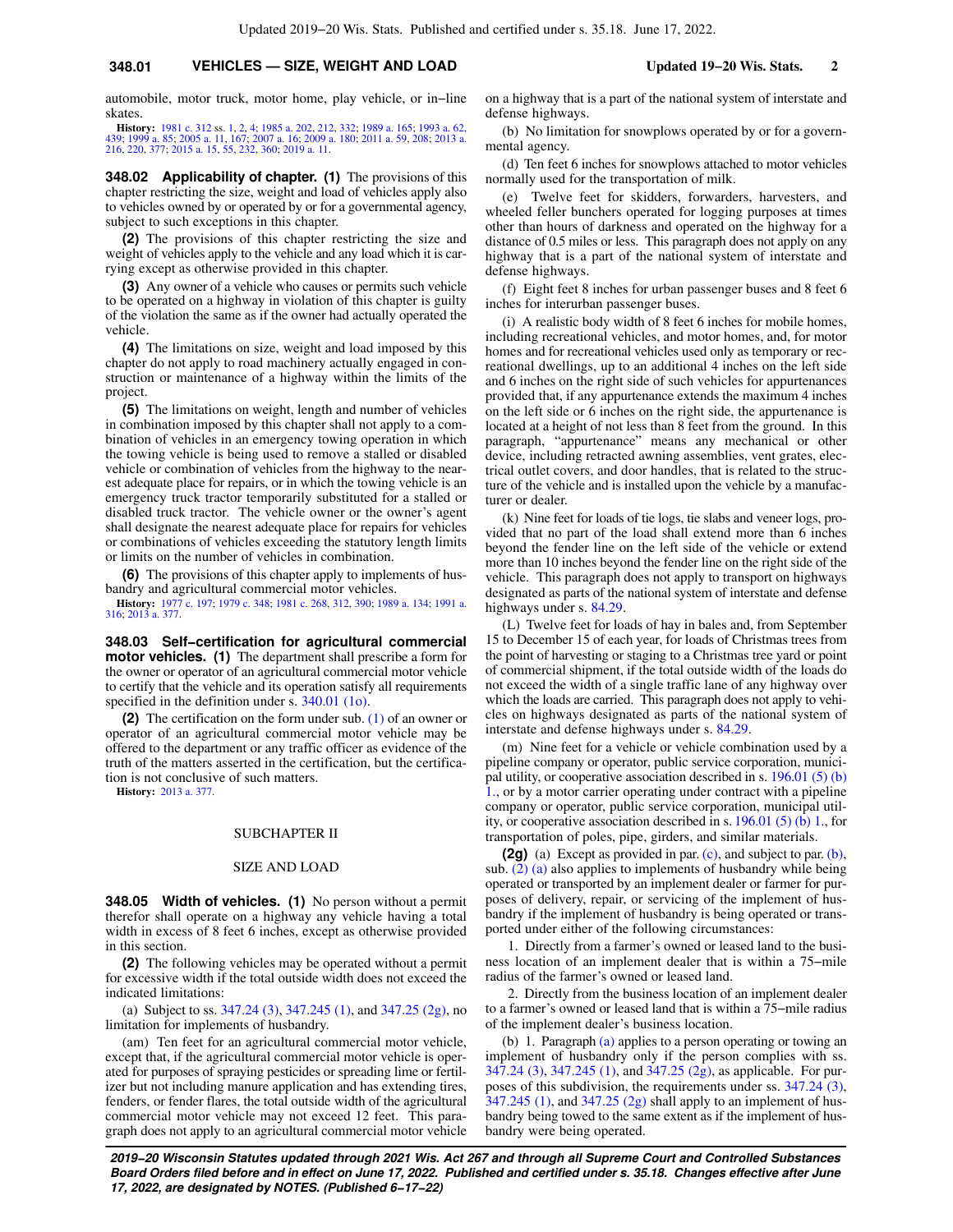2. Paragraph [\(a\)](https://docs.legis.wisconsin.gov/document/statutes/348.05(2g)(a)) applies to a person transporting by trailer or semitrailer an implement of husbandry only if the person complies with s.  $347.24$  ( $\overline{3}$ ) (b) 1. For purposes of this subdivision, the requirements under s.  $347.24$  (3) (b) 1. shall apply to an implement of husbandry being transported by trailer or semitrailer to the same extent as if the implement of husbandry were being operated.

(c) This subsection does not apply to implements of husbandry being transported by trailer or semitrailer on a highway that is a part of the national system of interstate and defense highways, but does apply to implements of husbandry being operated or towed on a highway that is a part of the national system of interstate and defense highways.

**(2m)** The secretary, by rule, shall designate safety devices which may not be included in the calculation of width under subs. [\(1\)](https://docs.legis.wisconsin.gov/document/statutes/348.05(1)) and [\(2\)](https://docs.legis.wisconsin.gov/document/statutes/348.05(2)). The designation of safety devices under this subsection may not be inconsistent with the safety devices designated by the U.S. secretary of transportation under P.L. [97−369](https://docs.legis.wisconsin.gov/document/publiclaw/97-369), section 321.

**(3m)** (a) Subject to par. [\(c\),](https://docs.legis.wisconsin.gov/document/statutes/348.05(3m)(c)) implements of husbandry of any width may be transported by trailer or semitrailer, without a permit, on a highway to or from a farm−related destination, at times other than hours of darkness.

(b) This subsection does not apply to the national system of interstate and defense highways.

(c) Paragraph [\(a\)](https://docs.legis.wisconsin.gov/document/statutes/348.05(3m)(a)) applies only if the person transporting the implement of husbandry complies with s. [347.24 \(3\) \(b\) 1.](https://docs.legis.wisconsin.gov/document/statutes/347.24(3)(b)1.) For purposes of this paragraph, the requirements under s. [347.24 \(3\)](https://docs.legis.wisconsin.gov/document/statutes/347.24(3)(b)1.) [\(b\) 1.](https://docs.legis.wisconsin.gov/document/statutes/347.24(3)(b)1.) shall apply to an implement of husbandry being transported to the same extent as if the implement of husbandry were being operated.

**(3r)** (a) Except as provided in par. [\(b\),](https://docs.legis.wisconsin.gov/document/statutes/348.05(3r)(b)) and subject to s. [348.09](https://docs.legis.wisconsin.gov/document/statutes/348.09(3)(b))  $(3)$  (b), sub.  $(2)$  (am) also applies to agricultural commercial motor vehicles while being operated or transported by trailer or semitrailer by an implement dealer or farmer for purposes of delivery, repair, or servicing of the agricultural commercial motor vehicle if the agricultural commercial motor vehicle is being operated or transported by trailer or semitrailer under either of the following circumstances:

1. Directly from a farmer's owned or leased land to the business location of an implement dealer that is within a 75−mile radius of the farmer's owned or leased land.

2. Directly from the business location of an implement dealer to a farmer's owned or leased land that is within a 75−mile radius of the implement dealer's business location.

(b) This subsection does not apply to agricultural commercial motor vehicles being operated or transported by trailer or semitrailer on a highway that is a part of the national system of interstate and defense highways.

**(3t)** (a) Subject to par. [\(b\)](https://docs.legis.wisconsin.gov/document/statutes/348.05(3t)(b)) and s. [348.09 \(3\) \(b\),](https://docs.legis.wisconsin.gov/document/statutes/348.09(3)(b)) agricultural commercial motor vehicles not exceeding the width specified in sub. [\(2\) \(am\)](https://docs.legis.wisconsin.gov/document/statutes/348.05(2)(am)) may be transported by trailer or semitrailer, without a permit, on a highway to or from a farm−related destination, at times other than hours of darkness.

(b) This subsection does not apply to the national system of interstate and defense highways.

**(4)** Notwithstanding sub. [\(1\)](https://docs.legis.wisconsin.gov/document/statutes/348.05(1)), the secretary may restrict vehicles to a width of less than 8 feet 6 inches on any portion of any state or local highway if he or she deems such restriction necessary to protect the public safety. Any such restriction shall be indicated by official signs. If the secretary restricts vehicles to a width of less than 8 feet 6 inches on any local highway, the local authority in charge of maintenance shall be responsible for erecting the appropriate signs on the local highway.

**History:** [1975 c. 50](https://docs.legis.wisconsin.gov/document/acts/1975/50); [1977 c. 26](https://docs.legis.wisconsin.gov/document/acts/1977/26); [1977 c. 29](https://docs.legis.wisconsin.gov/document/acts/1977/29) s. [1654 \(9\) \(b\)](https://docs.legis.wisconsin.gov/document/acts/1977/29,%20s.%201654); [1981 c. 22](https://docs.legis.wisconsin.gov/document/acts/1981/22); [1983 a.](https://docs.legis.wisconsin.gov/document/acts/1983/78) [78,](https://docs.legis.wisconsin.gov/document/acts/1983/78) [508;](https://docs.legis.wisconsin.gov/document/acts/1983/508) [1985 a. 187](https://docs.legis.wisconsin.gov/document/acts/1985/187); [1993 a. 353](https://docs.legis.wisconsin.gov/document/acts/1993/353), [404;](https://docs.legis.wisconsin.gov/document/acts/1993/404) [1995 a. 7,](https://docs.legis.wisconsin.gov/document/acts/1995/7) [225](https://docs.legis.wisconsin.gov/document/acts/1995/225), [348](https://docs.legis.wisconsin.gov/document/acts/1995/348); [1999 a. 85](https://docs.legis.wisconsin.gov/document/acts/1999/85); [2003 a. 213](https://docs.legis.wisconsin.gov/document/acts/2003/213); [2011 a. 243](https://docs.legis.wisconsin.gov/document/acts/2011/243); [2013 a. 369](https://docs.legis.wisconsin.gov/document/acts/2013/369), [377;](https://docs.legis.wisconsin.gov/document/acts/2013/377) [2015 a. 15](https://docs.legis.wisconsin.gov/document/acts/2015/15), [171](https://docs.legis.wisconsin.gov/document/acts/2015/171); [2015 a. 195](https://docs.legis.wisconsin.gov/document/acts/2015/195) s. [83;](https://docs.legis.wisconsin.gov/document/acts/2015/195,%20s.%2083) [2015 a. 232;](https://docs.legis.wisconsin.gov/document/acts/2015/232) [2017](https://docs.legis.wisconsin.gov/document/acts/2017/365) [a. 365](https://docs.legis.wisconsin.gov/document/acts/2017/365) s. [111.](https://docs.legis.wisconsin.gov/document/acts/2017/365,%20s.%20111)

**Cross−reference:** See also s. [Trans 276.04](https://docs.legis.wisconsin.gov/document/administrativecode/Trans%20276.04), Wis. adm. code.

#### **3 Updated 19−20 Wis. Stats. VEHICLES — SIZE, WEIGHT AND LOAD 348.06**

**348.06 Height of vehicles. (1)** Except as provided in subs.  $(2)$  and  $(2m)$ , no person, without a permit therefor, may operate on a highway any motor vehicle, mobile home, recreational vehicle, trailer, or semitrailer having an overall height in excess of 13 1/2 feet.

**(2)** Implements of husbandry, and 2−vehicle combinations transporting by trailer or semitrailer implements of husbandry to or from a farm−related destination, of any height may be operated upon a highway without a permit for excessive height. The operator of the implement of husbandry or 2−vehicle combination is responsible for ensuring that there is adequate height clearance between the implement of husbandry being operated or transported and any overhead structure or obstruction, other than a structure or obstruction that is any of the following:

(a) Any overhead utility line that does not satisfy the requirements of the state electric code promulgated by the public service commission.

(b) Any overhead electric line of a cooperative association that is organized under ch. [185](https://docs.legis.wisconsin.gov/document/statutes/ch.%20185) and that does not comply with the National Electrical Safety Code.

**(2m)** (a) Double−decked buses having an overall height not exceeding 14 feet 5 inches may be operated without a permit for excessive height upon a highway, other than a state trunk highway, that has a speed limit of 45 miles per hour or less if the vehicle owner or operator has, prior to the vehicle's operation, obtained written approval for such operation and for the vehicle's route from the local authority with jurisdiction over the highway on any highway on which the vehicle will be operated. A local authority may not approve the operation of a vehicle under this subsection on a highway under its jurisdiction unless all of the following apply:

1. The local authority has received a copy of the vehicle's proposed route, inspected the route, and verified that there is at least 6 inches of height clearance between the vehicle and any overhead structure or obstruction, including any utility line, on all parts of the route.

2. The vehicle owner has agreed, in writing, to assume liability for any personal injury or property damage resulting from the vehicle's striking of any overhead structure or obstruction, including any utility line, regardless of whether the personal injury or property damage occurs on an approved route.

3. The local authority has inspected the vehicle and verified that the sign required under par.  $(b)$  is displayed.

(b) A vehicle specified in par. [\(a\)](https://docs.legis.wisconsin.gov/document/statutes/348.06(2m)(a)) shall conspicuously display, in the operator's area of the vehicle, a sign informing the operator that operation of the vehicle on any highway that is not part of a route approved under par. [\(a\)](https://docs.legis.wisconsin.gov/document/statutes/348.06(2m)(a)) is unlawful.

(c) A local authority may, for any reason, deny approval for the operation of a vehicle under this subsection, or deny approval of any route regardless of whether the requirements under par. [\(a\)](https://docs.legis.wisconsin.gov/document/statutes/348.06(2m)(a)) are satisfied, on any highway under the local authority's jurisdiction.

(d) A local authority that has approved operation of a vehicle under this subsection shall, with respect to any route approved for every such vehicle, inspect the approved route at least once each year. If the inspection reveals that the clearance requirements specified in par.  $(a)$  1. are no longer satisfied, the local authority shall revoke the route approval, but may approve an alternative route that complies with the clearance requirements specified in par. [\(a\)](https://docs.legis.wisconsin.gov/document/statutes/348.06(2m)(a)1.) [1.](https://docs.legis.wisconsin.gov/document/statutes/348.06(2m)(a)1.)

(e) A local authority may delegate to any department, division, official, or employee of the local authority the responsibility for issuing approvals, conducting inspections, or carrying out any other duty specified under this subsection.

**(3)** The limitations on total height stated in this section shall not be construed as requiring a clearance of such height or as relieving the owners of vehicles not exceeding such total height from liability for any damage.

**History:** [1999 a. 85](https://docs.legis.wisconsin.gov/document/acts/1999/85); [2005 a. 11;](https://docs.legis.wisconsin.gov/document/acts/2005/11) [2007 a. 11;](https://docs.legis.wisconsin.gov/document/acts/2007/11) [2013 a. 377;](https://docs.legis.wisconsin.gov/document/acts/2013/377) [2015 a. 15,](https://docs.legis.wisconsin.gov/document/acts/2015/15) [232.](https://docs.legis.wisconsin.gov/document/acts/2015/232)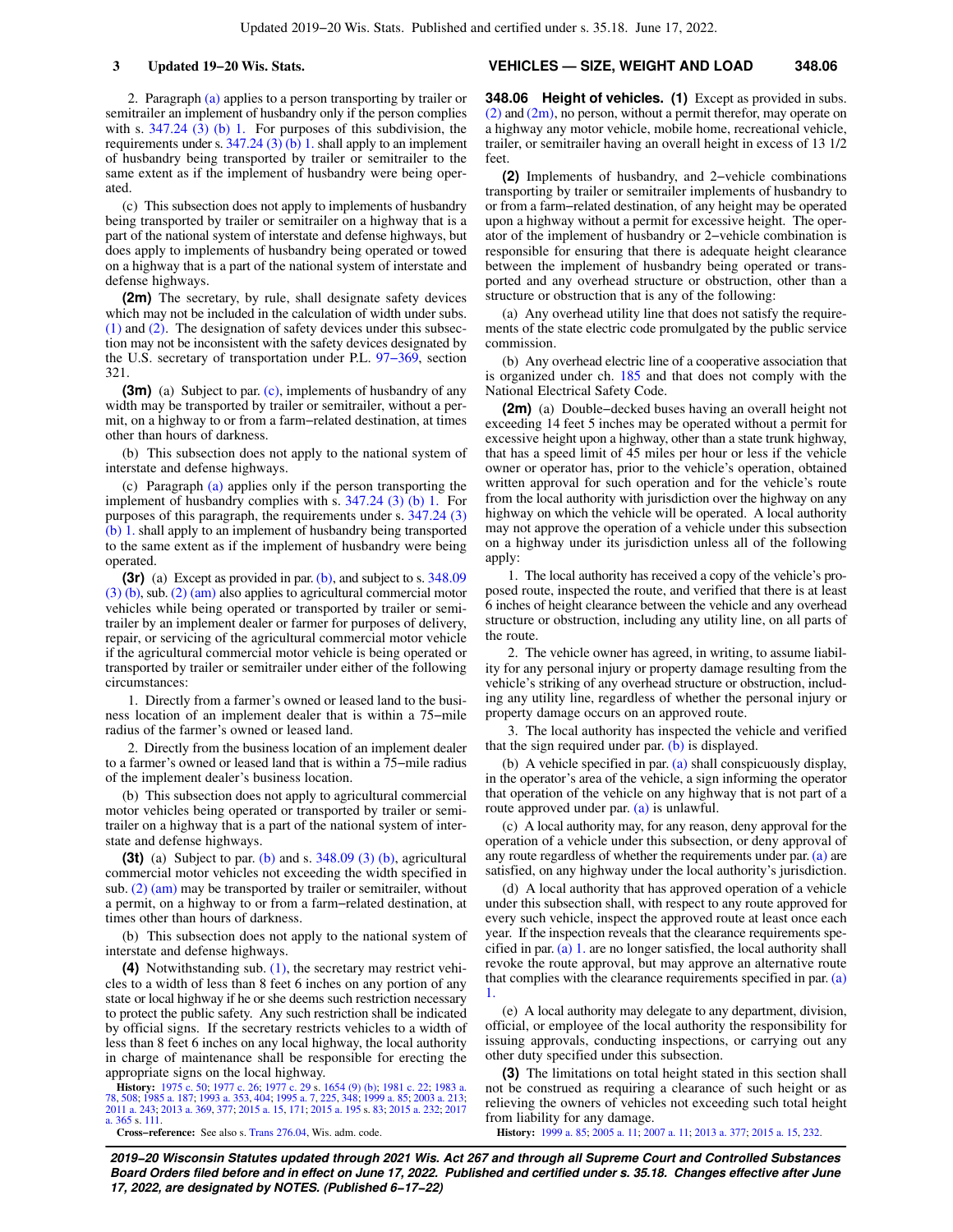### **348.07 VEHICLES — SIZE, WEIGHT AND LOAD Updated 19−20 Wis. Stats. 4**

**348.07 Length of vehicles. (1)** No person, without a permit therefor, may operate on a highway any single vehicle with an overall length in excess of 45 feet or any combination of 2 vehicles with an overall length in excess of 70 feet, except as otherwise provided in subs.  $(2)$ ,  $(2a)$ ,  $(2m)$ ,  $(2r)$ , and  $(4m)$  and s. 348.08  $(1)$ .

**(2)** The following vehicles may be operated without a permit for excessive length if the overall length does not exceed the indicated limitations:

(e) 1. Sixty feet for an implement of husbandry that is a single vehicle.

2. Except as provided in subd. [3.,](https://docs.legis.wisconsin.gov/document/statutes/348.07(2)(e)3.) 100 feet for implements of husbandry that are 2−vehicle combinations and for 2−vehicle combinations transporting by trailer or semitrailer implements of husbandry to or from a farm−related destination.

3. No length limitation for an implement of husbandry that is an irrigation system in combination with a farm tractor, farm truck, farm truck tractor, or motor truck temporarily operated upon a highway.

(f) No overall length limitation for a tractor−semitrailer combination, a double bottom or an automobile haulaway when such tractor−semitrailer combination, double bottom or automobile haulaway is operated on a highway designated under sub. [\(4\)](https://docs.legis.wisconsin.gov/document/statutes/348.07(4)).

(fm) No length limitation for a truck tractor or road tractor when such truck tractor or road tractor is operated in a tractor− semitrailer combination or as part of a double bottom or an automobile haulaway on a highway designated under sub. [\(4\).](https://docs.legis.wisconsin.gov/document/statutes/348.07(4))

(fs) 75 feet for a tractor−semitrailer combination, except as provided in par. [\(f\)](https://docs.legis.wisconsin.gov/document/statutes/348.07(2)(f)) or sub. [\(4m\).](https://docs.legis.wisconsin.gov/document/statutes/348.07(4m))

(g) 48 feet for a semitrailer or trailer operated as part of a 2−vehicle combination, except as provided in par. [\(gr\)](https://docs.legis.wisconsin.gov/document/statutes/348.07(2)(gr)) or [\(gv\).](https://docs.legis.wisconsin.gov/document/statutes/348.07(2)(gv))

(gm) 28 feet 6 inches for a semitrailer or trailer operated as part of a double bottom on a highway designated under sub. [\(4\)](https://docs.legis.wisconsin.gov/document/statutes/348.07(4)).

(gr) 53 feet for a semitrailer whose length from kingpin to axle does not exceed 43 feet and which is operated as part of a 2−vehicle combination on a highway designated under sub. [\(4\).](https://docs.legis.wisconsin.gov/document/statutes/348.07(4)) The length limits in this paragraph do not apply to a trailer or a semitrailer that is authorized to operate under par. [\(im\)](https://docs.legis.wisconsin.gov/document/statutes/348.07(2)(im)).

(gv) 53 feet for a semitrailer whose length from kingpin to axle does not exceed 43 feet and which is operated as part of a 2−vehicle combination, except as provided in par.  $(gr)$  or sub.  $(4m)$ . The length limits in this paragraph do not apply to a trailer or a semitrailer that is authorized to operate under par. [\(im\)](https://docs.legis.wisconsin.gov/document/statutes/348.07(2)(im)).

(h) Sixty−six feet for articulated buses operated in urban areas.

(im) Seventy−five total feet for a 2−vehicle combination designed and primarily used for transporting livestock, if the trailer or semitrailer, measured as required by sub.  $(3)$  (b), is not longer than 53 feet, the trailer or semitrailer is equipped with at least 2 axles, and the towing vehicle is not a motor truck, truck tractor, road tractor, or combination vehicle with a gross vehicle weight rating or actual gross weight of 10,000 pounds or less.

(j) 66 feet for an automobile haulaway plus an additional overhang of 4 feet to the front of the vehicle and 5 feet to the rear of the vehicle.

(k) Sixty feet for a single vehicle, and 120 feet for a 2−vehicle combination, used by a pipeline company or operator, public service corporation, municipal utility, or cooperative association described in s. [196.01 \(5\) \(b\) 1.,](https://docs.legis.wisconsin.gov/document/statutes/196.01(5)(b)1.) or by a motor carrier operating under contract with a pipeline company or operator, public service corporation, municipal utility, or cooperative association described in s. [196.01 \(5\) \(b\) 1.](https://docs.legis.wisconsin.gov/document/statutes/196.01(5)(b)1.), for transportation of poles, pipe, girders and similar materials. A vehicle or vehicle combination described in this paragraph may, in addition to the vehicle length specified in this paragraph, carry a load extending not more than 10 feet beyond the front bumper of the vehicle or foremost vehicle in the vehicle combination.

**(2a)** Tour trains consisting of 4 vehicles including the propelling motor vehicle may be operated as provided in s. [348.08 \(1\)](https://docs.legis.wisconsin.gov/document/statutes/348.08(1)(c)) [\(c\).](https://docs.legis.wisconsin.gov/document/statutes/348.08(1)(c))

**(2m)** Subsection [\(2\) \(e\)](https://docs.legis.wisconsin.gov/document/statutes/348.07(2)(e)) also applies to implements of husbandry while being operated or transported by an implement dealer or farmer for purposes of delivery, repair, or servicing of the implement of husbandry if the implement of husbandry is being operated or transported under either of the following circumstances:

(a) Directly from a farmer's owned or leased land to the business location of an implement dealer that is within a 75−mile radius of the farmer's owned or leased land.

(b) Directly from the business location of an implement dealer to a farmer's owned or leased land that is within a 75−mile radius of the implement dealer's business location.

**(2r)** Subsection [\(2\) \(e\)](https://docs.legis.wisconsin.gov/document/statutes/348.07(2)(e)) also applies to implements of husbandry while being transported by trailer or semitrailer on a highway to or from a farm−related destination.

**(3)** (a) The overall length of a mobile home or recreational vehicle shall be measured from the rear thereof to the rear of the vehicle to which it is attached.

(b) 1. Except as provided in subd. [2.,](https://docs.legis.wisconsin.gov/document/statutes/348.07(3)(b)2.) the length of a semitrailer or trailer shall be measured from the front thereof to the rear of the semitrailer or trailer or cargo, whichever is longer, excluding bumpers, stake pockets, air deflectors and refrigeration units.

2. The length of a semitrailer operated as the first trailing unit in a double bottom consisting of a truck tractor and 2 semitrailers does not include a frame extension bearing a fifth−wheel connection by which the 2nd trailing unit is drawn unless the frame extension is more than 8 feet in length. This subdivision does not affect the measurement of length from the front of the semitrailer to the rear of the cargo.

(c) The distance between a kingpin and semitrailer axle shall be measured as follows:

1. On a semitrailer having a tandem axle, from the kingpin to a point midway between the first and last axles of the tandem axle.

2. On a semitrailer not having a tandem axle, from the kingpin to the center of the rearmost axle.

**(4)** The secretary shall, by rule, designate the highways to which sub. [\(2\) \(f\),](https://docs.legis.wisconsin.gov/document/statutes/348.07(2)(f)) [\(fm\),](https://docs.legis.wisconsin.gov/document/statutes/348.07(2)(fm)) [\(gm\)](https://docs.legis.wisconsin.gov/document/statutes/348.07(2)(gm)), and [\(gr\)](https://docs.legis.wisconsin.gov/document/statutes/348.07(2)(gr)) and s.  $348.08$  (1) (a) 2. and [\(e\)](https://docs.legis.wisconsin.gov/document/statutes/348.08(1)(e)) apply. The designation of highways under this subsection may not be inconsistent with the designation of highways made by the U.S. secretary of transportation under P.L. [97−424,](https://docs.legis.wisconsin.gov/document/publiclaw/97-424) section 411. The secretary may also designate additional highways by rule. In adopting a rule designating other highways, which may include 2−lane highways, the secretary shall specify the factors which resulted in the determination to designate the highways. These factors shall include, but are not limited to, safety, economics, energy savings, industry productivity and competition. Vehicles to which sub. [\(2\) \(f\)](https://docs.legis.wisconsin.gov/document/statutes/348.07(2)(f)), [\(fm\),](https://docs.legis.wisconsin.gov/document/statutes/348.07(2)(fm)) [\(gm\),](https://docs.legis.wisconsin.gov/document/statutes/348.07(2)(gm)) and [\(gr\)](https://docs.legis.wisconsin.gov/document/statutes/348.07(2)(gr)) and s.  $348.08$  (1) (a) 2. and [\(e\)](https://docs.legis.wisconsin.gov/document/statutes/348.08(1)(e)) apply may also operate on highways not designated under this subsection for a distance of 15 miles or less in order to obtain access to a highway designated under this subsection or to reach fuel, food, maintenance, repair, rest, staging, terminal or vehicle assembly facilities or points of loading or unloading. The secretary may, by rule, designate an access route of more than 15 miles from a highway designated under this subsection when the longer route provides safer and better access to a location which is within the 15−mile limit. Household goods carriers may operate between highways designated under this subsection and points of loading and unloading.

**(4m)** The secretary shall, by rule, designate those parts of the state trunk highway system to which sub.  $(2)$  (fs) and  $(gv)$  do not apply. For each part of the state trunk highway system designated under this subsection, the secretary shall specify the factors that resulted in the determination to designate the part as not suitable to accommodate vehicle lengths as specified in sub. [\(2\) \(fs\)](https://docs.legis.wisconsin.gov/document/statutes/348.07(2)(fs)) and  $(gv)$ . The secretary may, by rule, establish exceptions to the vehicle−combination length limitation specified in sub. [\(1\),](https://docs.legis.wisconsin.gov/document/statutes/348.07(1)) including establishing any greater or lesser length limitation than that specified in sub. [\(1\),](https://docs.legis.wisconsin.gov/document/statutes/348.07(1)) with respect to specific types of vehicles identified by the secretary or highways designated by the secretary, but the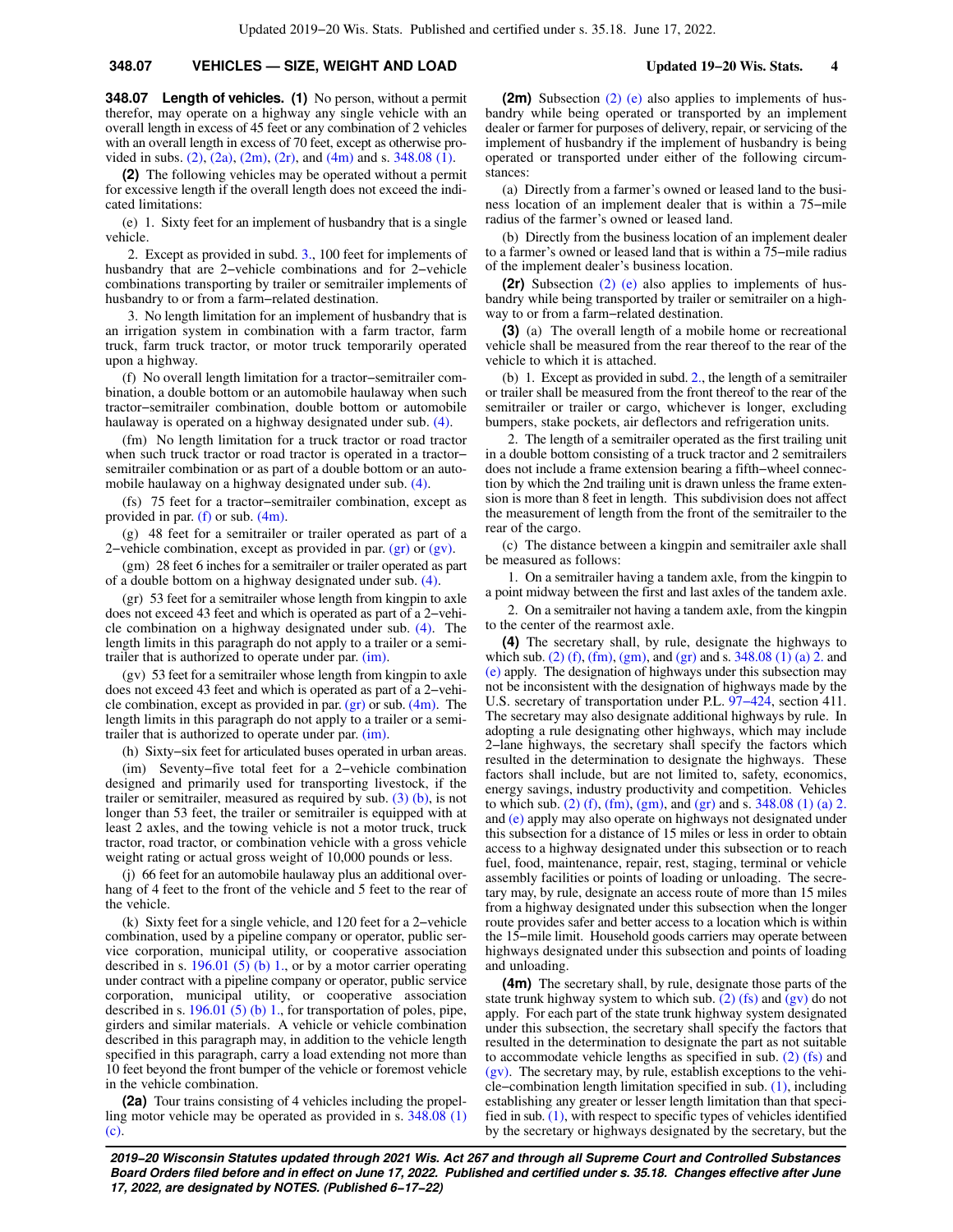secretary may not establish under this subsection any length limitation inconsistent with sub.  $(2)$  or  $(2a)$  or s. [348.08 \(1\).](https://docs.legis.wisconsin.gov/document/statutes/348.08(1))

**(5)** As often as it deems necessary, the department shall publish maps required for its own use and for free distribution showing the highways designated under subs. [\(4\)](https://docs.legis.wisconsin.gov/document/statutes/348.07(4)) and [\(4m\),](https://docs.legis.wisconsin.gov/document/statutes/348.07(4m)) those parts of the state trunk highway system not designated under sub.  $(4m)$ , and such other main highways and other features as the department deems desirable.

**History:** [1975 c. 279;](https://docs.legis.wisconsin.gov/document/acts/1975/279) [1977 c. 29](https://docs.legis.wisconsin.gov/document/acts/1977/29) ss. [1487g](https://docs.legis.wisconsin.gov/document/acts/1977/29,%20s.%201487g) to [1487m,](https://docs.legis.wisconsin.gov/document/acts/1977/29,%20s.%201487m) [1654 \(9\) \(b\);](https://docs.legis.wisconsin.gov/document/acts/1977/29,%20s.%201654) [1977 c. 418](https://docs.legis.wisconsin.gov/document/acts/1977/418); [1979 c. 255;](https://docs.legis.wisconsin.gov/document/acts/1979/255) [1981 c. 159,](https://docs.legis.wisconsin.gov/document/acts/1981/159) [176](https://docs.legis.wisconsin.gov/document/acts/1981/176); [1983 a. 20,](https://docs.legis.wisconsin.gov/document/acts/1983/20) [78,](https://docs.legis.wisconsin.gov/document/acts/1983/78) [192](https://docs.legis.wisconsin.gov/document/acts/1983/192); [1985 a. 165,](https://docs.legis.wisconsin.gov/document/acts/1985/165) [187](https://docs.legis.wisconsin.gov/document/acts/1985/187); [1987 a. 30;](https://docs.legis.wisconsin.gov/document/acts/1987/30) [1991](https://docs.legis.wisconsin.gov/document/acts/1991/39)<br>[a. 39,](https://docs.legis.wisconsin.gov/document/acts/1991/39) [72;](https://docs.legis.wisconsin.gov/document/acts/1991/72) [1995 a. 193;](https://docs.legis.wisconsin.gov/document/acts/1995/193) [1997 a. 27;](https://docs.legis.wisconsin.gov/document/acts/1997/27) [1999 a. 85](https://docs.legis.wisconsin.gov/document/acts/1999/85), [186;](https://docs.legis.wisconsin.gov/document/acts/1999/186) [2007 a. 11](https://docs.legis.wisconsin.gov/document/acts/2007/11), [93;](https://docs.legis.wisconsin.gov/document/acts/2007/93) [2011 a. 53](https://docs.legis.wisconsin.gov/document/acts/2011/53) s. [2](https://docs.legis.wisconsin.gov/document/acts/2011/53,%20s.%202); [2011 a. 54](https://docs.legis.wisconsin.gov/document/acts/2011/54), [243;](https://docs.legis.wisconsin.gov/document/acts/2011/243) [2013 a. 99](https://docs.legis.wisconsin.gov/document/acts/2013/99), [220](https://docs.legis.wisconsin.gov/document/acts/2013/220), [369](https://docs.legis.wisconsin.gov/document/acts/2013/369), [377](https://docs.legis.wisconsin.gov/document/acts/2013/377); [2015 a.](https://docs.legis.wisconsin.gov/document/acts/2015/15) [15,](https://docs.legis.wisconsin.gov/document/acts/2015/15) [195,](https://docs.legis.wisconsin.gov/document/acts/2015/195) [232.](https://docs.legis.wisconsin.gov/document/acts/2015/232)

**Cross−reference:** See also ch. [Trans 276](https://docs.legis.wisconsin.gov/document/administrativecode/ch.%20Trans%20276), Wis. adm. code.

The state may not prohibit 65−foot double−bottom trailers. Raymond Motor Transportation, Inc. v. Rice, [434 U.S. 429,](https://docs.legis.wisconsin.gov/document/courts/434%20U.S.%20429) [98 S. Ct. 787,](https://docs.legis.wisconsin.gov/document/courts/98%20S.%20Ct.%20787) [54 L. Ed. 2d 664](https://docs.legis.wisconsin.gov/document/courts/54%20L.%20Ed.%202d%20664) (1978).

**348.08 Vehicle trains. (1)** No person, without a permit therefor shall operate on a highway any motor vehicle drawing or having attached thereto more than one vehicle, except that:

(a) Two or 3 vehicles may, without such permit, be drawn or attached when such vehicles are being transported by the drive− away method in saddlemount combination and the overall length of such combination of vehicles does not exceed the following:

1. When operating on a highway designated as part of the national system of interstate and defense highways under s. [84.29,](https://docs.legis.wisconsin.gov/document/statutes/84.29) 97 feet.

2. When operating on a highway designated under s. [348.07](https://docs.legis.wisconsin.gov/document/statutes/348.07(4)) [\(4\)](https://docs.legis.wisconsin.gov/document/statutes/348.07(4)), 97 feet.

3. When operating on a highway not identified in subd. [1.](https://docs.legis.wisconsin.gov/document/statutes/348.08(1)(a)1.) or [2.,](https://docs.legis.wisconsin.gov/document/statutes/348.08(1)(a)2.) 75 feet.

(b) Two implements of husbandry may, without such permit, be drawn by, or attached to, another implement of husbandry if the overall length of such combination of vehicles does not exceed 70 feet, or 100 feet if the vehicle combination is traveling at a speed of not more than 25 miles per hour.

(c) Tour trains may, without such permit, be drawn by a motor vehicle upon and along county and municipal roads and streets and across state trunk highways, and upon and along state trunk highways where there are no alternate municipal or county routes or streets for such operation. The following requirements and restrictions shall apply to tour train operations:

1. Tour trains shall operate within a radius of 10 miles from the situs of the beginning and ending of the excursion.

2. Tour trains shall operate only along those portions of the state trunk highway system approved by the department.

3. The towing vehicle shall be of such design and construction that it will safely tow the unit at speeds up to 35 m.p.h. and the towing vehicle shall in no case be a farm−type tractor, but shall be a motor vehicle originally designed and manufactured expressly for operation upon public highways.

4. Each unit of a tour train, regardless of weight, shall be equipped with brakes as provided in s. [347.35 \(3\) \(a\)](https://docs.legis.wisconsin.gov/document/statutes/347.35(3)(a)).

5. Tour trains shall be equipped with head lamps, tail lamps, stop lamps, directional signal lamps and reflectors as provided in ch. [347](https://docs.legis.wisconsin.gov/document/statutes/ch.%20347) and in compliance with these provisions as if the train were a single motor vehicle.

6. All hitches, couplings, safety chains or cables shall be in compliance with s. [347.47](https://docs.legis.wisconsin.gov/document/statutes/347.47).

(d) Two trailers transporting empty pressurized or nonpressurized tanks used for hauling or storing liquid agricultural fertilizer or 2 implements of husbandry, including 2 empty trailers used primarily as implements of husbandry in connection with seasonal agricultural activities, may, without such permit, be drawn by a motor truck, truck tractor, or agricultural commercial motor vehicle if the overall length of such combination of vehicles and load does not exceed 70 feet or, if the vehicle combination is traveling at a speed of not more than 25 miles per hour, 100 feet. For purposes of this paragraph, "empty" means less than 20 percent full.

#### **5 Updated 19−20 Wis. Stats. VEHICLES — SIZE, WEIGHT AND LOAD 348.09**

(e) A double bottom may be operated on highways designated by the secretary under s. [348.07 \(4\)](https://docs.legis.wisconsin.gov/document/statutes/348.07(4)).

(f) A double bottom transporting dairy products from the point of production to the first point of processing may operate on any highway not designated under s. [348.07 \(4\)](https://docs.legis.wisconsin.gov/document/statutes/348.07(4)) if the overall length of such double bottom does not exceed 60 feet. If the double bottom operates on a highway designated under s. [348.07 \(4\),](https://docs.legis.wisconsin.gov/document/statutes/348.07(4)) s. [348.07 \(2\) \(f\)](https://docs.legis.wisconsin.gov/document/statutes/348.07(2)(f)), [\(fm\)](https://docs.legis.wisconsin.gov/document/statutes/348.07(2)(fm)) and [\(gm\)](https://docs.legis.wisconsin.gov/document/statutes/348.07(2)(gm)) applies.

(g) Three trailers containing only warning signs used exclusively for highway maintenance or construction purposes may, without a permit, be drawn by a motor truck if the overall length of the combination of vehicles does not exceed 60 feet.

(h) Two new trailers or semitrailers to be used for transporting farm products or livestock may, without such permit, be drawn by a motor truck not exceeding 25 feet in length if each trailer or semitrailer is 28 feet 6 inches or less in length and the trailers or semitrailers are being transported directly from a manufacturer to a dealer or directly from a dealer to another dealer. The length of the first trailing unit does not include a frame extension by which the 2nd trailing unit is drawn.

(i) A 3−vehicle combination consisting of a towing vehicle and, in order by weight, with the lighter of the towed vehicles as the 3rd vehicle in the 3−vehicle combination unless not structurally possible, a recreational vehicle or camping trailer as the 2nd vehicle, and a recreational vehicle, camping trailer, or trailer carrying any vehicle for recreational use or carrying no load as the 3rd vehicle may, without a permit, be operated on a highway if the overall length of the combination of vehicles does not exceed 65 feet and, if the total weight, including any load, of all towed vehicles exceeds 3,000 pounds, one of the towed vehicles is equipped with brakes. No 3−vehicle combination may operate under this paragraph if highway or weather conditions include heavy snow, freezing rain, icy roads, high winds, limited visibility, or upon a highway that is closed or partially closed by the department due to highway conditions.

(j) A 3−vehicle combination not exceeding 70 feet in overall length may, without a permit, be operated on a highway if the towing vehicle serving as the power unit is equipped with a 5th wheel and kingpin connection by which the 2nd vehicle in the 3−vehicle combination is drawn, the 2nd vehicle in the 3−vehicle combination is a recreational vehicle or camping trailer, including any combination camping−horse trailer, the 3rd vehicle in the 3−vehicle combination is a recreational vehicle or camping trailer or a trailer carrying any vehicle for recreational use, carrying equestrian equipment and equestrian supplies for recreational purposes, or carrying no load, and, if the total weight, including any load, of all towed vehicles exceeds 3,000 pounds, one of the towed vehicles is equipped with brakes. No 3−vehicle combination may operate under this paragraph if highway or weather conditions include heavy snow, freezing rain, icy roads, high winds, limited visibility, or upon a highway that is closed or partially closed by the department due to highway conditions.

**(2)** Whenever any train of implements of husbandry is being operated under sub.  $(1)$  (b), the train shall be equipped as provided in s. [347.21 \(1m\).](https://docs.legis.wisconsin.gov/document/statutes/347.21(1m)) Whenever any train of agricultural vehicles is being operated under sub.  $(1)$   $(d)$ , the train shall be equipped as provided in s. [347.21 \(1\).](https://docs.legis.wisconsin.gov/document/statutes/347.21(1)) The trailer hitches of a train described in this subsection shall be of a positive nature so as to prevent accidental release.

**History:** [1977 c. 29](https://docs.legis.wisconsin.gov/document/acts/1977/29) s. [1654 \(8\) \(a\)](https://docs.legis.wisconsin.gov/document/acts/1977/29,%20s.%201654); [1981 c. 276](https://docs.legis.wisconsin.gov/document/acts/1981/276), [277;](https://docs.legis.wisconsin.gov/document/acts/1981/277) [1983 a. 78;](https://docs.legis.wisconsin.gov/document/acts/1983/78) [1985 a. 202,](https://docs.legis.wisconsin.gov/document/acts/1985/202) [209](https://docs.legis.wisconsin.gov/document/acts/1985/209); [1987 a. 164;](https://docs.legis.wisconsin.gov/document/acts/1987/164) [1991 a. 14,](https://docs.legis.wisconsin.gov/document/acts/1991/14) [39](https://docs.legis.wisconsin.gov/document/acts/1991/39), [72](https://docs.legis.wisconsin.gov/document/acts/1991/72); [2011 a. 59](https://docs.legis.wisconsin.gov/document/acts/2011/59) s. [2](https://docs.legis.wisconsin.gov/document/acts/2011/59,%20s.%202); [2011 a. 243](https://docs.legis.wisconsin.gov/document/acts/2011/243); [2013 a. 220](https://docs.legis.wisconsin.gov/document/acts/2013/220), [355](https://docs.legis.wisconsin.gov/document/acts/2013/355), [377](https://docs.legis.wisconsin.gov/document/acts/2013/377); [2015 a. 195](https://docs.legis.wisconsin.gov/document/acts/2015/195) ss. [41,](https://docs.legis.wisconsin.gov/document/acts/2015/195,%20s.%2041) [83](https://docs.legis.wisconsin.gov/document/acts/2015/195,%20s.%2083).

The state may not prohibit 65−foot double−bottom trailers. Raymond Motor Transportation, Inc. v. Rice, [434 U.S. 429,](https://docs.legis.wisconsin.gov/document/courts/434%20U.S.%20429) [98 S. Ct. 787](https://docs.legis.wisconsin.gov/document/courts/98%20S.%20Ct.%20787), [54 L. Ed. 2d 664](https://docs.legis.wisconsin.gov/document/courts/54%20L.%20Ed.%202d%20664) (1978).

**348.09 Projecting loads on side of vehicles. (1)** No person, without a permit therefor, may operate on a highway any motor vehicle, trailer or semitrailer carrying any load extending beyond the fender line on the left side or extending more than 6 inches beyond the fender line on the right side of the vehicle.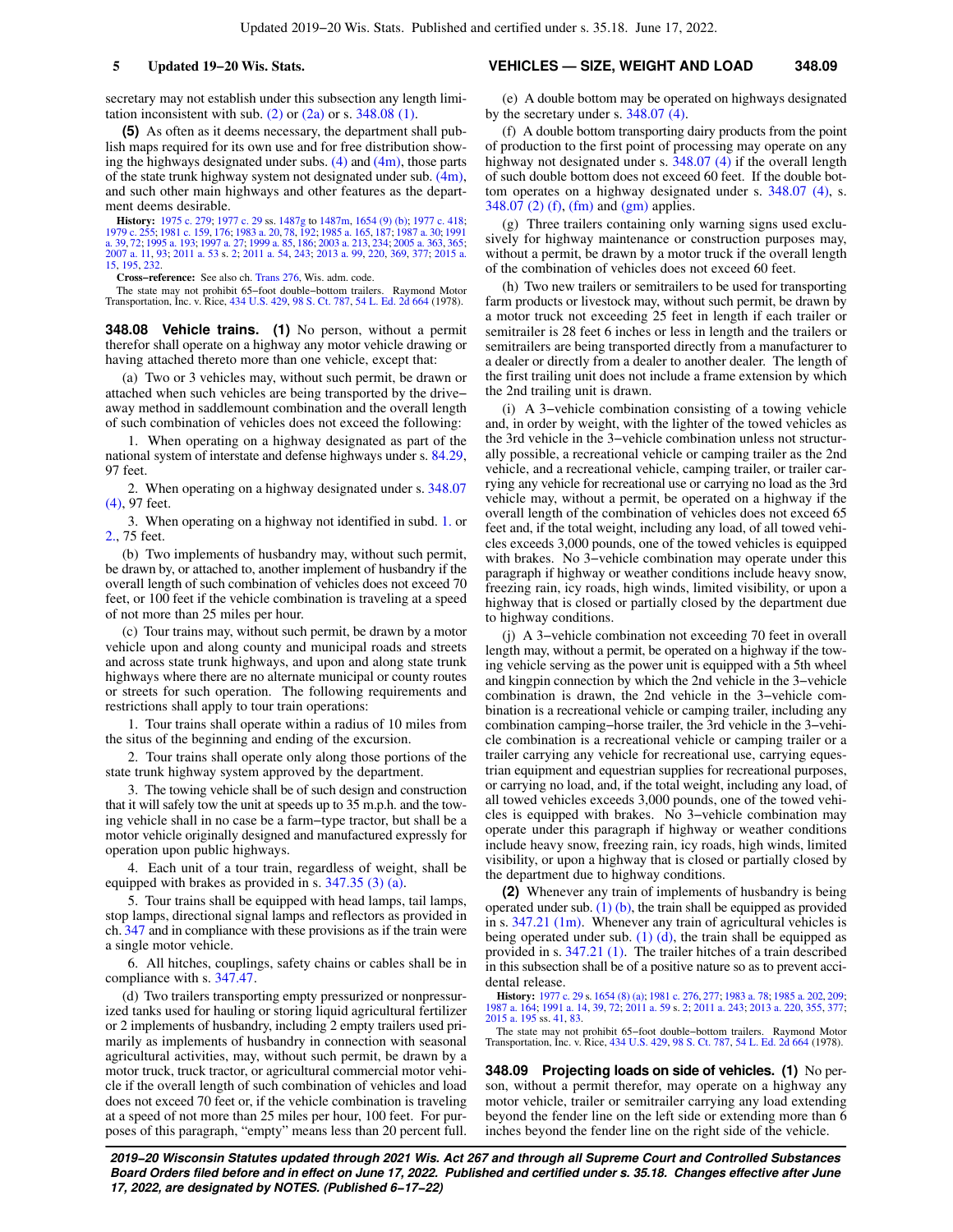#### **348.09 VEHICLES — SIZE, WEIGHT AND LOAD Updated 19−20 Wis. Stats. 6**

**(2)** This section applies even though the total width of the vehicle and load does not exceed the maximum permitted under s. [348.05.](https://docs.legis.wisconsin.gov/document/statutes/348.05)

**(3)** (a) Subject to par. [\(b\)](https://docs.legis.wisconsin.gov/document/statutes/348.09(3)(b)), this section does not apply if the load is an implement of husbandry being transported as provided in s. [348.05 \(2g\)](https://docs.legis.wisconsin.gov/document/statutes/348.05(2g)) or [\(3m\)](https://docs.legis.wisconsin.gov/document/statutes/348.05(3m)) or an agricultural commercial motor vehicle being transported as provided in s. [348.05 \(3r\)](https://docs.legis.wisconsin.gov/document/statutes/348.05(3r)) or [\(3t\)](https://docs.legis.wisconsin.gov/document/statutes/348.05(3t)).

(b) No person may transport by trailer or semitrailer on a highway an agricultural commercial motor vehicle exceeding 8 feet 6 inches in total outside width unless the agricultural commercial motor vehicle is equipped with at least 2 amber flashing warning lamps that are lighted and visible from both the front and rear. When lighted, these lamps shall be capable of being seen and distinguished under normal atmospheric conditions during hours of darkness at a distance of 500 feet from the front and rear of the agricultural commercial motor vehicle. These lamps shall be mounted, as nearly as practicable, to indicate the extreme width of the agricultural commercial motor vehicle, but not more than 16 inches from the lateral extremities of the agricultural commercial motor vehicle.

**History:** [1999 a. 85;](https://docs.legis.wisconsin.gov/document/acts/1999/85) [2013 a. 377;](https://docs.legis.wisconsin.gov/document/acts/2013/377) [2015 a. 15,](https://docs.legis.wisconsin.gov/document/acts/2015/15) [232.](https://docs.legis.wisconsin.gov/document/acts/2015/232)

**348.10 Special limitations on load. (1)** No person, without a permit therefor, may operate on a highway any vehicle or combination of vehicles with any load thereon extending more than 3 feet beyond the front of the foremost vehicle, except as provided in s.  $348.07$  (2) (j) and [\(k\)](https://docs.legis.wisconsin.gov/document/statutes/348.07(2)(k)), and except that a vehicle carrying another vehicle equipped with a crane or boom which extends more than 3 feet beyond the front of the foremost vehicle may be operated without permit if the total length of the vehicle or combination of vehicles, measuring from the end of the foremost projection of the load to the rear of the rearmost vehicle, does not exceed statutory length limitations.

**(2)** No person shall operate a vehicle on a highway unless such vehicle is so constructed and loaded as to prevent its contents from dropping, sifting, leaking or otherwise escaping therefrom.

**(3)** No person may operate on a highway any motor vehicle, trailer or semitrailer carrying logs unless the logs are transported within a cargo body or are securely fastened to the vehicle by chains, steel cables or other attachment devices of equivalent strength whose safety is approved by the department.

**(3m)** No person may operate on a highway any motor vehicle, trailer or semitrailer carrying junk or scrapped vehicles unless one of the following conditions is satisfied:

(a) Each junk or scrapped vehicle is securely fastened to the vehicle carrying the load by chains, steel cables or other attachment devices of equivalent strength whose safety is approved by the department. In this paragraph, "securely fastened" means that each tier of junk or scrapped vehicles is secured by at least 2 chains, steel cables or other attachment devices across the axis of its width.

(b) The vehicle carrying the load is equipped with stakes which are securely fastened by chains, steel cables or other attachment devices of equivalent strength whose safety is approved by the department and the top of the load is lower than the top of the stakes.

(c) The vehicle carrying the load is equipped with sides, sideboards or side stakes and with a rear endgate, endboard or rear stakes. These devices shall be of sufficient strength and height to prevent the cargo from shifting upon or falling from the vehicle. No device may have any aperture large enough to permit cargo in contact with one or more of the devices to pass through the aperture.

**(4)** All other provisions notwithstanding, no person shall operate on a highway any trailer or semitrailer when the gross weight of the trailer or semitrailer exceeds the empty weight of the towing vehicle, unless the trailer or semitrailer is equipped with brakes as provided in s.  $347.35$  (3) (a) and [\(b\).](https://docs.legis.wisconsin.gov/document/statutes/347.35(3)(b))

**(5)** The load imposed upon trailers, semitrailers, recreational vehicles, or mobile homes shall be distributed in a manner that will prevent side sway under all conditions of operation:

(a) All items of load carried by any trailer, semitrailer, recreational vehicle, or mobile home, except bulk material such as sand, gravel, dirt not in containers, shall be secured to, on or in the trailer, semitrailer, recreational vehicle, or mobile home in such manner as to prevent shifting of the load while the trailer, semitrailer, recreational vehicle, or mobile home is being drawn by a towing vehicle.

(b) Boats of any type transported on a trailer or semitrailer being drawn by a towing vehicle shall be secured in position at bow and stern by attachments of such strength and design as to prevent the boat from shifting its position on the trailer or becoming separated from the trailer while being transported thereon.

(c) The load carried by any trailer, semitrailer, recreational vehicle, or mobile home shall be so positioned that a weight of not less than 35 pounds is imposed at the center of the point of attachment to the towing vehicle when parked on a level surface.

**History:** [1983 a. 78](https://docs.legis.wisconsin.gov/document/acts/1983/78); [1983 a. 192](https://docs.legis.wisconsin.gov/document/acts/1983/192) s. [304](https://docs.legis.wisconsin.gov/document/acts/1983/192,%20s.%20304); [1985 a. 161;](https://docs.legis.wisconsin.gov/document/acts/1985/161) [1991 a. 249;](https://docs.legis.wisconsin.gov/document/acts/1991/249) [1993 a. 401](https://docs.legis.wisconsin.gov/document/acts/1993/401); [2007 a. 11](https://docs.legis.wisconsin.gov/document/acts/2007/11); [2013 a. 369.](https://docs.legis.wisconsin.gov/document/acts/2013/369) **Cross−reference:** See also ch. [Trans 307](https://docs.legis.wisconsin.gov/document/administrativecode/ch.%20Trans%20307), Wis. adm. code.

**348.105 Transport of radiological materials. (1)** In this

section:

(a) "Highway route controlled quantity" has the meaning given in [49 CFR 173.403.](https://docs.legis.wisconsin.gov/document/cfr/49%20CFR%20173.403)

(b) "Permit" means a permit for the transport of radiological materials issued under this section.

**(2)** No person may operate on a highway any motor vehicle, trailer, or semitrailer carrying a highway route controlled quantity of radiological materials without a permit.

**(3)** The department may issue single−trip permits for the transport of radiological materials. A permit shall include all of the following:

(a) A designated route to be used by the permittee.

(b) A requirement for an escort by the state traffic patrol.

**(4)** An application for a permit shall be made to the department using an electronic application process established by the department. The department shall charge a fee of \$1,800 for a permit. All moneys received from fees imposed by the department under this subsection shall be deposited in the transportation fund.

**(5)** All of the following apply to a permit:

(a) A permit may be issued only by the department, regardless of the highways to be used.

(b) The department may impose any reasonable conditions for permit application and for operation under a permit that it deems necessary for the safety of travel and protection of the highways.

(c) If an applicant's proposed route includes a highway under the jurisdiction of a local authority, the department shall, prior to issuing a permit, submit the permit application to the officer in charge of maintenance of that highway. The department may issue the permit, notwithstanding any objections of the officer, if, after consulting with the officer, the department determines that the objections lack merit.

(d) Vehicles, trailers, and semitrailers operated or transported under a permit are exempt from the restrictions and limitations imposed by this chapter on size, weight, and load to the extent stated in the permit. Any person who violates a condition of a permit under which that person is operating is subject to the same penalties as would be applicable if that person were operating without a permit.

(e) The department may require the permittee to file a bond, certificate of insurance, or certified check that holds the state and any city, village, town, or county through which the vehicle, trailer, or semitrailer will be operated harmless from any claim, loss, or damage that results from the granting of the permit or from any action under the permit. The department may require that the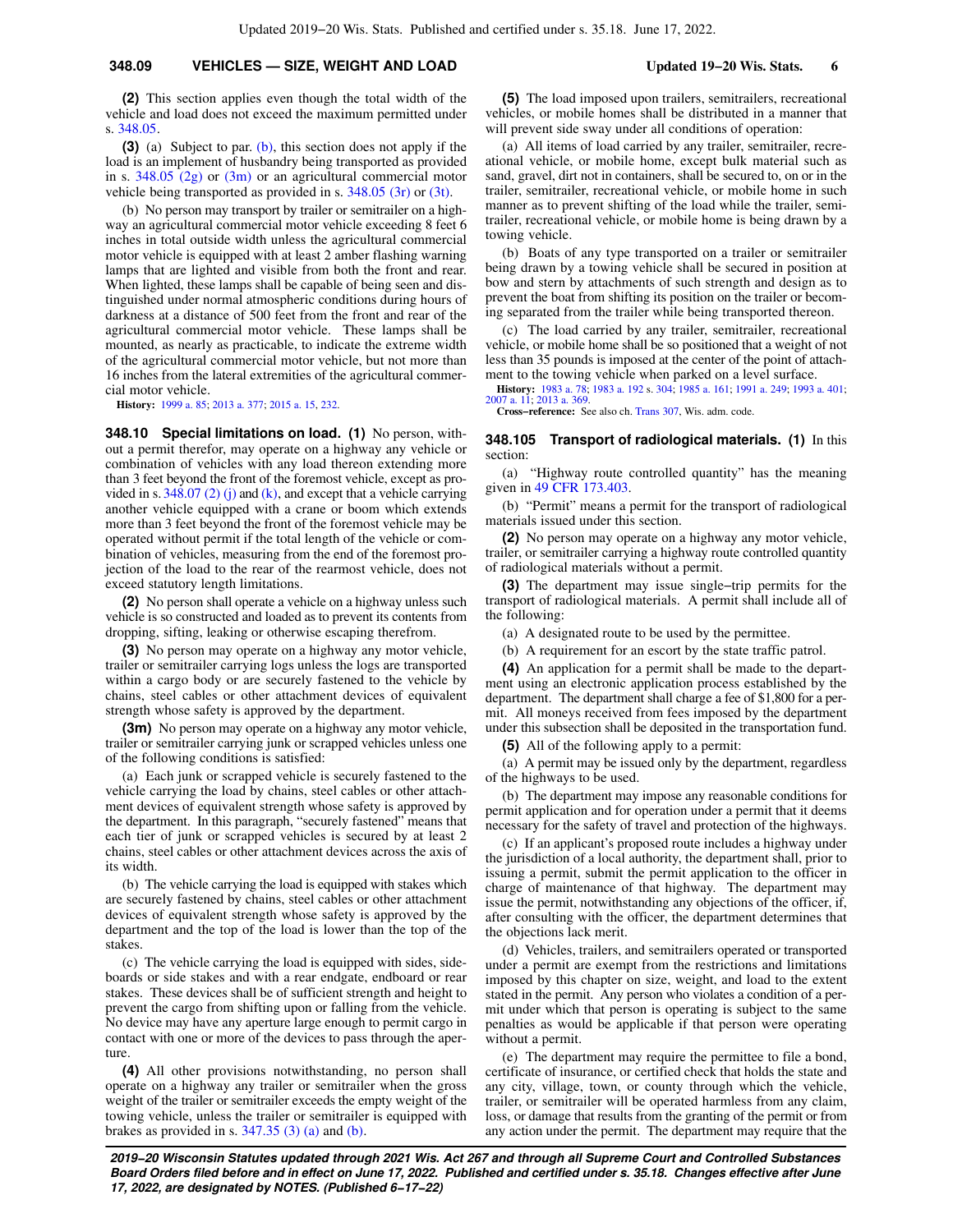bond, certificate of insurance, or certified check be conditioned to require that the permittee pay for restoration, to a condition satisfactory to the officer in charge of the maintenance of the highway, of any pavement, bridge, culvert, sewer pipe, or other improvement that is damaged by the use of the highway by the permittee under the permit. If a permittee refuses to pay for damage caused by the permittee, the department may maintain an action upon a bond, certificate of insurance, or certified check required under this paragraph.

(f) The department may require the permittee to file proof that the permittee has in effect sufficient personal injury and property damage insurance to cover any claim for bodily injury or property damage that may occur in connection with operation under a permit and for which the permittee is legally responsible.

(g) The department may, for good cause, suspend or revoke a permit or may decline to issue additional permits after having given the permittee or applicant reasonable opportunity for a hearing.

(h) If an application for a permit is denied or a permit is suspended or revoked, the applicant or holder may petition the division of hearings and appeals for a hearing on the matter within 30 days after the denial, suspension, or revocation.

(i) The department may enter into a reciprocal agreement with another jurisdiction for the issuance or recognition of permits if that jurisdiction's laws or rules regarding permits for the transport of radiological materials are substantially similar to those imposed by this section. Any permit recognized by this state under a reciprocal agreement shall be considered a permit under this section.

(j) The department may not issue a permit unless the department determines that all of the following requirements are met:

1. The applicant identifies each potential operator of a vehicle under the permit and provides proof that each operator holds a valid commercial driver license, with any endorsement required under ch. [343](https://docs.legis.wisconsin.gov/document/statutes/ch.%20343) for operation of the class and type of vehicle to be used to transport radiological materials under the permit.

2. The applicant provides proof of a valid motor carrier certificate or license of authority issued under ch. [194](https://docs.legis.wisconsin.gov/document/statutes/ch.%20194) or under federal law applicable for each vehicle to be used to transport radiological materials under the permit.

3. The applicant provides proof, by a certificate of insurance filed with the department, demonstrating that the applicant has in effect a policy of comprehensive general liability insurance, issued by an insurer authorized to transact business in this state, that provides bodily injury liability coverage and property damage liability coverage, including for underground property damage, in amounts not less than are required under [49 CFR 387](https://docs.legis.wisconsin.gov/document/cfr/49%20CFR%20387).

(k) The department may deny an application for a permit if the department finds any of the following:

1. That the applicant, or any potential operator identified in par. [\(j\) 1.,](https://docs.legis.wisconsin.gov/document/statutes/348.105(5)(j)1.) has been convicted, within 3 years immediately preceding the date of application, of a violation of this section.

2. That the applicant, or any potential operator identified in par. [\(j\) 1.,](https://docs.legis.wisconsin.gov/document/statutes/348.105(5)(j)1.) has engaged in conduct endangering the safety of persons using the highways.

3. That the applicant has failed to provide reimbursement for damage, which is not paid for by the applicant's insurer, to a highway caused while transporting radiological materials under a permit.

4. That the applicant, or any potential operator identified in par. [\(j\) 1.,](https://docs.legis.wisconsin.gov/document/statutes/348.105(5)(j)1.) has abandoned radiological materials on a highway or on public or private property without permission of the property owner.

(L) The provisions of this section apply in addition to any other requirement imposed under this chapter, chs. [194](https://docs.legis.wisconsin.gov/document/statutes/ch.%20194), [343](https://docs.legis.wisconsin.gov/document/statutes/ch.%20343), [346](https://docs.legis.wisconsin.gov/document/statutes/ch.%20346), and [347](https://docs.legis.wisconsin.gov/document/statutes/ch.%20347), and federal law.

**(6)** Sections [348.25](https://docs.legis.wisconsin.gov/document/statutes/348.25) to [348.29](https://docs.legis.wisconsin.gov/document/statutes/348.29) do not apply to a permit. **History:** [2015 a. 137](https://docs.legis.wisconsin.gov/document/acts/2015/137); [2017 a. 59.](https://docs.legis.wisconsin.gov/document/acts/2017/59)

#### **7 Updated 19−20 Wis. Stats. VEHICLES — SIZE, WEIGHT AND LOAD 348.15**

**348.11 Penalty for violating size and load limitations. (1)** Any person violating s. [348.09](https://docs.legis.wisconsin.gov/document/statutes/348.09) or [348.10](https://docs.legis.wisconsin.gov/document/statutes/348.10) may be required to forfeit not less than \$10 nor more than \$200.

**(2)** Any person violating ss. [348.05](https://docs.legis.wisconsin.gov/document/statutes/348.05) to [348.08](https://docs.legis.wisconsin.gov/document/statutes/348.08) may be required to forfeit not less than \$50 nor more than \$100 for the first offense and may be required to forfeit not less than \$100 nor more than \$200 for the 2nd and each subsequent conviction within one year.

**(3)** Any person violating s. [348.105](https://docs.legis.wisconsin.gov/document/statutes/348.105) may be required to forfeit not less than \$2,000 nor more than \$5,000. **History:** [1971 c. 278;](https://docs.legis.wisconsin.gov/document/acts/1971/278) [2015 a. 137](https://docs.legis.wisconsin.gov/document/acts/2015/137).

# SUBCHAPTER III

### WEIGHT

**Cross−reference:** See also ch. [Trans 312](https://docs.legis.wisconsin.gov/document/administrativecode/ch.%20Trans%20312), Wis. adm. code.

**348.15 Weight limitations on class "A" highways. (1)** In this section "class 'A' highway" includes all state trunk highways and connecting highways and those county trunk highways, town highways and city and village streets, or portions thereof, that have not been designated as class "B" highways pursuant to s. [349.15.](https://docs.legis.wisconsin.gov/document/statutes/349.15)

**(3)** Subject to any modifications made by a 1st class city under s. [349.15 \(3\)](https://docs.legis.wisconsin.gov/document/statutes/349.15(3)) and except as provided in s. [348.17 \(5\)](https://docs.legis.wisconsin.gov/document/statutes/348.17(5)) or [\(6\)](https://docs.legis.wisconsin.gov/document/statutes/348.17(6)), no person, without a permit, may operate on a class "A" highway any vehicle or combination of vehicles unless the vehicle or combination of vehicles complies with the following weight limitations:

(a) The gross weight imposed on the highway by any one wheel or multiple wheels supporting one end of an axle may not exceed 11,000 pounds.

(b) The gross weight imposed on the highway by the wheels of any one axle may not exceed 20,000 pounds or, if the vehicle or combination of vehicles is an implement of husbandry or agricultural commercial motor vehicle, or is a 2−vehicle combination transporting by trailer or semitrailer an implement of husbandry or agricultural commercial motor vehicle to or from a farm− related destination, 23,000 pounds. In addition, the gross weight imposed on the highway by the wheels of the steering axle of a truck tractor may not exceed 13,000 pounds unless the manufacturer's rated capacity of the axle and the tires is sufficient to carry the weight, but not to exceed 20,000 pounds.

(bg) In the case of a vehicle or combination of vehicles transporting exclusively milk from the point of production to the primary market and the return of dairy supplies and dairy products from such primary market to the farm, the gross weight imposed on the highway by the wheels of any one axle may not exceed 21,000 pounds or, for 2 axles 8 or less feet apart, 37,000 pounds or, for groups of 3 or more consecutive axles more than 9 feet apart, a weight of 2,000 pounds more than is shown in par. [\(c\),](https://docs.legis.wisconsin.gov/document/statutes/348.15(3)(c)) but not to exceed 80,000 pounds. This paragraph does not apply to the national system of interstate and defense highways, except for the I 39 corridor and the I 41 corridor.

(br) In the case of a vehicle or combination of vehicles transporting exclusively peeled or unpeeled forest products cut crosswise or in the case of a vehicle or combination of vehicles transporting exclusively scrap metal, the gross weight imposed on the highway by the wheels of any one axle may not exceed 21,500 pounds or, for 2 axles 8 or less feet apart, 37,000 pounds or, for groups of 3 or more consecutive axles more than 9 feet apart, a weight of 4,000 pounds more than is shown in par. [\(c\),](https://docs.legis.wisconsin.gov/document/statutes/348.15(3)(c)) but not to exceed 80,000 pounds. This paragraph does not apply to the national system of interstate and defense highways, except for the I 39 corridor and the I 41 corridor.

(bv) In the case of a vehicle or combination of vehicles used primarily for the transportation of septage, as defined in s. [281.49](https://docs.legis.wisconsin.gov/document/statutes/281.49(1)(m)) [\(1\) \(m\),](https://docs.legis.wisconsin.gov/document/statutes/281.49(1)(m)) the gross weight imposed on the highway by the wheels of any one axle may not exceed 21,500 pounds or, for 2 axles 8 or less feet apart, 37,000 pounds or, for groups of 3 or more consecutive axles more than 9 feet apart, a weight of 4,000 pounds more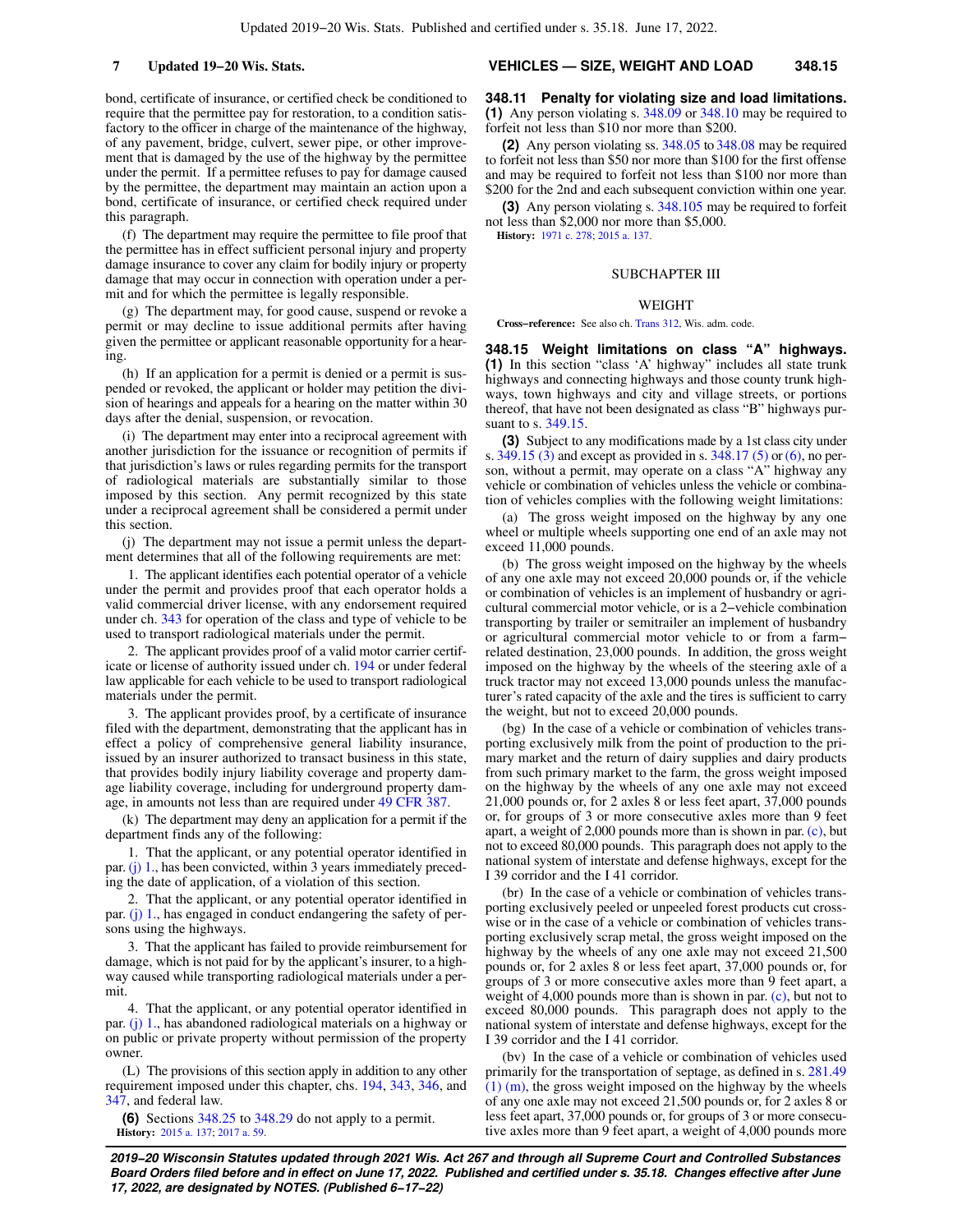dor.

following]

### **348.15 VEHICLES — SIZE, WEIGHT AND LOAD Updated 19−20 Wis. Stats. 8**

(c) The gross weight imposed on the highway by any group of 2 or more consecutive axles of a vehicle or combination of vehicles may not exceed the maximum gross weights in the following table for each of the respective distances between axles and the respective numbers of axles of a group: [See Figure 348.15 (3) (c)

than is shown in par. [\(c\)](https://docs.legis.wisconsin.gov/document/statutes/348.15(3)(c)) or, for groups of 4 or more consecutive axles more than 10 feet apart, a weight of 6,000 pounds more than is shown in par. [\(c\)](https://docs.legis.wisconsin.gov/document/statutes/348.15(3)(c)) or, for groups of 5 or more consecutive axles more than 14 feet apart, a weight of 7,000 pounds more than is shown in par. [\(c\),](https://docs.legis.wisconsin.gov/document/statutes/348.15(3)(c)) but not to exceed 80,000 pounds. This paragraph does not apply to the national system of interstate and defense highways, except for the I 39 corridor and the I 41 corri-

#### **Figure 348.15 (3) (c):**

|                                                                        |                                                                                                                                        |                                                                                                                                           |                                                                                       |                                                                                                                 | Maximum gross weight in pounds on a group of—                                         |                                                                                                                 |                                                                                       |                                                                                    |                                                                                                                                        |                                                                                                                                         |
|------------------------------------------------------------------------|----------------------------------------------------------------------------------------------------------------------------------------|-------------------------------------------------------------------------------------------------------------------------------------------|---------------------------------------------------------------------------------------|-----------------------------------------------------------------------------------------------------------------|---------------------------------------------------------------------------------------|-----------------------------------------------------------------------------------------------------------------|---------------------------------------------------------------------------------------|------------------------------------------------------------------------------------|----------------------------------------------------------------------------------------------------------------------------------------|-----------------------------------------------------------------------------------------------------------------------------------------|
| Distances in<br>feet between<br>foremost<br>and rear-<br>most axles of | 2 consecu-<br>tive axles of<br>a 2-axle<br>vehicle or<br>any vehicle<br>or combina-<br>tion of vehi-<br>cles having a<br>total of 3 or | 3 consecu-<br>tive axles of<br>a 3-axle<br>vehicle or of<br>any vehicle<br>or combina-<br>tion of vehi-<br>cles having a<br>total of 4 or | 4 consecutive<br>axles of any<br>combination of<br>vehicles having<br>a total of 5 or | 4 consecu-<br>tive axles<br>of a 4-axle<br>vehicle or<br>of any<br>vehicle<br>having a<br>total of 5<br>or more | 5 consecutive<br>axles of any<br>combination of<br>vehicles having<br>a total of 5 or | 5 consecu-<br>tive axles<br>of a 5-axle<br>vehicle or<br>of any<br>vehicle<br>having a<br>total of 6<br>or more | 6 consecutive<br>axles of any<br>combination of<br>vehicles having<br>a total of 6 or | 6 consecu-<br>tive axles<br>of any<br>vehicle<br>having a<br>total of 6<br>or more | 7 consecutive<br>axles of a<br>7-axle vehicle<br>or of any vehi-<br>cle or combi-<br>nation of vehi-<br>cles having a<br>total of 7 or | 8 consecuti-<br>ve axles of a<br>8-axle vehi-<br>cle or of any<br>vehicle or<br>combination<br>of vehicles<br>having a<br>total of 8 or |
| a group                                                                | more axles                                                                                                                             | more axles                                                                                                                                | more axles                                                                            | axles                                                                                                           | more axles                                                                            | axles                                                                                                           | more axles                                                                            | axles                                                                              | more axles                                                                                                                             | more axles                                                                                                                              |
| $\overline{4}$<br>5                                                    | 34,000<br>34,000                                                                                                                       |                                                                                                                                           |                                                                                       |                                                                                                                 |                                                                                       |                                                                                                                 |                                                                                       |                                                                                    |                                                                                                                                        |                                                                                                                                         |
| 6                                                                      | 34,000                                                                                                                                 |                                                                                                                                           |                                                                                       |                                                                                                                 |                                                                                       |                                                                                                                 |                                                                                       |                                                                                    |                                                                                                                                        |                                                                                                                                         |
| 7                                                                      | 34,000                                                                                                                                 | 37,000                                                                                                                                    |                                                                                       |                                                                                                                 |                                                                                       |                                                                                                                 |                                                                                       |                                                                                    |                                                                                                                                        |                                                                                                                                         |
| 7.5 to 8                                                               | 35,000                                                                                                                                 | 38,500                                                                                                                                    |                                                                                       |                                                                                                                 |                                                                                       |                                                                                                                 |                                                                                       |                                                                                    |                                                                                                                                        |                                                                                                                                         |
| more<br>than 8<br>but less<br>than $8.5$                               | 38,000                                                                                                                                 | 42,000                                                                                                                                    |                                                                                       |                                                                                                                 |                                                                                       |                                                                                                                 |                                                                                       |                                                                                    |                                                                                                                                        |                                                                                                                                         |
| 9                                                                      | 39,000                                                                                                                                 | 43,000                                                                                                                                    |                                                                                       |                                                                                                                 |                                                                                       |                                                                                                                 |                                                                                       |                                                                                    |                                                                                                                                        |                                                                                                                                         |
| 10                                                                     | 40,000                                                                                                                                 | 43,500                                                                                                                                    | 48,500                                                                                |                                                                                                                 |                                                                                       |                                                                                                                 |                                                                                       |                                                                                    |                                                                                                                                        |                                                                                                                                         |
| 11                                                                     |                                                                                                                                        | 44,500                                                                                                                                    | 49,500                                                                                |                                                                                                                 |                                                                                       |                                                                                                                 |                                                                                       |                                                                                    |                                                                                                                                        |                                                                                                                                         |
| 12                                                                     |                                                                                                                                        | 45,000                                                                                                                                    | 50,000                                                                                | 55,500                                                                                                          |                                                                                       |                                                                                                                 |                                                                                       |                                                                                    |                                                                                                                                        |                                                                                                                                         |
| 13                                                                     |                                                                                                                                        | 46,000                                                                                                                                    | 50,500                                                                                | 60,000                                                                                                          | 62,500                                                                                |                                                                                                                 |                                                                                       |                                                                                    |                                                                                                                                        |                                                                                                                                         |
| 14                                                                     |                                                                                                                                        | 46,500                                                                                                                                    | 51,500                                                                                | 60,500                                                                                                          | 62,500                                                                                |                                                                                                                 |                                                                                       |                                                                                    |                                                                                                                                        |                                                                                                                                         |
| 15                                                                     |                                                                                                                                        | 47,500                                                                                                                                    | 52,000                                                                                | 61,500                                                                                                          | 62,500                                                                                |                                                                                                                 |                                                                                       |                                                                                    |                                                                                                                                        |                                                                                                                                         |
| 16                                                                     |                                                                                                                                        | 48,000                                                                                                                                    | 52,500                                                                                | 62,000                                                                                                          | 62,500                                                                                | 64,200                                                                                                          |                                                                                       |                                                                                    |                                                                                                                                        |                                                                                                                                         |
| 17                                                                     |                                                                                                                                        | 49,000                                                                                                                                    | 53,500                                                                                | 63,000                                                                                                          | 63,200                                                                                | 71,700                                                                                                          | 64,000                                                                                |                                                                                    |                                                                                                                                        |                                                                                                                                         |
| 18                                                                     |                                                                                                                                        | 49,500                                                                                                                                    | 54,100                                                                                | 63,500                                                                                                          | 64,400                                                                                | 72,200                                                                                                          | 65,000                                                                                |                                                                                    |                                                                                                                                        |                                                                                                                                         |
| 19                                                                     |                                                                                                                                        | 50,500                                                                                                                                    | 55,100                                                                                | 64,500                                                                                                          | 65,000                                                                                | 73,000                                                                                                          | 65,500                                                                                |                                                                                    |                                                                                                                                        |                                                                                                                                         |
| 20<br>21                                                               |                                                                                                                                        | 51,500<br>52,200                                                                                                                          | 56,000<br>56,800                                                                      | 65,000<br>66,000                                                                                                | 65,700<br>66,900                                                                      | 73,000<br>73,000                                                                                                | 66,000<br>66,900                                                                      | 73,000<br>73,000                                                                   | 73,000                                                                                                                                 |                                                                                                                                         |
| 22                                                                     |                                                                                                                                        | 52,900                                                                                                                                    | 57,600                                                                                | 66,500                                                                                                          | 67,700                                                                                | 73,000                                                                                                          | 67,700                                                                                | 73,000                                                                             | 73,000                                                                                                                                 |                                                                                                                                         |
| 23                                                                     |                                                                                                                                        | 53,600                                                                                                                                    | 58,400                                                                                | 67,500                                                                                                          | 68,900                                                                                | 73,000                                                                                                          | 68,900                                                                                | 73,000                                                                             | 73,500                                                                                                                                 |                                                                                                                                         |
| 24                                                                     |                                                                                                                                        | 54,300                                                                                                                                    | 59,200                                                                                | 68,500                                                                                                          | 70,000                                                                                | 73,000                                                                                                          | 70,000                                                                                | 73,000                                                                             | 74,000                                                                                                                                 |                                                                                                                                         |
| 25                                                                     |                                                                                                                                        | 55,000                                                                                                                                    | 60,000                                                                                | 69,000                                                                                                          | 71,000                                                                                | 73,000                                                                                                          | 71,000                                                                                | 73,000                                                                             | 74,500                                                                                                                                 | 80,000                                                                                                                                  |
| 26                                                                     |                                                                                                                                        | 55,700                                                                                                                                    | 60,800                                                                                | 69,500                                                                                                          | 72,000                                                                                | 73,000                                                                                                          | 72,000                                                                                | 73,000                                                                             | 75,000                                                                                                                                 | 80,000                                                                                                                                  |
| 27                                                                     |                                                                                                                                        | 56,500                                                                                                                                    | 61,600                                                                                | 70,500                                                                                                          | 72,800                                                                                | 73,000                                                                                                          | 72,800                                                                                | 73,000                                                                             | 76,000                                                                                                                                 | 80,000                                                                                                                                  |
| 28                                                                     |                                                                                                                                        | 57,100                                                                                                                                    | 62,400                                                                                | 71,300                                                                                                          | 73,000                                                                                | 73,000                                                                                                          | 73,000                                                                                | 73,000                                                                             | 76,500                                                                                                                                 | 80,000                                                                                                                                  |
| 29                                                                     |                                                                                                                                        | 58,000                                                                                                                                    | 63,200                                                                                | 72,000                                                                                                          | 73,000                                                                                | 73,000                                                                                                          | 73,000                                                                                | 73,000                                                                             | 77,000                                                                                                                                 | 80,000                                                                                                                                  |
| 30                                                                     |                                                                                                                                        | 58,500                                                                                                                                    | 64,000                                                                                | 72,700                                                                                                          | 73,000                                                                                | 73,000                                                                                                          | 73,000                                                                                | 73,000                                                                             | 77,500                                                                                                                                 | 80,000                                                                                                                                  |
| 31                                                                     |                                                                                                                                        | 59,500                                                                                                                                    | 64,000                                                                                | 73,000                                                                                                          | 73,000                                                                                | 73,000                                                                                                          | 73,000                                                                                | 73,000                                                                             | 78,000                                                                                                                                 | 80,000                                                                                                                                  |
| 32                                                                     |                                                                                                                                        | 60,000**                                                                                                                                  | 64,000                                                                                | 73,000**                                                                                                        | 73,000                                                                                | 73,000**                                                                                                        | 73,000                                                                                | 73,000**                                                                           | 78,500                                                                                                                                 | 80,000**                                                                                                                                |
| 33                                                                     |                                                                                                                                        |                                                                                                                                           | 64,000                                                                                |                                                                                                                 | 73,000                                                                                |                                                                                                                 | 74,000                                                                                |                                                                                    | 79,500                                                                                                                                 |                                                                                                                                         |
| 34                                                                     |                                                                                                                                        |                                                                                                                                           | 64,500                                                                                |                                                                                                                 | 73,000                                                                                |                                                                                                                 | 74,500                                                                                |                                                                                    | 80,000***                                                                                                                              |                                                                                                                                         |
| 35                                                                     |                                                                                                                                        |                                                                                                                                           | 65,500                                                                                |                                                                                                                 | 73,000                                                                                |                                                                                                                 | 75,000                                                                                |                                                                                    |                                                                                                                                        |                                                                                                                                         |
| 36<br>37                                                               |                                                                                                                                        |                                                                                                                                           | 66,000<br>66,500                                                                      |                                                                                                                 | 73,000<br>73,000                                                                      |                                                                                                                 | 75,500<br>76,000                                                                      |                                                                                    |                                                                                                                                        |                                                                                                                                         |
| 38                                                                     |                                                                                                                                        |                                                                                                                                           | 67,500                                                                                |                                                                                                                 | 73,000                                                                                |                                                                                                                 | 77,000                                                                                |                                                                                    |                                                                                                                                        |                                                                                                                                         |
| 39                                                                     |                                                                                                                                        |                                                                                                                                           | 68,000                                                                                |                                                                                                                 | 73,000                                                                                |                                                                                                                 | 77,500                                                                                |                                                                                    |                                                                                                                                        |                                                                                                                                         |
| 40                                                                     |                                                                                                                                        |                                                                                                                                           | 68,500                                                                                |                                                                                                                 | 73,000                                                                                |                                                                                                                 | 78,000                                                                                |                                                                                    |                                                                                                                                        |                                                                                                                                         |
| 41                                                                     |                                                                                                                                        |                                                                                                                                           | 69,500                                                                                |                                                                                                                 | 73,500                                                                                |                                                                                                                 | 78,500                                                                                |                                                                                    |                                                                                                                                        |                                                                                                                                         |
| 42                                                                     |                                                                                                                                        |                                                                                                                                           | 70,000                                                                                |                                                                                                                 | 74,500                                                                                |                                                                                                                 | 79,000                                                                                |                                                                                    |                                                                                                                                        |                                                                                                                                         |
| 43                                                                     |                                                                                                                                        |                                                                                                                                           | 70,500                                                                                |                                                                                                                 | 75,000                                                                                |                                                                                                                 | 80,000                                                                                |                                                                                    |                                                                                                                                        |                                                                                                                                         |
| 44                                                                     |                                                                                                                                        |                                                                                                                                           | 71,500                                                                                |                                                                                                                 | 75,500                                                                                |                                                                                                                 | 80,000                                                                                |                                                                                    |                                                                                                                                        |                                                                                                                                         |
| 45                                                                     |                                                                                                                                        |                                                                                                                                           | 72,000                                                                                |                                                                                                                 | 76,000                                                                                |                                                                                                                 | 80,000                                                                                |                                                                                    |                                                                                                                                        |                                                                                                                                         |
| 46                                                                     |                                                                                                                                        |                                                                                                                                           | 72,500                                                                                |                                                                                                                 | 77,000                                                                                |                                                                                                                 | 80,000                                                                                |                                                                                    |                                                                                                                                        |                                                                                                                                         |
| 47                                                                     |                                                                                                                                        |                                                                                                                                           | 73,500                                                                                |                                                                                                                 | 77,500                                                                                |                                                                                                                 | 80,000                                                                                |                                                                                    |                                                                                                                                        |                                                                                                                                         |
| 48                                                                     |                                                                                                                                        |                                                                                                                                           | 74,000                                                                                |                                                                                                                 | 78,000                                                                                |                                                                                                                 | 80,000                                                                                |                                                                                    |                                                                                                                                        |                                                                                                                                         |
| 49                                                                     |                                                                                                                                        |                                                                                                                                           | 74,500                                                                                |                                                                                                                 | 78,500                                                                                |                                                                                                                 | 80,000                                                                                |                                                                                    |                                                                                                                                        |                                                                                                                                         |
| 50                                                                     |                                                                                                                                        |                                                                                                                                           | 75,500                                                                                |                                                                                                                 | 79,500                                                                                |                                                                                                                 | 80,000                                                                                |                                                                                    |                                                                                                                                        |                                                                                                                                         |
| 51                                                                     |                                                                                                                                        |                                                                                                                                           | 76,000 ****                                                                           |                                                                                                                 | 80,000 ****                                                                           |                                                                                                                 | 80,000 ****                                                                           |                                                                                    |                                                                                                                                        |                                                                                                                                         |
|                                                                        | *Maximum at 10 or more feet between axles.<br>**Maximum at 32 or more feet between axles.                                              |                                                                                                                                           |                                                                                       |                                                                                                                 |                                                                                       |                                                                                                                 |                                                                                       |                                                                                    |                                                                                                                                        |                                                                                                                                         |

\*\*\*Maximum at 34 or more feet between axles.

\*\*\*\*Maximum at 51 or more feet between axles.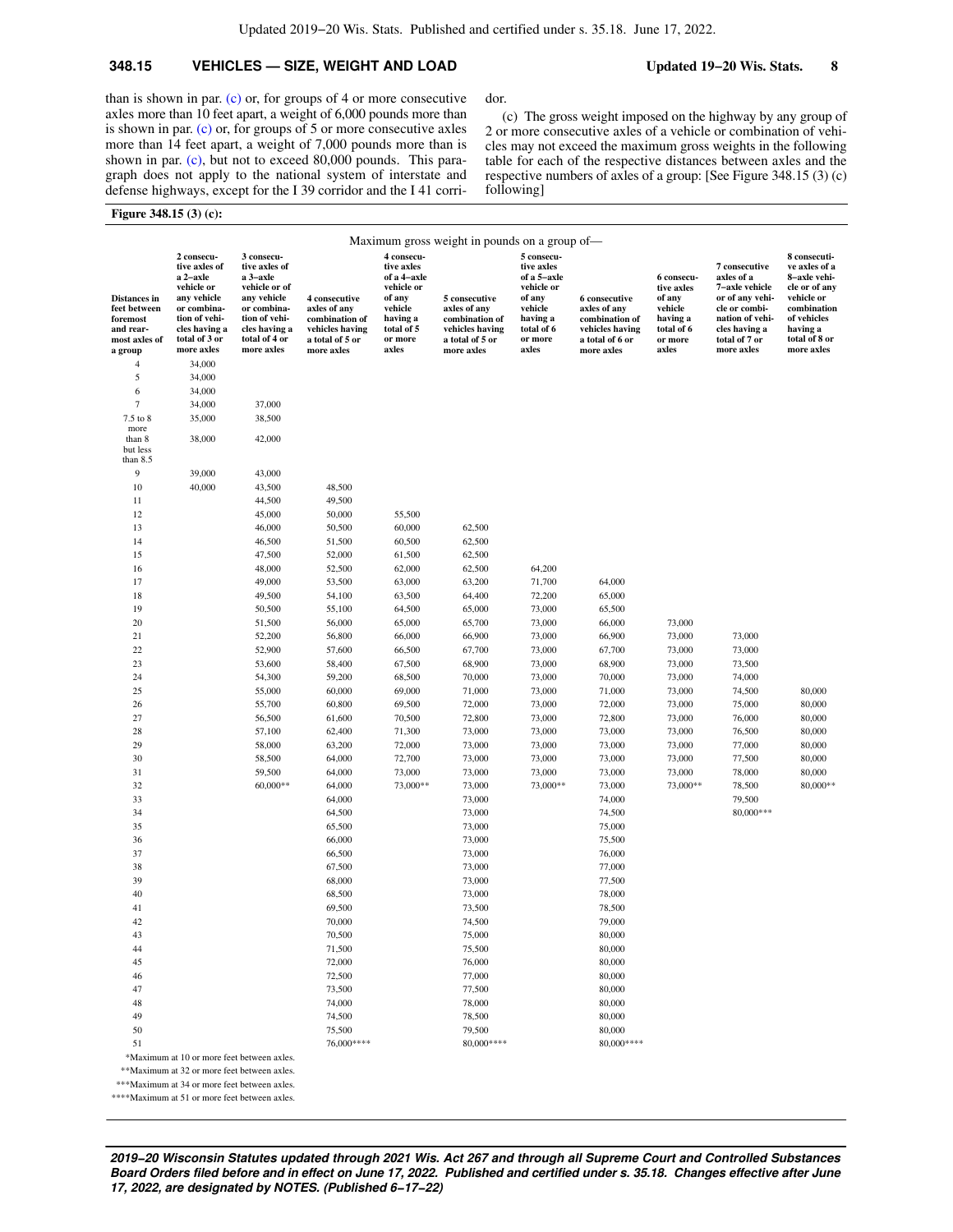#### **9 Updated 19−20 Wis. Stats. VEHICLES — SIZE, WEIGHT AND LOAD 348.15**

(d) Notwithstanding pars. [\(c\)](https://docs.legis.wisconsin.gov/document/statutes/348.15(3)(c)) and [\(g\),](https://docs.legis.wisconsin.gov/document/statutes/348.15(3)(g)) 2 consecutive sets of tandem axles may impose on the highway a gross load of 34,000 pounds each if the overall distance between the first and last axles of such consecutive sets of tandem axles is 36 feet or more.

(e) Notwithstanding pars. [\(a\),](https://docs.legis.wisconsin.gov/document/statutes/348.15(3)(a)) [\(b\)](https://docs.legis.wisconsin.gov/document/statutes/348.15(3)(b)) and [\(c\),](https://docs.legis.wisconsin.gov/document/statutes/348.15(3)(c)) in the case of a vehicle or combination of vehicles transporting exclusively livestock, the gross weight imposed on the highway by the wheels of any one axle or axle group may exceed the applicable weight limitation specified in pars. [\(a\)](https://docs.legis.wisconsin.gov/document/statutes/348.15(3)(a)), [\(b\)](https://docs.legis.wisconsin.gov/document/statutes/348.15(3)(b)) and [\(c\)](https://docs.legis.wisconsin.gov/document/statutes/348.15(3)(c)) by  $15$  percent if the gross weight of the vehicle or combination of vehicles does not exceed the maximum gross weight specified for that vehicle or combination of vehicles under par. [\(c\).](https://docs.legis.wisconsin.gov/document/statutes/348.15(3)(c)) This paragraph does not apply to the national system of interstate and defense highways, except for the I 39 corridor and the I 41 corridor.

(f) 1. In this paragraph:

a. "Heavy−duty vehicle" has the meaning given in [42 USC](https://docs.legis.wisconsin.gov/document/usc/42%20USC%2016104) [16104](https://docs.legis.wisconsin.gov/document/usc/42%20USC%2016104) (a) (4).

b. "Idle reduction technology" has the meaning given in [42](https://docs.legis.wisconsin.gov/document/usc/42%20USC%2016104) [USC 16104](https://docs.legis.wisconsin.gov/document/usc/42%20USC%2016104) (a) (5).

2. Notwithstanding pars. [\(a\)](https://docs.legis.wisconsin.gov/document/statutes/348.15(3)(a)) to  $(c)$  and  $(g)$ , sub. [\(4\)](https://docs.legis.wisconsin.gov/document/statutes/348.15(4)), and ss. [348.17](https://docs.legis.wisconsin.gov/document/statutes/348.17) and [349.16](https://docs.legis.wisconsin.gov/document/statutes/349.16), and subject to subd. [3.](https://docs.legis.wisconsin.gov/document/statutes/348.15(3)(f)3.), in the case of a heavy−

**Figure 348.15 (3) (g):**

duty vehicle equipped with idle reduction technology, the gross weight of the vehicle, and the gross weight imposed on the highway by the wheels of any one axle or axle group of the vehicle, may exceed the applicable weight limitation specified in pars. [\(a\)](https://docs.legis.wisconsin.gov/document/statutes/348.15(3)(a)) to  $(c)$  or  $(g)$  or posted as provided in s. [348.17 \(1\)](https://docs.legis.wisconsin.gov/document/statutes/348.17(1)) by not more than 550 pounds or the weight of the idle reduction technology, whichever is less.

3. This paragraph applies only if the heavy−duty vehicle operator, upon request, proves, by written certification, the weight of the idle reduction technology and, by demonstration or certification, that the idle reduction technology is fully functional at all times.

(g) Notwithstanding par. [\(c\),](https://docs.legis.wisconsin.gov/document/statutes/348.15(3)(c)) if the vehicle or combination of vehicles is an implement of husbandry or agricultural commercial motor vehicle, or is a 2−vehicle combination transporting by trailer or semitrailer an implement of husbandry or agricultural commercial motor vehicle to or from a farm−related destination, the gross weight imposed on the highway by any group of 2 or more consecutive axles of the vehicle or vehicle combination may not exceed the maximum gross weights in the following table for each of the respective distances between axles and the respective numbers of axles of a group: [See Figure 348.15 (3) (g) following]

| Maximum gross weight in pounds on a group of-                                    |                                                                |                                                                |                                                                |                                                                |                                                                |                                                                |                                                                |
|----------------------------------------------------------------------------------|----------------------------------------------------------------|----------------------------------------------------------------|----------------------------------------------------------------|----------------------------------------------------------------|----------------------------------------------------------------|----------------------------------------------------------------|----------------------------------------------------------------|
| <b>Distances in feet</b><br>between foremost<br>and rearmost<br>axles of a group | 2 axles of a vehi-<br>cle or com-<br>bination of vehi-<br>cles | 3 axles of a vehi-<br>cle or com-<br>bination of vehi-<br>cles | 4 axles of a vehi-<br>cle or com-<br>bination of vehi-<br>cles | 5 axles of a vehi-<br>cle or com-<br>bination of vehi-<br>cles | 6 axles of a vehi-<br>cle or com-<br>bination of vehi-<br>cles | 7 axles of a vehi-<br>cle or com-<br>bination of vehi-<br>cles | 8 axles of a vehi-<br>cle or com-<br>bination of vehi-<br>cles |
| $\overline{4}$                                                                   | 39,500                                                         | 45,000                                                         | 51,500                                                         | 58,500                                                         | 65,000                                                         | 72,000                                                         | 79,000                                                         |
| 5                                                                                | 40,500                                                         | 46,000                                                         | 52,500                                                         | 59,000                                                         | 66,000                                                         | 72,500                                                         | 79,500                                                         |
| 6                                                                                | 41,500                                                         | 47,000                                                         | 53,000                                                         | 60,000                                                         | 66,500                                                         | 73,500                                                         | 80,000                                                         |
| 7                                                                                | 43,000                                                         | 47,500                                                         | 54,000                                                         | 60,500                                                         | 67,000                                                         | 74,000                                                         | 80,500                                                         |
| 8                                                                                | 44,000                                                         | 48,500                                                         | 54,500                                                         | 61,000                                                         | 68,000                                                         | 74,500                                                         | 81,500                                                         |
| 9                                                                                | 45,000                                                         | 49,500                                                         | 55,500                                                         | 62,000                                                         | 68,500                                                         | 75,500                                                         | 82,000                                                         |
| 10                                                                               | 46,000                                                         | 50,500                                                         | 56,000                                                         | 62,500                                                         | 69,000                                                         | 76,000                                                         | 82,500                                                         |
| 11                                                                               |                                                                | 51,000                                                         | 57,000                                                         | 63,500                                                         | 70,000                                                         | 76,500                                                         | 83,500                                                         |
| 12                                                                               |                                                                | 52,000                                                         | 57,500                                                         | 64,000                                                         | 70,500                                                         | 77,500                                                         | 84,000                                                         |
| 13                                                                               |                                                                | 53,000                                                         | 58,500                                                         | 65,000                                                         | 71,500                                                         | 78,000                                                         | 84,500                                                         |
| 14                                                                               |                                                                | 53,500                                                         | 59,500                                                         | 65,500                                                         | 72,000                                                         | 78,500                                                         | 85,500                                                         |
| 15                                                                               |                                                                | 54,500                                                         | 60,000                                                         | 66,000                                                         | 72,500                                                         | 79,500                                                         | 86,000                                                         |
| 16                                                                               |                                                                | 55,500                                                         | 61,000                                                         | 67,000                                                         | 73,500                                                         | 80,000                                                         | 86,500                                                         |
| 17                                                                               |                                                                | 56,500                                                         | 61,500                                                         | 67,500                                                         | 74,000                                                         | 80,500                                                         | 87,500                                                         |
| 18                                                                               |                                                                | 57,000                                                         | 62,500                                                         | 68,500                                                         | 75,000                                                         | 81,500                                                         | 88,000                                                         |
| 19                                                                               |                                                                | 58,000                                                         | 63,000                                                         | 69,000                                                         | 75,500                                                         | 82,000                                                         | 88,500                                                         |
| 20                                                                               |                                                                | 59,000                                                         | 64,000                                                         | 70,000                                                         | 76,000                                                         | 82,500                                                         | 89,500                                                         |
| 21                                                                               |                                                                | 60,000                                                         | 64,500                                                         | 70,500                                                         | 77,000                                                         | 83,500                                                         | 90,000                                                         |
| 22                                                                               |                                                                | 60,500                                                         | 65,500                                                         | 71,500                                                         | 77,500                                                         | 84,000                                                         | 90,500                                                         |
| 23                                                                               |                                                                | 61,500                                                         | 66,000                                                         | 72,000                                                         | 78,000                                                         | 84,500                                                         | 91,500                                                         |
| 24                                                                               |                                                                | 62,500                                                         | 67,000                                                         | 72,500                                                         | 79,000                                                         | 85,500                                                         | 92,000                                                         |
| 25                                                                               |                                                                | 63,000                                                         | 67,500                                                         | 73,500                                                         | 79,500                                                         | 86,000                                                         |                                                                |
| 26                                                                               |                                                                | 64,000                                                         | 68,500                                                         | 74,000                                                         | 80,500                                                         | 86,500                                                         |                                                                |
| 27                                                                               |                                                                | 65,000                                                         | 69,000                                                         | 75,000                                                         | 81,000                                                         | 87,500                                                         |                                                                |
| 28                                                                               |                                                                | 66,000                                                         | 70,000                                                         | 75,500                                                         | 81,500                                                         | 88,000                                                         |                                                                |
| 29                                                                               |                                                                |                                                                | 71,000                                                         | 76,500                                                         | 82,500                                                         | 88,500                                                         |                                                                |
| 30                                                                               |                                                                |                                                                | 71,500                                                         | 77,000                                                         | 83,000                                                         | 89,500                                                         |                                                                |
| 31                                                                               |                                                                |                                                                | 72,500                                                         | 77,500                                                         | 83,500                                                         | 90,000                                                         |                                                                |
| 32                                                                               |                                                                |                                                                | 73,000                                                         | 78,500                                                         | 84,500                                                         | 90,500                                                         |                                                                |
| 33                                                                               |                                                                |                                                                | 74,000                                                         | 79,000                                                         | 85,000                                                         | 91,500                                                         |                                                                |
| 34                                                                               |                                                                |                                                                | 74,500                                                         | 80,000                                                         | 86,000                                                         | 92,000                                                         |                                                                |
| 35                                                                               |                                                                |                                                                | 75,500                                                         | 80,500                                                         | 86,500                                                         |                                                                |                                                                |
| 36                                                                               |                                                                |                                                                | 76,000                                                         | 81,500                                                         | 87,000                                                         |                                                                |                                                                |
| 37                                                                               |                                                                |                                                                | 77,000                                                         | 82,000                                                         | 88,000                                                         |                                                                |                                                                |
| 38                                                                               |                                                                |                                                                | 77,500                                                         | 83,000                                                         | 88,500                                                         |                                                                |                                                                |
| 39                                                                               |                                                                |                                                                | 78,000                                                         | 83,500                                                         | 89,500                                                         |                                                                |                                                                |
| 40                                                                               |                                                                |                                                                | 79,000                                                         | 84,000                                                         | 90,000                                                         |                                                                |                                                                |
| 41                                                                               |                                                                |                                                                | 80,000                                                         | 85,000                                                         | 90,500                                                         |                                                                |                                                                |
| 42                                                                               |                                                                |                                                                | 80,500                                                         | 85,500                                                         | 91,500                                                         |                                                                |                                                                |
| 43                                                                               |                                                                |                                                                | 81,500                                                         | 86,500                                                         | 92,000                                                         |                                                                |                                                                |
| 44                                                                               |                                                                |                                                                | 82,500                                                         | 87,000                                                         |                                                                |                                                                |                                                                |
| 45                                                                               |                                                                |                                                                | 83,000                                                         | 88,000                                                         |                                                                |                                                                |                                                                |
| 46                                                                               |                                                                |                                                                | 84,000                                                         | 88,500                                                         |                                                                |                                                                |                                                                |
| 47                                                                               |                                                                |                                                                | 84,500                                                         | 89,000                                                         |                                                                |                                                                |                                                                |
| 48                                                                               |                                                                |                                                                | 85,500                                                         | 90,000                                                         |                                                                |                                                                |                                                                |
| 49                                                                               |                                                                |                                                                | 86,000                                                         | 90,500                                                         |                                                                |                                                                |                                                                |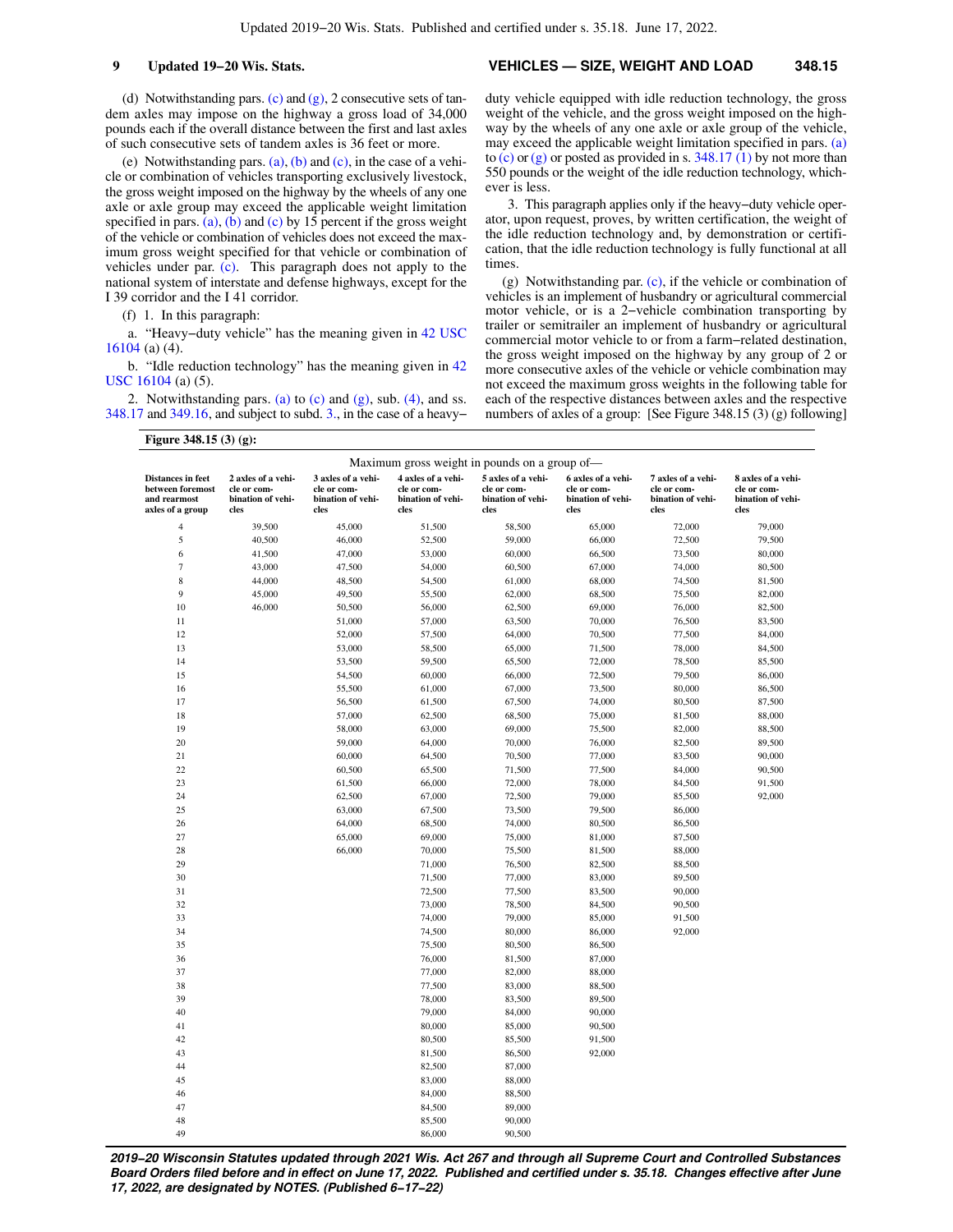| Distances in feet<br>between foremost<br>and rearmost<br>axles of a group | 2 axles of a vehi-<br>cle or com-<br>bination of vehi-<br>cles | 3 axles of a vehi-<br>cle or com-<br>bination of vehi-<br>cles | 4 axles of a vehi-<br>cle or com-<br>bination of vehi-<br>cles | 5 axles of a vehi-<br>cle or com-<br>bination of vehi-<br>cles | 6 axles of a vehi-<br>cle or com-<br>bination of vehi-<br>cles | 7 axles of a vehi-<br>cle or com-<br>bination of vehi-<br>cles | 8 axles of a vehi-<br>cle or com-<br>bination of vehi-<br>cles |
|---------------------------------------------------------------------------|----------------------------------------------------------------|----------------------------------------------------------------|----------------------------------------------------------------|----------------------------------------------------------------|----------------------------------------------------------------|----------------------------------------------------------------|----------------------------------------------------------------|
| 50                                                                        |                                                                |                                                                | 87,000                                                         | 91,500                                                         |                                                                |                                                                |                                                                |
| 51                                                                        |                                                                |                                                                | 87,500                                                         | 92,000                                                         |                                                                |                                                                |                                                                |
| 52                                                                        |                                                                |                                                                | 88,500                                                         |                                                                |                                                                |                                                                |                                                                |
| 53                                                                        |                                                                |                                                                | 89,000                                                         |                                                                |                                                                |                                                                |                                                                |
| 54                                                                        |                                                                |                                                                | 90,000                                                         |                                                                |                                                                |                                                                |                                                                |
| 55                                                                        |                                                                |                                                                | 90,500                                                         |                                                                |                                                                |                                                                |                                                                |
| 56                                                                        |                                                                |                                                                | 91.500                                                         |                                                                |                                                                |                                                                |                                                                |
| 57                                                                        |                                                                |                                                                | 92,000                                                         |                                                                |                                                                |                                                                |                                                                |

(h) Notwithstanding pars. [\(a\)](https://docs.legis.wisconsin.gov/document/statutes/348.15(3)(a)) to  $(c)$  and  $(g)$ , sub. [\(4\)](https://docs.legis.wisconsin.gov/document/statutes/348.15(4)), and ss. [348.17](https://docs.legis.wisconsin.gov/document/statutes/348.17) and [349.16](https://docs.legis.wisconsin.gov/document/statutes/349.16), in the case of a vehicle operated by an engine fueled primarily by natural gas, the gross weight of the vehicle, and the gross weight imposed on the highway by the wheels of any one axle or axle group of the vehicle, may exceed the applicable weight limitation specified in pars. [\(a\)](https://docs.legis.wisconsin.gov/document/statutes/348.15(3)(a)) to  $(c)$  or  $(g)$  or posted as provided in s. [348.17 \(1\)](https://docs.legis.wisconsin.gov/document/statutes/348.17(1)) by not more than 2,000 pounds, or an amount equal to the difference between the weight of the natural gas tank and fueling system and the weight of a comparable diesel tank and fueling system, whichever is less.

**(4)** Notwithstanding the possibility of increased weight on a particular wheel or axle or group of axles due to practical operating problems, including, but not limited to, accumulation of snow, ice, mud or dirt, the use of tire chains or minor shifting of load, the maximum weights set forth in sub. [\(3\)](https://docs.legis.wisconsin.gov/document/statutes/348.15(3)) include absolutely all weights allowable.

**(5)** For enforcement of weight limitations specified by this chapter the gross weight, measured in pounds, imposed on the highway by any wheel or any one axle or by any group of 2 or more axles shall be determined by weighing the vehicles and load, either by single draft or multiple draft weighing on certified stationary scales or on portable scales in good working order which are tested in comparison to certified stationary scales within 180 days immediately prior to any weighing operation by the department of agriculture, trade and consumer protection or other authorized testing agencies for accuracy to within standard accepted tolerances. The weighing operation shall be performed in accordance with and under conditions accepted as good weighing technique and practice. In multiple draft weighing the sum of the weight of respective components shall be used to establish the weight of a combination of the components. It is recognized that the weight, determined in accordance with methods prescribed in this chapter, includes all statutory weights and represents the momentary load force or reaction imposed on the scale at the time of weighing. Such weights include any variation due to the following factors:

(a) Positioning or tilt of the vehicle on the scale platform and adjacent bearing surface;

(b) Momentary position of axle centers with respect to wheel bearings and vehicle body;

(c) Temporary distribution of loading on the wheel or axle; and

(d) Miscellaneous variable factors of spring flexure, shackle friction, clutch engagement, brake pressure, tire compression and other variable factors.

**(5m)** The distances between axles and between the foremost and rearmost of a group of axles shall be measured between axle centers to the nearest even foot, and when a fraction is exactly one−half foot, the nearest larger whole number shall be used.

**(5r)** Irrespective of sub. [\(5\),](https://docs.legis.wisconsin.gov/document/statutes/348.15(5)) in determining overweight under sub. [\(3\)](https://docs.legis.wisconsin.gov/document/statutes/348.15(3)) the results of weighing by means of either portable scales or certified stationary scales shall be admissible as evidence. In all cases where a vehicle is weighed on a certified stationary scale, axles less than 6 feet apart shall be weighed as one unit.

**(6)** At any state weighing scale where a vehicle is found overloaded, the driver may request its reweighing at the same scale. Upon reweighing the state officials shall supply the tabulated

weight ticket to the driver. All weight tickets for any vehicle shall be supplied to the court in case the matter goes to trial.

**(8)** Unless the department provides otherwise by rule, any axle of a vehicle or combination of vehicles which does not impose on the highway at least 8 percent of the gross weight of the vehicle or combination of vehicles may not be counted as an axle for the purposes of sub.  $(3)$  (c) and  $(g)$ .

**(9)** (a) Except as provided in pars. [\(c\),](https://docs.legis.wisconsin.gov/document/statutes/348.15(9)(c)) [\(cm\)](https://docs.legis.wisconsin.gov/document/statutes/348.15(9)(cm)), [\(e\),](https://docs.legis.wisconsin.gov/document/statutes/348.15(9)(e)) and [\(f\),](https://docs.legis.wisconsin.gov/document/statutes/348.15(9)(f)) the increased weight allowance for implements of husbandry and agricultural commercial motor vehicles under sub.  $(3)$  (b) and  $(g)$ applies in lieu of, not in addition to, any other increased weight allowance for implements of husbandry or agricultural commercial motor vehicles authorized under this chapter.

(b) Except as provided in par. [\(e\)](https://docs.legis.wisconsin.gov/document/statutes/348.15(9)(e)), the maximum gross weight for an implement of husbandry or agricultural commercial motor vehicle operated on a highway without a permit may not exceed 92,000 pounds. Except as provided in par.  $(e)$ , the maximum gross weight for a 2−vehicle combination transporting by trailer or semitrailer an implement of husbandry or agricultural commercial motor vehicle to or from a farm−related destination, and operated on a highway without a permit, may not exceed 92,000 pounds.

[\(c\)](https://docs.legis.wisconsin.gov/document/statutes/348.15(3)(c)) 1. Notwithstanding sub.  $(3)$  (a), [\(b\),](https://docs.legis.wisconsin.gov/document/statutes/348.15(3)(b)) (c), and  $(g)$ , there is no weight limitation per wheel, axle, or group of axles for an implement of husbandry that is an empty potato harvester if, subject to subd. [2.](https://docs.legis.wisconsin.gov/document/statutes/348.15(9)(c)2.), the potato harvester is accompanied by one or more escort vehicles operating with hazard lights activated, except that such a potato harvester is subject to any weight limitation posted as provided in s. [348.17 \(1\)](https://docs.legis.wisconsin.gov/document/statutes/348.17(1)). Except as provided in par. [\(e\)](https://docs.legis.wisconsin.gov/document/statutes/348.15(9)(e)), a potato harvester is subject to the maximum gross weight limitation for implements of husbandry specified in par. [\(b\).](https://docs.legis.wisconsin.gov/document/statutes/348.15(9)(b))

2. A potato harvester is not required to be accompanied by any escort vehicle under subd. [1.](https://docs.legis.wisconsin.gov/document/statutes/348.15(9)(c)1.) if the potato harvester is traveling to or from a farm−related destination and is operated on the highway for a distance of 0.5 miles or less.

(cm) 1. Notwithstanding sub.  $(3)$  (a), [\(b\)](https://docs.legis.wisconsin.gov/document/statutes/348.15(3)(b)), [\(c\)](https://docs.legis.wisconsin.gov/document/statutes/348.15(3)(c)), and [\(g\)](https://docs.legis.wisconsin.gov/document/statutes/348.15(3)(g)), there is no weight limitation per wheel, axle, or group of axles for a 2−vehicle combination transporting by trailer or semitrailer an empty potato harvester to or from a farm−related destination if, subject to subd. [2.](https://docs.legis.wisconsin.gov/document/statutes/348.15(9)(cm)2.), the 2−vehicle combination is accompanied by one or more escort vehicles operating with hazard lights activated, except that such a 2−vehicle combination is subject to any weight limitation posted as provided in s. [348.17 \(1\)](https://docs.legis.wisconsin.gov/document/statutes/348.17(1)). Except as provided in par. [\(e\)](https://docs.legis.wisconsin.gov/document/statutes/348.15(9)(e)), such a 2−vehicle combination transporting a potato harvester is subject to the maximum gross weight limitation for 2−vehicle combinations transporting implements of husbandry specified in par. [\(b\)](https://docs.legis.wisconsin.gov/document/statutes/348.15(9)(b)).

2. A 2−vehicle combination transporting a potato harvester is not required to be accompanied by any escort vehicle under subd. [1.](https://docs.legis.wisconsin.gov/document/statutes/348.15(9)(cm)1.) if the potato harvester is being transported to or from a farm−related destination on a highway for a distance of 0.5 miles or less.

(d) The increased weight allowance for implements of husbandry and agricultural commercial motor vehicles under sub. [\(3\)](https://docs.legis.wisconsin.gov/document/statutes/348.15(3)(b)) [\(b\)](https://docs.legis.wisconsin.gov/document/statutes/348.15(3)(b)) and [\(g\)](https://docs.legis.wisconsin.gov/document/statutes/348.15(3)(g)) does not apply on any highway that is a part of the national system of interstate and defense highways, except for the I 41 corridor. The increased weight allowance for 2−vehicle combinations transporting implements of husbandry or agricultural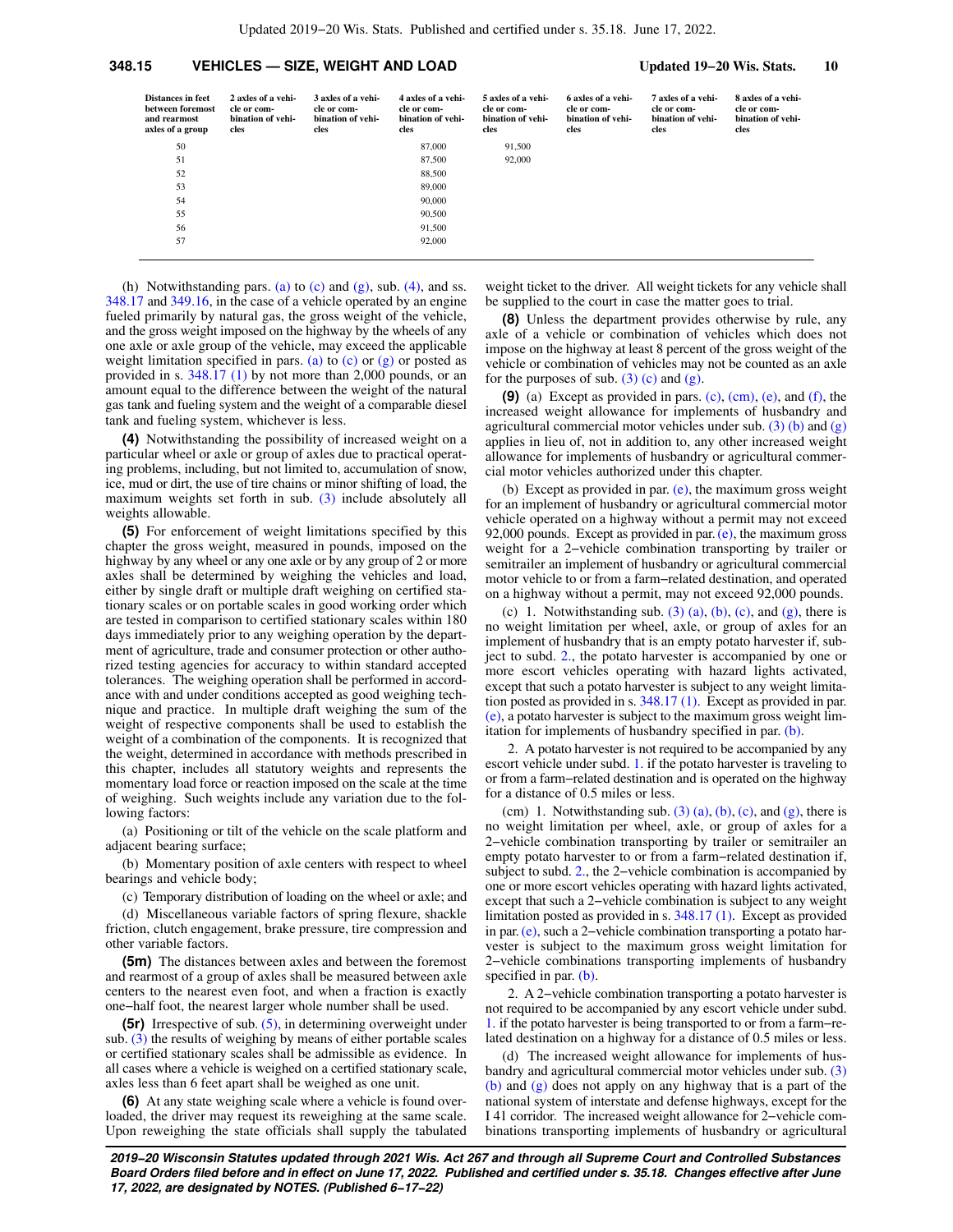commercial motor vehicles under sub. [\(3\) \(b\)](https://docs.legis.wisconsin.gov/document/statutes/348.15(3)(b)) and [\(g\)](https://docs.legis.wisconsin.gov/document/statutes/348.15(3)(g)) does not apply on any highway that is a part of the national system of interstate and defense highways.

(e) 1. Notwithstanding par. [\(c\)](https://docs.legis.wisconsin.gov/document/statutes/348.15(3)(c)) and sub.  $(3)$   $(a)$ ,  $(b)$ ,  $(c)$ , and  $(g)$ , but subject to subd. [3.](https://docs.legis.wisconsin.gov/document/statutes/348.15(9)(e)3.), there is no weight limitation per wheel, axle, or group of axles, and no gross weight limitation, for an implement of husbandry or agricultural commercial motor vehicle while being operated or transported by an implement dealer or farmer for purposes of delivery, repair, or servicing of the implement of husbandry or agricultural commercial motor vehicle if the implement of husbandry or agricultural commercial motor vehicle is being operated or transported under either of the following circumstances:

a. Directly from a farmer's owned or leased land to the business location of an implement dealer that is within a 75−mile radius of the farmer's owned or leased land.

b. Directly from the business location of an implement dealer to a farmer's owned or leased land that is within a 75−mile radius of the implement dealer's business location.

2. Notwithstanding par. [\(c\)](https://docs.legis.wisconsin.gov/document/statutes/348.15(9)(c)) and sub.  $(3)$   $(a)$ ,  $(b)$ ,  $(c)$ , and  $(g)$ , but subject to subd. [3.](https://docs.legis.wisconsin.gov/document/statutes/348.15(9)(e)3.), there is no weight limitation per wheel, axle, or group of axles, and no gross weight limitation, for an implement of husbandry described in s. [340.01 \(24\) \(a\) 1. b.,](https://docs.legis.wisconsin.gov/document/statutes/340.01(24)(a)1.b.) or for an agricultural commercial motor vehicle used as described in s. [340.01 \(1o\) \(e\) 1.,](https://docs.legis.wisconsin.gov/document/statutes/340.01(1o)(e)1.) that is traveling to or from a farm−related destination and is operated on the highway for a distance of 0.5 miles or less.

3. Subdivisions [1.,](https://docs.legis.wisconsin.gov/document/statutes/348.15(9)(e)1.) [2.](https://docs.legis.wisconsin.gov/document/statutes/348.15(9)(e)2.), and [4.](https://docs.legis.wisconsin.gov/document/statutes/348.15(9)(e)4.) do not apply on any highway that is posted with a weight limitation as provided in s. [348.17 \(1\).](https://docs.legis.wisconsin.gov/document/statutes/348.17(1)) Subdivision [1.](https://docs.legis.wisconsin.gov/document/statutes/348.15(9)(e)1.) does not apply on any highway that is a part of the national system of interstate and defense highways, except for the I 41 corridor. Subdivision [2.](https://docs.legis.wisconsin.gov/document/statutes/348.15(9)(e)2.) does not apply on any highway that is a part of the national system of interstate and defense highways, except for an implement of husbandry operated on the I 41 corridor. Subdivision [4.](https://docs.legis.wisconsin.gov/document/statutes/348.15(9)(e)4.) does not apply on any highway that is a part of the national system of interstate and defense highways.

4. Notwithstanding par.  $(cm)$  and sub.  $(3)$   $(a)$ ,  $(b)$ ,  $(c)$ , and  $(g)$ , but subject to subd. [3.](https://docs.legis.wisconsin.gov/document/statutes/348.15(9)(e)3.), there is no weight limitation per wheel, axle, or group of axles, and no gross weight limitation, for a 2−vehicle combination transporting by trailer or semitrailer an implement of husbandry described in s. [340.01 \(24\) \(a\) 1. b.](https://docs.legis.wisconsin.gov/document/statutes/340.01(24)(a)1.b.) or agricultural commercial motor vehicle used as described in s. [340.01 \(1o\) \(e\) 1.](https://docs.legis.wisconsin.gov/document/statutes/340.01(1o)(e)1.) to or from a farm−related destination, on a highway for a distance of 0.5 miles or less.

(f) 1. Notwithstanding par. [\(c\)](https://docs.legis.wisconsin.gov/document/statutes/348.15(9)(c)) and sub.  $(3)$   $(a)$ ,  $(b)$ ,  $(c)$ , and  $(g)$ , and except as provided in subd. [3.](https://docs.legis.wisconsin.gov/document/statutes/348.15(9)(f)3.) and par. [\(e\),](https://docs.legis.wisconsin.gov/document/statutes/348.15(9)(e)) there is no weight limitation per wheel, axle, or group of axles, and no gross weight limitation other than that specified in par.  $(b)$ , for an implement of husbandry described in s. [340.01 \(24\) \(a\) 1. b.](https://docs.legis.wisconsin.gov/document/statutes/340.01(24)(a)1.b.), or for an agricultural commercial motor vehicle used as described in s. [340.01 \(1o\)](https://docs.legis.wisconsin.gov/document/statutes/340.01(1o)(e)1.) [\(e\) 1.](https://docs.legis.wisconsin.gov/document/statutes/340.01(1o)(e)1.), being operated on a highway that is not designated under subd. [2. a.](https://docs.legis.wisconsin.gov/document/statutes/348.15(9)(f)2.a.)

1m. Notwithstanding par. [\(cm\)](https://docs.legis.wisconsin.gov/document/statutes/348.15(9)(cm)) and sub. [\(3\) \(a\),](https://docs.legis.wisconsin.gov/document/statutes/348.15(3)(a)) [\(b\),](https://docs.legis.wisconsin.gov/document/statutes/348.15(3)(b)) [\(c\)](https://docs.legis.wisconsin.gov/document/statutes/348.15(3)(c)), and [\(g\)](https://docs.legis.wisconsin.gov/document/statutes/348.15(3)(g)), and except as provided in subd. [3.](https://docs.legis.wisconsin.gov/document/statutes/348.15(9)(f)3.) and par. [\(e\),](https://docs.legis.wisconsin.gov/document/statutes/348.15(9)(e)) there is no weight limitation per wheel, axle, or group of axles, and no gross weight limitation other than that specified in par. [\(b\),](https://docs.legis.wisconsin.gov/document/statutes/348.15(9)(b)) for a 2−vehicle combination transporting by trailer or semitrailer an implement of husbandry described in s. [340.01 \(24\) \(a\) 1. b.](https://docs.legis.wisconsin.gov/document/statutes/340.01(24)(a)1.b.) or agricultural commercial motor vehicle used as described in s. [340.01 \(1o\)](https://docs.legis.wisconsin.gov/document/statutes/340.01(1o)(e)1.) [\(e\) 1.](https://docs.legis.wisconsin.gov/document/statutes/340.01(1o)(e)1.) to or from a farm−related destination, on a highway that is not designated under subd. [2. a.](https://docs.legis.wisconsin.gov/document/statutes/348.15(9)(f)2.a.)

2. a. The governing body of a municipality or county may, by resolution or ordinance, designate highways under the municipality's or county's jurisdiction, for maintenance purposes, on which the statutory weight limits prescribed under this section, other than this paragraph, for implements of husbandry or agricultural commercial motor vehicles apply to implements of husbandry described in s. [340.01 \(24\) \(a\) 1. b.](https://docs.legis.wisconsin.gov/document/statutes/340.01(24)(a)1.b.), and to agricultural commercial motor vehicles used as described in s. [340.01 \(1o\) \(e\)](https://docs.legis.wisconsin.gov/document/statutes/340.01(1o)(e)1.)

#### **11 Updated 19−20 Wis. Stats. VEHICLES — SIZE, WEIGHT AND LOAD 348.16**

[1.,](https://docs.legis.wisconsin.gov/document/statutes/340.01(1o)(e)1.) that are operated or transported on the highway and to 2−vehicle combinations transporting them. If a resolution or ordinance is adopted under this subd. [2. a.,](https://docs.legis.wisconsin.gov/document/statutes/348.15(9)(f)2.a.) any weight limit resulting from the resolution or ordinance is considered to be a weight limit imposed by this chapter and any violation is considered to be a violation of the applicable weight limits prescribed under this section.

b. For a resolution or ordinance under this subdivision to be effective in any calendar year, the resolution or ordinance must be adopted on or before November 30 of the prior year. A resolution or ordinance adopted under this subdivision shall be valid for at least one calendar year. No amendment to a resolution or ordinance is effective in a calendar year unless the amendment was adopted on or before November 30 of the prior year.

c. No later than January 20 of the year after it adopts or amends a resolution or ordinance under this subdivision, each municipality or county that designates highways under subd. [2. a.](https://docs.legis.wisconsin.gov/document/statutes/348.15(9)(f)2.a.) shall forward to the department a copy of the resolution or ordinance, and the department shall publish the resolution or ordinance on the department's Internet site.

3. Subdivisions [1.](https://docs.legis.wisconsin.gov/document/statutes/348.15(9)(f)1.) and  $1m$ . do not apply on any highway that is a state trunk highway or that is posted with a weight limitation as provided in s. [348.17 \(1\)](https://docs.legis.wisconsin.gov/document/statutes/348.17(1)).

**(10)** (a) Notwithstanding sub.  $(3)$   $(a)$ ,  $(b)$ , and  $(c)$ , but subject to par. [\(b\),](https://docs.legis.wisconsin.gov/document/statutes/348.15(10)(b)) there is no weight limitation per wheel, axle, or group of axles, and no gross weight limitation, for skidders, forwarders, harvesters, and wheeled feller bunchers operated for logging purposes at times other than hours of darkness and operated unladen on the highway for a distance of 0.5 miles or less.

(b) Paragraph [\(a\)](https://docs.legis.wisconsin.gov/document/statutes/348.15(10)(a)) does not apply on any highway that is posted with a weight limitation as provided in s. [348.17 \(1\)](https://docs.legis.wisconsin.gov/document/statutes/348.17(1)) or that is a part of the national system of interstate and defense highways.

**History:** [1977 c. 29](https://docs.legis.wisconsin.gov/document/acts/1977/29) ss. [1487p](https://docs.legis.wisconsin.gov/document/acts/1977/29,%20s.%201487p) to [1487s](https://docs.legis.wisconsin.gov/document/acts/1977/29,%20s.%201487s), [1650m \(4\),](https://docs.legis.wisconsin.gov/document/acts/1977/29,%20s.%201650m) [1654 \(3\)](https://docs.legis.wisconsin.gov/document/acts/1977/29,%20s.%201654); [1977 c. 418;](https://docs.legis.wisconsin.gov/document/acts/1977/418) [1979](https://docs.legis.wisconsin.gov/document/acts/1979/326) [c. 326;](https://docs.legis.wisconsin.gov/document/acts/1979/326) [1981 c. 312;](https://docs.legis.wisconsin.gov/document/acts/1981/312) [1983 a. 27](https://docs.legis.wisconsin.gov/document/acts/1983/27), [345,](https://docs.legis.wisconsin.gov/document/acts/1983/345) [486;](https://docs.legis.wisconsin.gov/document/acts/1983/486) [1985 a. 202](https://docs.legis.wisconsin.gov/document/acts/1985/202), [332](https://docs.legis.wisconsin.gov/document/acts/1985/332); [1987 a. 174](https://docs.legis.wisconsin.gov/document/acts/1987/174); [1989 a. 56](https://docs.legis.wisconsin.gov/document/acts/1989/56),<br>[70](https://docs.legis.wisconsin.gov/document/acts/1989/70); [1995 a. 113,](https://docs.legis.wisconsin.gov/document/acts/1995/113) [227;](https://docs.legis.wisconsin.gov/document/acts/1995/227) [1999 a. 85](https://docs.legis.wisconsin.gov/document/acts/1999/85); [2005 a. 347,](https://docs.legis.wisconsin.gov/document/acts/2005/347) [364;](https://docs.legis.wisconsin.gov/document/acts/2005/364) [2007 a. 20](https://docs.legis.wisconsin.gov/document/acts/2007/20); [2009 a. 156](https://docs.legis.wisconsin.gov/document/acts/2009/156); [2011 a.](https://docs.legis.wisconsin.gov/document/acts/2011/279)<br>[279;](https://docs.legis.wisconsin.gov/document/acts/2011/279) [2013 a. 377](https://docs.legis.wisconsin.gov/document/acts/2013/377); [2015 a. 15](https://docs.legis.wisconsin.gov/document/acts/2015/15), [55,](https://docs.legis.wisconsin.gov/document/acts/2015/55) [171,](https://docs.legis.wisconsin.gov/document/acts/2015/171) [232](https://docs.legis.wisconsin.gov/document/acts/2015/232), [360](https://docs.legis.wisconsin.gov/document/acts/2015/360); 20

If a tractor−trailer combination is too long and too wide for a scale, multiple weighing of the separate wheel groups is permissible. An overload permit is to be disre-garded if the total weight exceeds that specified in the permit. State v. Trailer Service, Inc., [61 Wis. 2d 400,](https://docs.legis.wisconsin.gov/document/courts/61%20Wis.%202d%20400) [212 N.W.2d 683](https://docs.legis.wisconsin.gov/document/courts/212%20N.W.2d%20683) (1973).

Discussing subs. (3) (b) 2. [now sub. (3) (br)] and (5r). 62 Atty. Gen. 100.

**348.16 Weight limitations on class "B" highways. (1)** In this section, "class 'B' highway" includes those county trunk highways, town highways and city and village streets, or portions thereof, which have been designated as class "B" highways by the local authorities pursuant to s. [349.15.](https://docs.legis.wisconsin.gov/document/statutes/349.15)

**(2)** Except as provided in sub. [\(3\)](https://docs.legis.wisconsin.gov/document/statutes/348.16(3)) and s. [348.175](https://docs.legis.wisconsin.gov/document/statutes/348.175) and subject to any modifications made by a city of the first class pursuant to s. [349.15 \(3\)](https://docs.legis.wisconsin.gov/document/statutes/349.15(3)), no person, without a permit therefor, shall operate on a class "B" highway any vehicle or combination of vehicles imposing wheel, axle, group of axles, or gross weight on the highway exceeding 60 percent of the weights authorized in s. [348.15](https://docs.legis.wisconsin.gov/document/statutes/348.15(3)) [\(3\).](https://docs.legis.wisconsin.gov/document/statutes/348.15(3)) This subsection does not apply to an implement of husbandry or agricultural commercial motor vehicle being operated or transported, or to a 2−vehicle combination transporting an implement of husbandry or agricultural commercial motor vehicle, as described in s. [348.15 \(9\) \(c\)](https://docs.legis.wisconsin.gov/document/statutes/348.15(9)(c)), [\(cm\),](https://docs.legis.wisconsin.gov/document/statutes/348.15(9)(cm)) [\(e\),](https://docs.legis.wisconsin.gov/document/statutes/348.15(9)(e)) or [\(f\) 1.](https://docs.legis.wisconsin.gov/document/statutes/348.15(9)(f)1.) or [1m.](https://docs.legis.wisconsin.gov/document/statutes/348.15(9)(f)1m.)

**(3)** (a) Any motor vehicle whose operation is pickup or delivery, including operation for the purpose of moving or delivering supplies or commodities to or from any place of business or residence that has an entrance on a class "B" highway, may pick up or deliver on a class "B" highway without complying with the gross vehicle weight limitations imposed by sub. [\(2\)](https://docs.legis.wisconsin.gov/document/statutes/348.16(2)).

(b) Subsection [\(2\)](https://docs.legis.wisconsin.gov/document/statutes/348.16(2)) does not apply to a vehicle operated by or at the direction of a public utility, as defined in s. [196.01 \(5\)](https://docs.legis.wisconsin.gov/document/statutes/196.01(5)), a telecommunications provider, as defined in s. [196.01 \(8p\)](https://docs.legis.wisconsin.gov/document/statutes/196.01(8p)), or a cooperative association organized under ch. [185](https://docs.legis.wisconsin.gov/document/statutes/ch.%20185) for the purpose of producing or furnishing heat, light, power, or water to its members, that is being operated for the purpose of responding to a service interruption.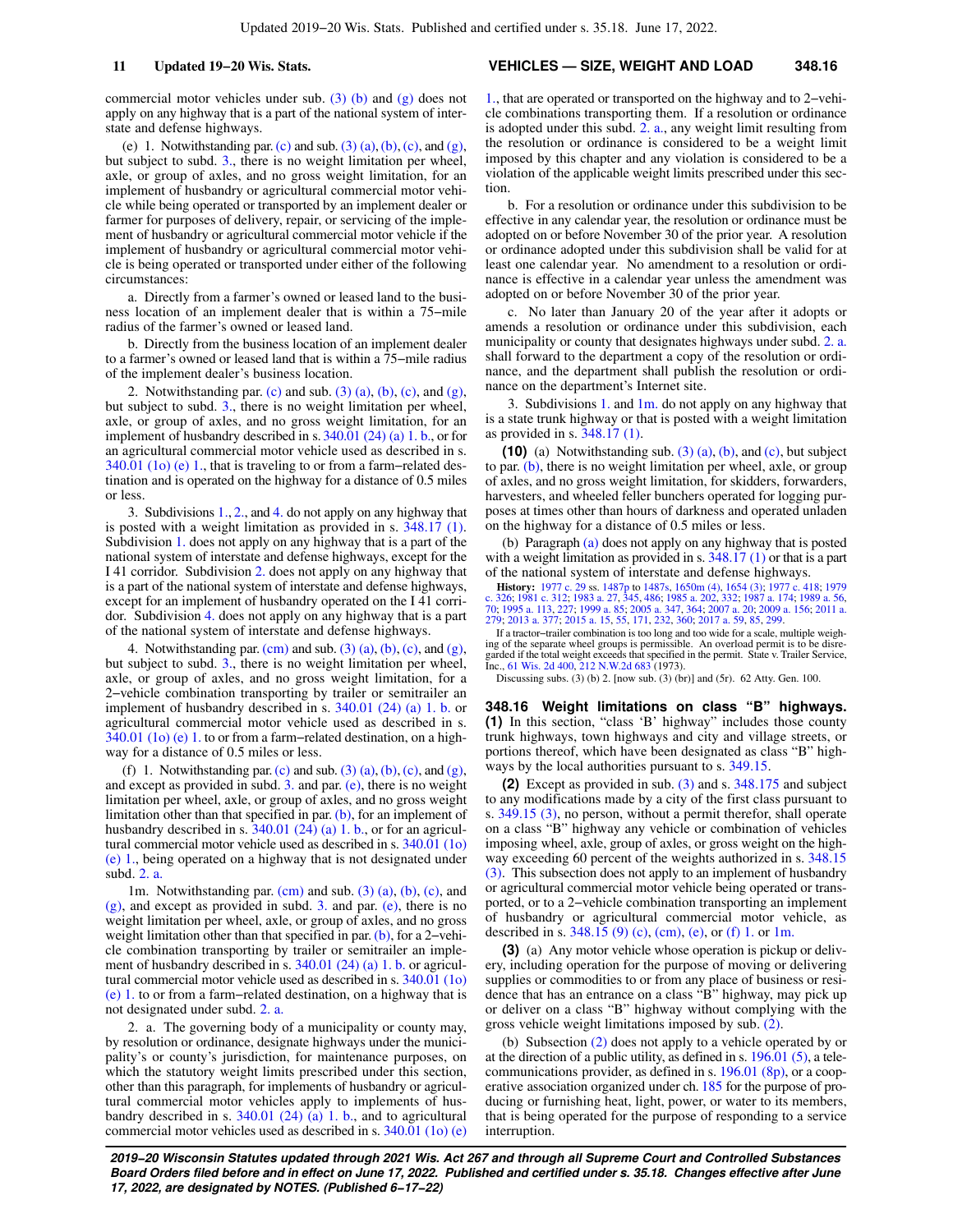#### **348.16 VEHICLES — SIZE, WEIGHT AND LOAD Updated 19−20 Wis. Stats. 12**

(c) Subsection [\(2\)](https://docs.legis.wisconsin.gov/document/statutes/348.16(2)) does not apply to the operation of any skidder, forwarder, harvester, or wheeled feller buncher under circumstances for which there is no weight limitation under s. [348.15](https://docs.legis.wisconsin.gov/document/statutes/348.15(10)) [\(10\).](https://docs.legis.wisconsin.gov/document/statutes/348.15(10))

(d) Subsection [\(2\)](https://docs.legis.wisconsin.gov/document/statutes/348.16(2)) does not apply to a motor vehicle that is being operated to deliver propane for heating purposes if the gross weight imposed on the highway by the vehicle does not exceed 30,000 pounds, for a vehicle with a single rear axle, or 40,000 pounds, for a vehicle with tandem rear axles, and, if the motor vehicle is a tank vehicle, the tank is loaded to no more than 50 percent of the capacity of the tank. A tank vehicle operated under this paragraph shall be equipped with a gauge on the tank that shows the amount of propane in the tank as a percent of the capacity of the tank and shall carry documentation of the capacity of the tank either on the cargo tank or in the cab of the vehicle.

**History:** [1981 c. 312](https://docs.legis.wisconsin.gov/document/acts/1981/312); [2001 a. 16](https://docs.legis.wisconsin.gov/document/acts/2001/16); [2009 a. 177](https://docs.legis.wisconsin.gov/document/acts/2009/177); [2011 a. 257;](https://docs.legis.wisconsin.gov/document/acts/2011/257) [2013 a. 377](https://docs.legis.wisconsin.gov/document/acts/2013/377); [2015 a.](https://docs.legis.wisconsin.gov/document/acts/2015/15) [15,](https://docs.legis.wisconsin.gov/document/acts/2015/15) [44](https://docs.legis.wisconsin.gov/document/acts/2015/44), [171](https://docs.legis.wisconsin.gov/document/acts/2015/171); [2017 a. 59,](https://docs.legis.wisconsin.gov/document/acts/2017/59) [68](https://docs.legis.wisconsin.gov/document/acts/2017/68).

**348.17 Special or seasonal weight limitations. (1)** No person, whether operating under a permit or otherwise, shall operate a vehicle in violation of special weight limitations imposed by state or local authorities on particular highways, highway structures or portions of highways when signs have been erected as required by s. [349.16 \(2\)](https://docs.legis.wisconsin.gov/document/statutes/349.16(2)) giving notice of such weight limitations, except when the vehicle is being operated under a permit expressly authorizing such weight limitations to be exceeded or is being operated as authorized under sub. [\(4\).](https://docs.legis.wisconsin.gov/document/statutes/348.17(4))

**(2)** Whenever the operator of a vehicle is ordered by the officer or agency in charge of maintenance or by a traffic officer to suspend operation of such vehicle because of the damage such vehicle is causing or likely to cause to the highway or the public investment therein, the operator shall forthwith comply with such order.

**(3)** During an energy emergency, after consultation with the public service commission, the department may waive the divisible load limitation of s. [348.25 \(4\)](https://docs.legis.wisconsin.gov/document/statutes/348.25(4)) and authorize for a period not to exceed 30 days the operation of overweight vehicles having a registered gross weight of 50,000 pounds or more and carrying energy resources or fuel or milk commodities designated by the governor or a designee, regardless of the highways involved, to conserve energy. Such authorization may only allow weights not more than 10 percent greater than the gross axle and axle combination weight limitations, and not more than 15 percent greater than the gross vehicle weight limitations under ss. [348.15](https://docs.legis.wisconsin.gov/document/statutes/348.15) and [348.16.](https://docs.legis.wisconsin.gov/document/statutes/348.16) Nothing in this subsection shall be construed to permit the department to waive the requirements of ss. [348.05](https://docs.legis.wisconsin.gov/document/statutes/348.05) to [348.07](https://docs.legis.wisconsin.gov/document/statutes/348.07). This subsection does not apply to vehicles on highways designated as parts of the national system of interstate and defense highways, except for the I 39 corridor and the I 41 corridor.

**(4)** During an energy emergency, after consultation with the public service commission, the department may authorize motor vehicles that have a gross weight of 26,000 pounds or less and that are transporting propane or heating oil for delivery to residences, businesses, or other end users to exceed any special weight limitation imposed under ss.  $348.17(1)$  and  $349.16(1)(a)$  and  $(2)$  in connection with the thawing of frozen highways. Any person operating a motor vehicle as authorized under this subsection shall, to the extent practicable, deliver propane or heating oil at times of the day when the highways used are the least vulnerable.

**(5)** (a) From August 1 to December 31 of each year, no permit shall be required for the transportation of corn, soybeans, potatoes, vegetables, or cranberries from the field to storage on the grower's owned or leased land, from the field to initial storage at a location not owned or leased by the grower, or from the field to initial processing in a vehicle or combination of vehicles that exceeds the weight limitations under s. [348.15](https://docs.legis.wisconsin.gov/document/statutes/348.15) by not more than 15 percent and that satisfies all of the following:

1. Has a registered gross weight of 50,000 pounds or more.

2. Is a motor truck, farm truck, road tractor, truck tractor, or farm truck tractor or such a vehicle combined with a semitrailer, trailer, or farm trailer, when the vehicle or combination is a commercial motor vehicle operated on a highway.

(b) This subsection does not apply to the national system of interstate and defense highways, except for the I 39 corridor and the I 41 corridor.

**(6)** (a) From September 1 to December 31 of each year, no permit shall be required for the transportation of manure to or from a farm in a vehicle or combination of vehicles that exceeds the weight limitations under s. [348.15](https://docs.legis.wisconsin.gov/document/statutes/348.15) by not more than 15 percent and that satisfies any of the following:

1. Has a registered gross weight of 50,000 pounds or more.

2. Is a motor truck, farm truck, road tractor, truck tractor, or farm truck tractor or such a vehicle combined with a semitrailer, trailer, or farm trailer, when the vehicle or combination is a commercial motor vehicle operated on a highway.

(b) This subsection does not apply to the national system of interstate and defense highways, except for the I 41 corridor.

**History:** [1991 a. 316;](https://docs.legis.wisconsin.gov/document/acts/1991/316) [1995 a. 348](https://docs.legis.wisconsin.gov/document/acts/1995/348) ss. [11](https://docs.legis.wisconsin.gov/document/acts/1995/348,%20s.%2011), [13](https://docs.legis.wisconsin.gov/document/acts/1995/348,%20s.%2013) to [15,](https://docs.legis.wisconsin.gov/document/acts/1995/348,%20s.%2015) [17;](https://docs.legis.wisconsin.gov/document/acts/1995/348,%20s.%2017) [2005 a. 364](https://docs.legis.wisconsin.gov/document/acts/2005/364); [2011 a. 52](https://docs.legis.wisconsin.gov/document/acts/2011/52), [279;](https://docs.legis.wisconsin.gov/document/acts/2011/279) [2013 a. 217](https://docs.legis.wisconsin.gov/document/acts/2013/217), [377](https://docs.legis.wisconsin.gov/document/acts/2013/377); [2015 a. 55](https://docs.legis.wisconsin.gov/document/acts/2015/55), [235](https://docs.legis.wisconsin.gov/document/acts/2015/235), [360;](https://docs.legis.wisconsin.gov/document/acts/2015/360) [2017 a. 59,](https://docs.legis.wisconsin.gov/document/acts/2017/59) [136.](https://docs.legis.wisconsin.gov/document/acts/2017/136)

Under the federal Surface Transportation Assistance Act of 1982, 49 USC 31114, the traditional power of state and local governments to regulate travel over local roads remains so long as reasonable access is not denied, and nothing in 49 USC 31114 (b)<br>suggests that all local restrictions on access to statutorily protected destinations must<br>be based on safety considerations. The record in weight limitation was a normal restriction transport companies would be aware of, that adequate notice of the restriction was provided, and that a permit to travel the road was readily available. Put together, these facts showed reasonable access was provided, and the town's seasonal weight limitation was not preempted by the Act. Town of Delafield v. Central Transport Kriewaldt, [2020 WI 61,](https://docs.legis.wisconsin.gov/document/courts/2020%20WI%2061) [392 Wis. 2d 427](https://docs.legis.wisconsin.gov/document/courts/392%20Wis.%202d%20427), [944](https://docs.legis.wisconsin.gov/document/courts/944%20N.W.2d%20819) [N.W.2d 819,](https://docs.legis.wisconsin.gov/document/courts/944%20N.W.2d%20819) [17−2525.](https://docs.legis.wisconsin.gov/document/wisupremecourt/17-2525)

**348.175 Seasonal operation of vehicles hauling peeled or unpeeled forest products cut crosswise or abrasives or salt for highway winter maintenance.** The transportation of peeled or unpeeled forest products cut crosswise or of abrasives or salt for highway winter maintenance in excess of gross weight limitations under s. [348.15](https://docs.legis.wisconsin.gov/document/statutes/348.15) shall be permitted during the winter months when the highways are so frozen that no damage may result thereto by reason of such transportation. If at any time any person is so transporting such products or abrasives or salt upon a class "A" highway in such frozen condition then that person may likewise use a class "B" highway without other limitation, except that chains and other traction devices are prohibited on class "A" highways but such chains and devices may be used in cases of necessity. On the first day that conditions warrant their determination of such frozen condition and freedom of damage to such highways by transportation, the officers or agencies in charge of maintenance of highways shall declare particular highways, or highways within areas of the state, as eligible for increased weight limitations, and each declaration shall be effective as of 12:01 a.m. on the 2nd day following the declaration. Such declaration shall include the maximum weight on each axle, combination of axles and the gross weight allowed. Any person transporting any such product over any highway of this state under this section is liable to the maintaining authority for any damage caused to such highway. This section does not apply to the national system of interstate and defense highways, except for the I 39 corridor and the I 41 corridor.

**History:** [1983 a. 531;](https://docs.legis.wisconsin.gov/document/acts/1983/531) [1991 a. 316;](https://docs.legis.wisconsin.gov/document/acts/1991/316) [1995 a. 113;](https://docs.legis.wisconsin.gov/document/acts/1995/113) [2005 a. 167;](https://docs.legis.wisconsin.gov/document/acts/2005/167) [2009 a. 28](https://docs.legis.wisconsin.gov/document/acts/2009/28); [2015 a.](https://docs.legis.wisconsin.gov/document/acts/2015/55)

[55](https://docs.legis.wisconsin.gov/document/acts/2015/55), [360](https://docs.legis.wisconsin.gov/document/acts/2015/360). The phrase "peeled or unpeeled forest products cut crosswise" does not encompass<br>wood chips. The phrase instead invokes images of logs, posts, poles, or similar pieces<br>of timber, with or without bark, and cut to l

**348.18 Weight limitations apply to publicly−owned vehicles; exceptions.** Sections [348.15](https://docs.legis.wisconsin.gov/document/statutes/348.15) to [348.17](https://docs.legis.wisconsin.gov/document/statutes/348.17) and the penalties for violations thereof also apply to vehicles owned by the state, a county or municipality, except when such vehicles are being used for the removal, treatment or sanding of snow or ice or when such vehicles are authorized emergency vehicles.

**348.19 Traffic officers may weigh vehicles and require removal of excess load.** (1) (a) Any traffic officer having reason to believe that the gross weight of a vehicle is unlawful or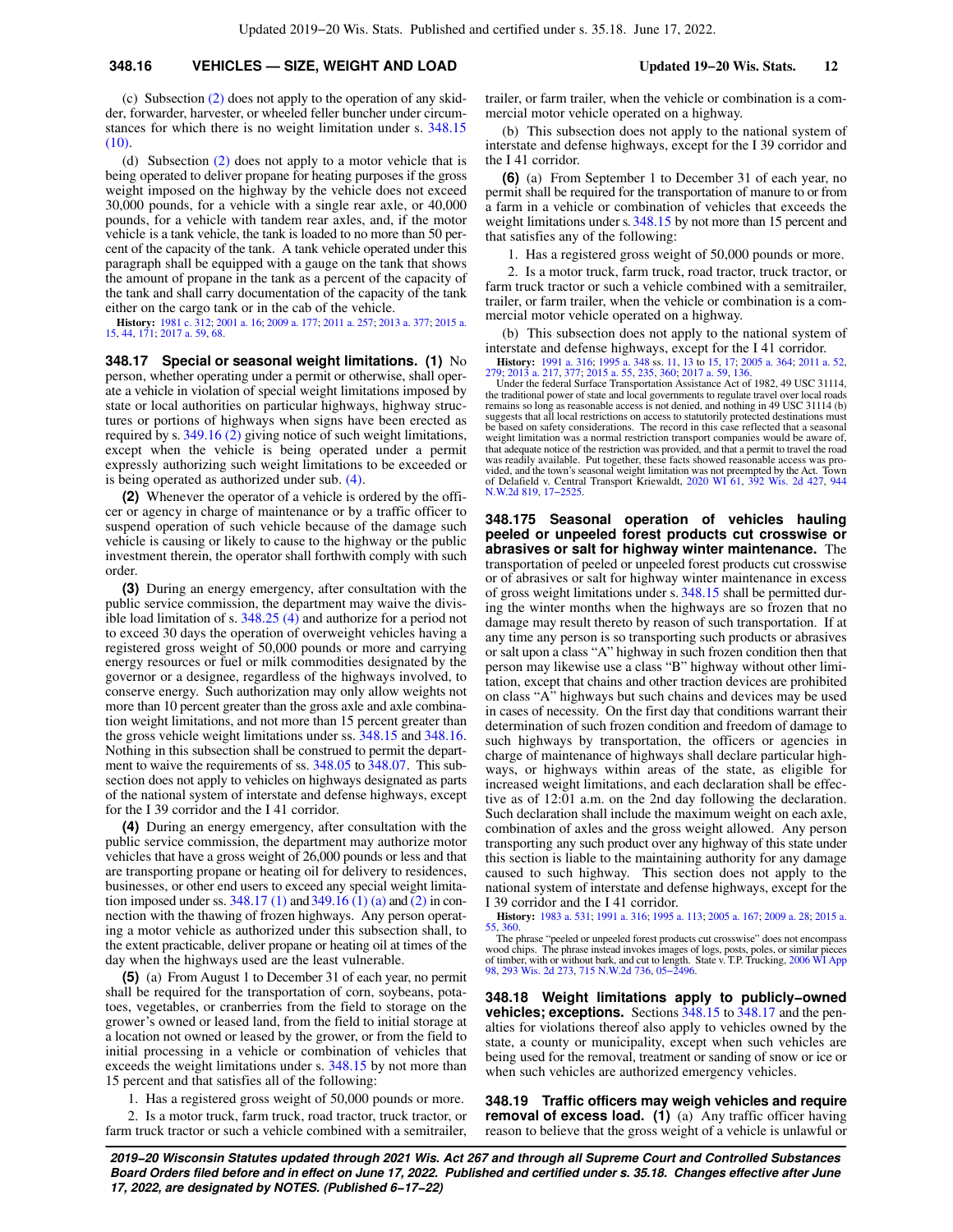in excess of the gross weight for which the vehicle is registered may require the operator of such vehicle to stop and submit the vehicle and any load it may be carrying to a weighing by means of either portable or certified stationary scales and may require that such vehicle be driven to the nearest usable portable or certified stationary scale except as provided in par. [\(b\).](https://docs.legis.wisconsin.gov/document/statutes/348.19(1)(b))

(b) Any other provision of the statutes notwithstanding, a vehicle transporting peeled or unpeeled forest products cut crosswise shall not be required to proceed to a scale more than one mile from the point of apprehension if the estimated gross weight of the vehicle does not exceed the lawful limit. The gross weight of the vehicle shall be estimated by multiplying the average length of the load by the average height of the load in feet and then multiplying by the average weight per square foot of load measurement and adding this computed weight to the empty weight of the vehicle. The average weights per square foot of load measurement to be used in computing the estimated load weight are given in the following table: [See Figure 348.19 (1) (b) following]

#### **Figure: 348.19 (1) (b)**

| <b>Softwood and Poplar</b>                                | Green      | <b>Seasoned</b> |  |  |  |  |
|-----------------------------------------------------------|------------|-----------------|--|--|--|--|
| Peeled                                                    | $325$ lbs. | 200 lbs.        |  |  |  |  |
| Unpeeled                                                  | 300 lbs.   | 250 lbs.        |  |  |  |  |
| <b>Other Hardwoods</b>                                    |            |                 |  |  |  |  |
| Peeled                                                    | 350 lbs.   | $225$ lbs.      |  |  |  |  |
| Unpeeled                                                  | 325 lbs.   | 275 lbs.        |  |  |  |  |
| (Pulpwood which has been cut 6 months prior to hauling is |            |                 |  |  |  |  |

considered seasoned.)

**(2)** (a) Except as provided in par. [\(b\),](https://docs.legis.wisconsin.gov/document/statutes/348.19(2)(b)) whenever after a weighing of a vehicle and load as provided in sub. [\(1\)](https://docs.legis.wisconsin.gov/document/statutes/348.19(1)) a traffic officer determines that the weight exceeds the limitations imposed by s. [348.15,](https://docs.legis.wisconsin.gov/document/statutes/348.15) [348.16,](https://docs.legis.wisconsin.gov/document/statutes/348.16) or [348.17 \(3\)](https://docs.legis.wisconsin.gov/document/statutes/348.17(3)), [\(5\),](https://docs.legis.wisconsin.gov/document/statutes/348.17(5)) or [\(6\)](https://docs.legis.wisconsin.gov/document/statutes/348.17(6)) or any limitations posted as provided in s. [348.17 \(1\),](https://docs.legis.wisconsin.gov/document/statutes/348.17(1)) the operator of such vehicle shall not proceed, except to drive to such place as directed by the traffic officer for the purpose of reloading or unloading, until such portion of the load has been reloaded or unloaded as may be necessary to reduce the weight of the vehicle and load to comply with the limitations imposed by s. [348.15](https://docs.legis.wisconsin.gov/document/statutes/348.15), [348.16,](https://docs.legis.wisconsin.gov/document/statutes/348.16) or [348.17 \(3\)](https://docs.legis.wisconsin.gov/document/statutes/348.17(3)), [\(5\)](https://docs.legis.wisconsin.gov/document/statutes/348.17(5)), or [\(6\)](https://docs.legis.wisconsin.gov/document/statutes/348.17(6)) and any limitations posted as provided in s. [348.17 \(1\)](https://docs.legis.wisconsin.gov/document/statutes/348.17(1)). All material so reloaded or unloaded shall be reloaded or unloaded and cared for by and at the risk of the owner or operator of the vehicle.

(b) If upon weighing a vehicle transporting livestock a traffic officer determines that the gross weight of the vehicle exceeds the limitations imposed by s. [348.15](https://docs.legis.wisconsin.gov/document/statutes/348.15), [348.16](https://docs.legis.wisconsin.gov/document/statutes/348.16) or [348.17 \(3\)](https://docs.legis.wisconsin.gov/document/statutes/348.17(3)) or a limitation posted as provided in s. [348.17 \(1\)](https://docs.legis.wisconsin.gov/document/statutes/348.17(1)), and if the point of apprehension is 15 miles or less from the destination of the vehicle, the traffic officer shall permit the operator of the vehicle to proceed to such destination without requiring the vehicle to be reloaded or unloaded as provided in par.  $(a)$ . This paragraph does not apply to vehicles transporting livestock on the national system of interstate and defense highways, except for the I 39 corridor and the I 41 corridor.

**(3)** No operator of a vehicle shall fail or refuse to stop and submit the vehicle and load to a weighing or to drive the vehicle to a scale when directed to do so by a traffic officer except that a dual purpose motor home is not required to stop at weighing stations when it is being used as a motor home. No operator of a vehicle shall fail or refuse after a weighing to reload or unload as provided in this section or to comply with the directions of a traffic officer relative to such reloading or unloading.

**(4)** Subsection [\(1\) \(b\)](https://docs.legis.wisconsin.gov/document/statutes/348.19(1)(b)) shall not apply to vehicles transporting peeled or unpeeled forest products on the national, interstate or defense highway systems, except for the I 39 corridor and the I 41 corridor.

**History:** [1975 c. 136;](https://docs.legis.wisconsin.gov/document/acts/1975/136) [1985 a. 202;](https://docs.legis.wisconsin.gov/document/acts/1985/202) [1987 a. 116](https://docs.legis.wisconsin.gov/document/acts/1987/116); [1995 a. 113](https://docs.legis.wisconsin.gov/document/acts/1995/113), [348](https://docs.legis.wisconsin.gov/document/acts/1995/348); [2005 a. 364](https://docs.legis.wisconsin.gov/document/acts/2005/364); [2011 a. 279](https://docs.legis.wisconsin.gov/document/acts/2011/279); [2015 a. 55,](https://docs.legis.wisconsin.gov/document/acts/2015/55) [360.](https://docs.legis.wisconsin.gov/document/acts/2015/360)

#### **13 Updated 19−20 Wis. Stats. VEHICLES — SIZE, WEIGHT AND LOAD 348.21**

**348.195 Weight records of raw forest products purchasers. (1)** Any purchaser of raw forest products transported by a vehicle or vehicle combination subject to the requirements of this subchapter that generates a weight scale record identifying the gross weight of the vehicle or vehicle combination or the weight of the load transported by the vehicle or vehicle combination shall retain the weight scale record for not less than 30 days from the date that the weight scale record is generated.

**(2)** Upon demand by any traffic officer in this state within the 30−day period specified in sub. [\(1\),](https://docs.legis.wisconsin.gov/document/statutes/348.195(1)) any person required to retain records under sub. [\(1\)](https://docs.legis.wisconsin.gov/document/statutes/348.195(1)) shall promptly provide such records to the requesting officer.

**(3)** For purposes of this section, a true, accurate, and legible copy of any weight scale record may be substituted for, and shall be given the effect of, an original.

**(4)** Any person required to retain records under sub. [\(1\)](https://docs.legis.wisconsin.gov/document/statutes/348.195(1)) or to produce records under sub. [\(2\)](https://docs.legis.wisconsin.gov/document/statutes/348.195(2)) who fails to retain or produce such records shall forfeit \$1,000. Each violation constitutes a separate offense.

**(5)** In any prosecution of a person for transporting raw forest products in violation of the requirements of this subchapter, the records required to be retained under sub. [\(1\)](https://docs.legis.wisconsin.gov/document/statutes/348.195(1)) and produced under sub. [\(2\)](https://docs.legis.wisconsin.gov/document/statutes/348.195(2)) may be relevant evidence under s. [904.01](https://docs.legis.wisconsin.gov/document/statutes/904.01) and admissible under s. [904.06.](https://docs.legis.wisconsin.gov/document/statutes/904.06)

**History:** [2005 a. 167.](https://docs.legis.wisconsin.gov/document/acts/2005/167)

**348.20 Policy in prosecuting weight violations. (1)** It is declared to be the public policy of the state that prosecutions for overweight violations shall in every instance where practicable be instituted against the person holding the authority, certificates, licenses or permits evidencing operating privileges from the department which may be the proper object of cancellation or revocation proceedings. In instances where a combination of tractor and trailer or semitrailer is used, the person standing in the relationship of principal or employer to the driver of the tractor portion of the vehicle combination is liable for violation of ss. [348.15](https://docs.legis.wisconsin.gov/document/statutes/348.15) to [348.17](https://docs.legis.wisconsin.gov/document/statutes/348.17) along with the owner holding authority, certificates, licenses or permits from the state. It is a violation of ss. [348.15](https://docs.legis.wisconsin.gov/document/statutes/348.15) to [348.17](https://docs.legis.wisconsin.gov/document/statutes/348.17) for the owner or any other person employing or otherwise directing the operator of the vehicle to require or permit the operation of such vehicle upon a highway contrary to ss. [348.15](https://docs.legis.wisconsin.gov/document/statutes/348.15) to [348.17.](https://docs.legis.wisconsin.gov/document/statutes/348.17) This section shall not apply to individuals, partnerships, limited liability companies or corporations whose principal business is leasing, for compensation, vehicles including trailers and semitrailers, but such prosecutions shall be instituted against the lessee of the vehicle.

**(2)** The operator of a vehicle, as agent of the person holding authority, certificate, license or permit from the state or as agent of the owner of the tractor portion of a vehicle combination of tractor and trailer or semitrailer, shall accept service of a summons on behalf of such person or owner.

**History:** [1977 c. 29](https://docs.legis.wisconsin.gov/document/acts/1977/29) ss. [1487t,](https://docs.legis.wisconsin.gov/document/acts/1977/29,%20s.%201487t) [1654 \(9\) \(d\)](https://docs.legis.wisconsin.gov/document/acts/1977/29,%20s.%201654); [1981 c. 347](https://docs.legis.wisconsin.gov/document/acts/1981/347) s. [80 \(2\);](https://docs.legis.wisconsin.gov/document/acts/1981/347,%20s.%2080) [1987 a. 369](https://docs.legis.wisconsin.gov/document/acts/1987/369); [1993](https://docs.legis.wisconsin.gov/document/acts/1993/16) [a. 16,](https://docs.legis.wisconsin.gov/document/acts/1993/16) [112](https://docs.legis.wisconsin.gov/document/acts/1993/112), [490](https://docs.legis.wisconsin.gov/document/acts/1993/490).

**348.21 Penalty for violating weight limitations. (2)** (a) Any person who violates s. [348.17 \(2\)](https://docs.legis.wisconsin.gov/document/statutes/348.17(2)) or [348.19 \(3\)](https://docs.legis.wisconsin.gov/document/statutes/348.19(3)) may be required to forfeit not less than \$50 nor more than \$100 upon the first conviction and, upon the 2nd or each subsequent conviction within a 12−month period, may be required to forfeit not less than \$100 nor more than \$200.

(b) If the load on any wheel, axle, or group of axles does not exceed the weight prescribed in s. [348.15 \(3\)](https://docs.legis.wisconsin.gov/document/statutes/348.15(3)) or [348.16](https://docs.legis.wisconsin.gov/document/statutes/348.16) or in a declaration issued under s. [348.175](https://docs.legis.wisconsin.gov/document/statutes/348.175), or prescribed in an overweight permit issued under s.  $348.27$  (9m) (a) 4. with respect to a vehicle combination being operated under such a permit, by more than 2,000 pounds and if such excess can be reloaded within the normal load carrying areas, on any other wheel, axle, or axles, so that all wheels and axles are then within the statutory limits, the operator may reload as provided in this paragraph. A total of 2,000 pounds per vehicle or combination of vehicles may be reloaded under this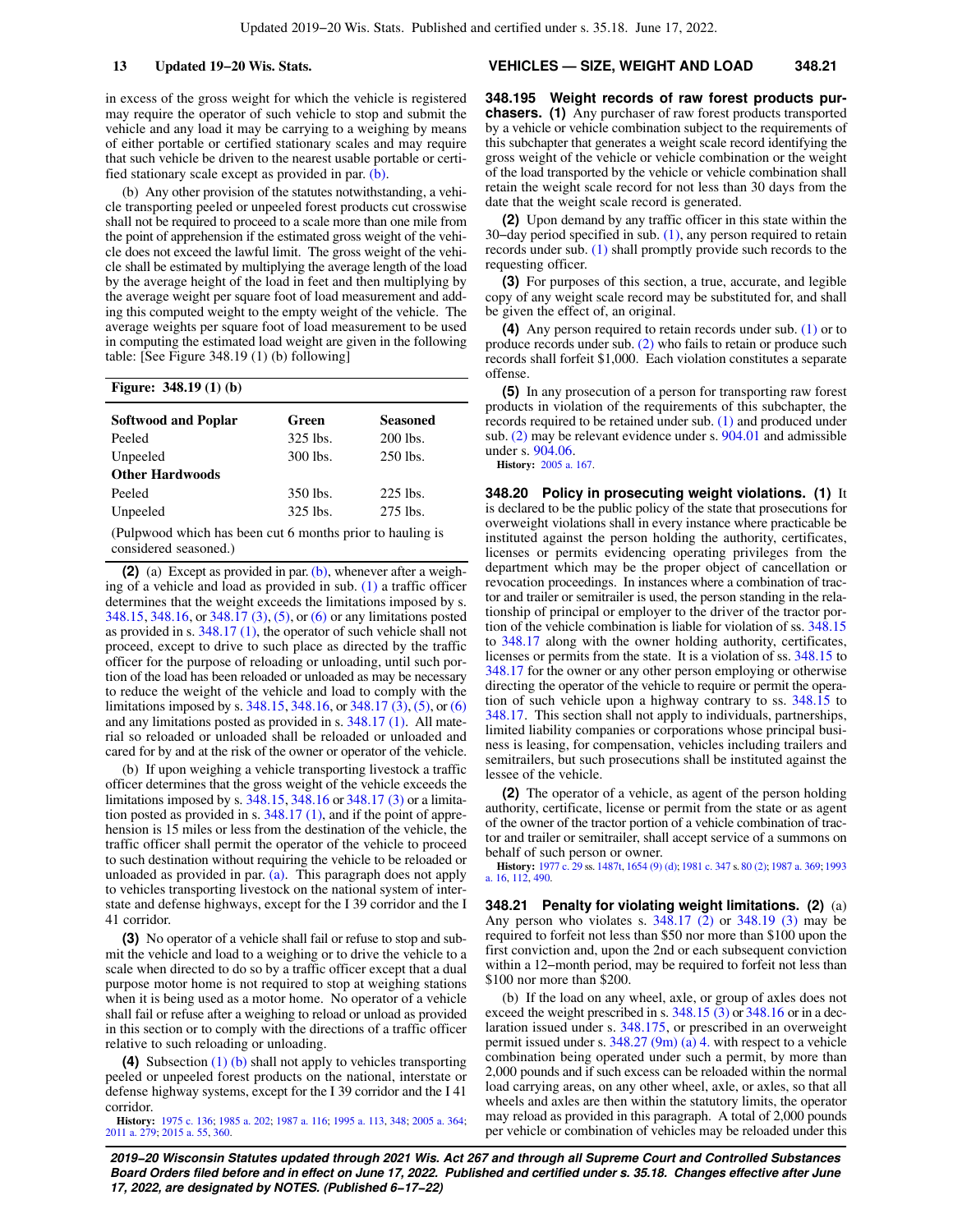### **348.21 VEHICLES — SIZE, WEIGHT AND LOAD Updated 19−20 Wis. Stats. 14**

paragraph. If reloading is accomplished and all axles or group of axles are within the legal limits, including the limits of the permit for a vehicle combination operated under a permit issued under s. [348.27 \(9m\) \(a\) 4.,](https://docs.legis.wisconsin.gov/document/statutes/348.27(9m)(a)4.) no forfeiture may be imposed. A vehicle or combination of vehicles under this paragraph that is not reloaded may continue to be operated upon the highway, but a forfeiture of \$50 shall be imposed for failure to reload. This forfeiture shall be paid upon the basis of the citation issued by the official to the court named in the citation. Failure to pay shall subject the operator to the penalty in par. [\(a\)](https://docs.legis.wisconsin.gov/document/statutes/348.21(2)(a)) or sub. [\(3\) \(a\)](https://docs.legis.wisconsin.gov/document/statutes/348.21(3)(a)) or [\(3g\).](https://docs.legis.wisconsin.gov/document/statutes/348.21(3g)) Violations under this paragraph shall not be considered as violations or prior convic-tions under par. [\(a\)](https://docs.legis.wisconsin.gov/document/statutes/348.21(2)(a)) or sub.  $(3)$  to  $(3r)$ .

**(3)** Except as provided in sub. [\(3g\),](https://docs.legis.wisconsin.gov/document/statutes/348.21(3g)) and subject to sub. [\(3t\),](https://docs.legis.wisconsin.gov/document/statutes/348.21(3t)) any person violating s. [348.15](https://docs.legis.wisconsin.gov/document/statutes/348.15) or [348.16](https://docs.legis.wisconsin.gov/document/statutes/348.16) or any weight limitation posted as provided in s. [348.17 \(1\)](https://docs.legis.wisconsin.gov/document/statutes/348.17(1)) or in a declaration issued under s. [348.175](https://docs.legis.wisconsin.gov/document/statutes/348.175) or authorized under s. [348.17 \(3\),](https://docs.legis.wisconsin.gov/document/statutes/348.17(3)) [\(5\),](https://docs.legis.wisconsin.gov/document/statutes/348.17(5)) or [\(6\)](https://docs.legis.wisconsin.gov/document/statutes/348.17(6)) or in an overweight permit issued under s. [348.26](https://docs.legis.wisconsin.gov/document/statutes/348.26) or [348.27](https://docs.legis.wisconsin.gov/document/statutes/348.27) may be penalized as follows:

(a) If the weight exceeds by 1,000 pounds or less the maximum set forth in s. [348.15 \(3\)](https://docs.legis.wisconsin.gov/document/statutes/348.15(3)) or [348.16](https://docs.legis.wisconsin.gov/document/statutes/348.16) or posted as provided in s. [348.17 \(1\)](https://docs.legis.wisconsin.gov/document/statutes/348.17(1)) or in a declaration issued under s. [348.175](https://docs.legis.wisconsin.gov/document/statutes/348.175) or authorized under s.  $348.17$  (3), [\(5\),](https://docs.legis.wisconsin.gov/document/statutes/348.17(5)) or [\(6\)](https://docs.legis.wisconsin.gov/document/statutes/348.17(6)) or in an overweight permit issued under s. [348.26](https://docs.legis.wisconsin.gov/document/statutes/348.26) or [348.27](https://docs.legis.wisconsin.gov/document/statutes/348.27), a forfeiture of not less than \$50 nor more than \$100 upon the first conviction and, upon the 2nd and each subsequent conviction within a 12−month period, a forfeiture of not less than \$100 nor more than \$200.

(b) If the weight exceeds by more than 1,000 pounds the maximum set forth in s.  $348.15(3)$  or  $348.16$  or posted as provided in s. [348.17 \(1\)](https://docs.legis.wisconsin.gov/document/statutes/348.17(1)) or in a declaration issued under s. [348.175](https://docs.legis.wisconsin.gov/document/statutes/348.175) or authorized under s.  $348.17$  (3), [\(5\),](https://docs.legis.wisconsin.gov/document/statutes/348.17(5)) or [\(6\)](https://docs.legis.wisconsin.gov/document/statutes/348.17(6)) or in an overweight permit issued under s. [348.26](https://docs.legis.wisconsin.gov/document/statutes/348.26) or [348.27,](https://docs.legis.wisconsin.gov/document/statutes/348.27) the forfeiture shall be computed according to the following schedule and in the case of violation of s. [348.15 \(3\) \(bg\)](https://docs.legis.wisconsin.gov/document/statutes/348.15(3)(bg)) or [\(br\)](https://docs.legis.wisconsin.gov/document/statutes/348.15(3)(br)) shall be computed on the basis of the weights stated in s.  $348.15$  (3) (bg) or [\(br\):](https://docs.legis.wisconsin.gov/document/statutes/348.15(3)(br))

1. For the first conviction, a forfeiture of not less than \$50 nor more than \$200 plus an amount equal to whichever of the following applies:

a. One cent for each pound of total excess load when the total excess is not over 2,000 pounds.

b. Three cents for each pound of total excess load if the excess is over 2,000 pounds and not over 3,000 pounds.

c. Five cents for each pound of total excess load if the excess is over 3,000 pounds and not over 4,000 pounds.

d. Eight cents for each pound of total excess load if the excess is over 4,000 pounds and not over 5,000 pounds.

e. Fifteen cents for each pound of total excess load if the excess is over 5,000 pounds.

2. For the 2nd and each subsequent conviction within a 12−month period, a forfeiture of not less than \$100 nor more than \$300, plus an amount equal to whichever of the following applies:

a. Two cents for each pound of total excess load when the total excess is not over 2,000 pounds.

b. Five cents for each pound of total excess load if the excess is over 2,000 pounds and not over 3,000 pounds.

c. Eight cents for each pound of total excess load if the excess is over 3,000 and not over 4,000 pounds.

d. Twelve cents for each pound of total excess load if the excess is over 4,000 pounds and not over 5,000 pounds.

e. Eighteen cents for each pound of total excess load if the excess is over 5,000 pounds.

**(3g)** Any person who, while operating a vehicle combination that is transporting raw forest products, violates s. [348.15](https://docs.legis.wisconsin.gov/document/statutes/348.15) or [348.16](https://docs.legis.wisconsin.gov/document/statutes/348.16) or any weight limitation posted as provided in s. [348.17 \(1\)](https://docs.legis.wisconsin.gov/document/statutes/348.17(1)) or in a declaration issued under s. [348.175](https://docs.legis.wisconsin.gov/document/statutes/348.175) or authorized in an overweight permit issued under s. [348.26](https://docs.legis.wisconsin.gov/document/statutes/348.26) or [348.27](https://docs.legis.wisconsin.gov/document/statutes/348.27) may be penalized as follows:

(a) For a first conviction or a 2nd conviction within a 12−month period, a forfeiture of not less than \$150 nor more than \$250 plus an amount equal to whichever of the following applies:

1. Six cents for each pound of total excess load when the total excess is less than 2,000 pounds.

2. Eight cents for each pound of total excess load if the excess is 2,000 pounds or more and not over 3,000 pounds.

3. Nine cents for each pound of total excess load if the excess is over 3,000 pounds and not over 4,000 pounds.

4. Ten cents for each pound of total excess load if the excess is over 4,000 pounds and not over 5,000 pounds.

5. Eleven cents for each pound of total excess load if the excess is over 5,000 pounds.

(b) For the 3rd and each subsequent conviction within a 12−month period, a forfeiture of not less than \$500 nor more than \$550, plus an amount equal to whichever of the following applies:

1. Twenty cents for each pound of total excess load when the total excess is 3,000 pounds or less.

2. Twenty−one cents for each pound of total excess load if the excess is over 3,000 pounds and not over 4,000 pounds.

3. Twenty−two cents for each pound of total excess load if the excess is over 4,000 pounds and not over 5,000 pounds.

4. Twenty−three cents for each pound of total excess load if the excess is over 5,000 pounds.

**(3r)** In determining the number of prior convictions for purposes of subs.  $(3)$  and  $(3g)$ , the court shall include convictions under both subsections.

**(3t)** (a) In the case of a violation of s. [348.15 \(3\) \(g\)](https://docs.legis.wisconsin.gov/document/statutes/348.15(3)(g)), the penalty shall be computed on the basis of the weights stated in s. [348.15 \(3\) \(c\)](https://docs.legis.wisconsin.gov/document/statutes/348.15(3)(c)).

(b) In the case of a violation of s. [348.15 \(3\) \(b\)](https://docs.legis.wisconsin.gov/document/statutes/348.15(3)(b)) involving an implement of husbandry or agricultural commercial motor vehicle or a 2−vehicle combination transporting an implement of husbandry or agricultural commercial motor vehicle, the penalty shall be computed on the basis of a permissible weight of 20,000 pounds.

**(4)** For the purpose of determining a repetitious violator, receipt of a certificate of conviction by the department is prima facie evidence of conviction. In determining whether a 2nd or subsequent conviction has occurred within a given 12−month period, either the original judgment of conviction in a circuit court or a municipal court or the affirmance of the judgment by an appellate court, if the judgment has been affirmed, may be counted. This method of counting is authorized to effectively reach the repetitious violator and to prevent misuse of the right of appeal for the purpose of forestalling imposition of the penalties provided by this section. Forfeiture of deposit or payment of a forfeiture is a conviction within the meaning of this section.

**History:** [1971 c. 164](https://docs.legis.wisconsin.gov/document/acts/1971/164) s. [83](https://docs.legis.wisconsin.gov/document/acts/1971/164,%20s.%2083); [1971 c. 278](https://docs.legis.wisconsin.gov/document/acts/1971/278), [307](https://docs.legis.wisconsin.gov/document/acts/1971/307); [1975 c. 297](https://docs.legis.wisconsin.gov/document/acts/1975/297); [1977 c. 29](https://docs.legis.wisconsin.gov/document/acts/1977/29) s. [1654 \(7\)](https://docs.legis.wisconsin.gov/document/acts/1977/29,%20s.%201654) [\(a\);](https://docs.legis.wisconsin.gov/document/acts/1977/29,%20s.%201654) [1981 c. 312](https://docs.legis.wisconsin.gov/document/acts/1981/312); [1985 a. 201,](https://docs.legis.wisconsin.gov/document/acts/1985/201) [332;](https://docs.legis.wisconsin.gov/document/acts/1985/332) [1995 a. 348](https://docs.legis.wisconsin.gov/document/acts/1995/348); [1997 a. 27](https://docs.legis.wisconsin.gov/document/acts/1997/27); [2005 a. 167,](https://docs.legis.wisconsin.gov/document/acts/2005/167) [364;](https://docs.legis.wisconsin.gov/document/acts/2005/364) [2007](https://docs.legis.wisconsin.gov/document/acts/2007/20) [a. 20,](https://docs.legis.wisconsin.gov/document/acts/2007/20) [97;](https://docs.legis.wisconsin.gov/document/acts/2007/97) [2009 a. 28,](https://docs.legis.wisconsin.gov/document/acts/2009/28) [180,](https://docs.legis.wisconsin.gov/document/acts/2009/180) [222,](https://docs.legis.wisconsin.gov/document/acts/2009/222) [241;](https://docs.legis.wisconsin.gov/document/acts/2009/241) [2011 a. 279;](https://docs.legis.wisconsin.gov/document/acts/2011/279) [2013 a. 20,](https://docs.legis.wisconsin.gov/document/acts/2013/20) [377;](https://docs.legis.wisconsin.gov/document/acts/2013/377) [2015 a. 15;](https://docs.legis.wisconsin.gov/document/acts/2015/15) [2017](https://docs.legis.wisconsin.gov/document/acts/2017/59) [a. 59.](https://docs.legis.wisconsin.gov/document/acts/2017/59)

Discussing penalty provisions for weight and size violations. Town of East Troy v. Town & Country Waste Service, [159 Wis. 2d 694,](https://docs.legis.wisconsin.gov/document/courts/159%20Wis.%202d%20694) [465 N.W.2d 510](https://docs.legis.wisconsin.gov/document/courts/465%20N.W.2d%20510) (Ct. App. 1990).

**348.22 Courts to report weight violation convictions.** Whenever any owner or operator is convicted of violating ss. [348.15](https://docs.legis.wisconsin.gov/document/statutes/348.15) to [348.17](https://docs.legis.wisconsin.gov/document/statutes/348.17) or any local ordinance in conformity with ss. [348.15](https://docs.legis.wisconsin.gov/document/statutes/348.15) to [348.17](https://docs.legis.wisconsin.gov/document/statutes/348.17) or any ordinance enacted under s. [349.15 \(3\),](https://docs.legis.wisconsin.gov/document/statutes/349.15(3)) the clerk of the court in which the conviction occurred, or the judge or municipal judge, if the court has no clerk, shall, within 48 hours after the conviction, forward a record of conviction to the department. Forfeiture of bail or appearance money or payment of a fine is a conviction within the meaning of this section.

**History:** [1971 c. 164](https://docs.legis.wisconsin.gov/document/acts/1971/164) s. [83;](https://docs.legis.wisconsin.gov/document/acts/1971/164,%20s.%2083) [1977 c. 29](https://docs.legis.wisconsin.gov/document/acts/1977/29) s. [1654 \(7\) \(a\)](https://docs.legis.wisconsin.gov/document/acts/1977/29,%20s.%201654); [1985 a. 332](https://docs.legis.wisconsin.gov/document/acts/1985/332); [1989 a. 31](https://docs.legis.wisconsin.gov/document/acts/1989/31); [2005](https://docs.legis.wisconsin.gov/document/acts/2005/167) [a. 167](https://docs.legis.wisconsin.gov/document/acts/2005/167).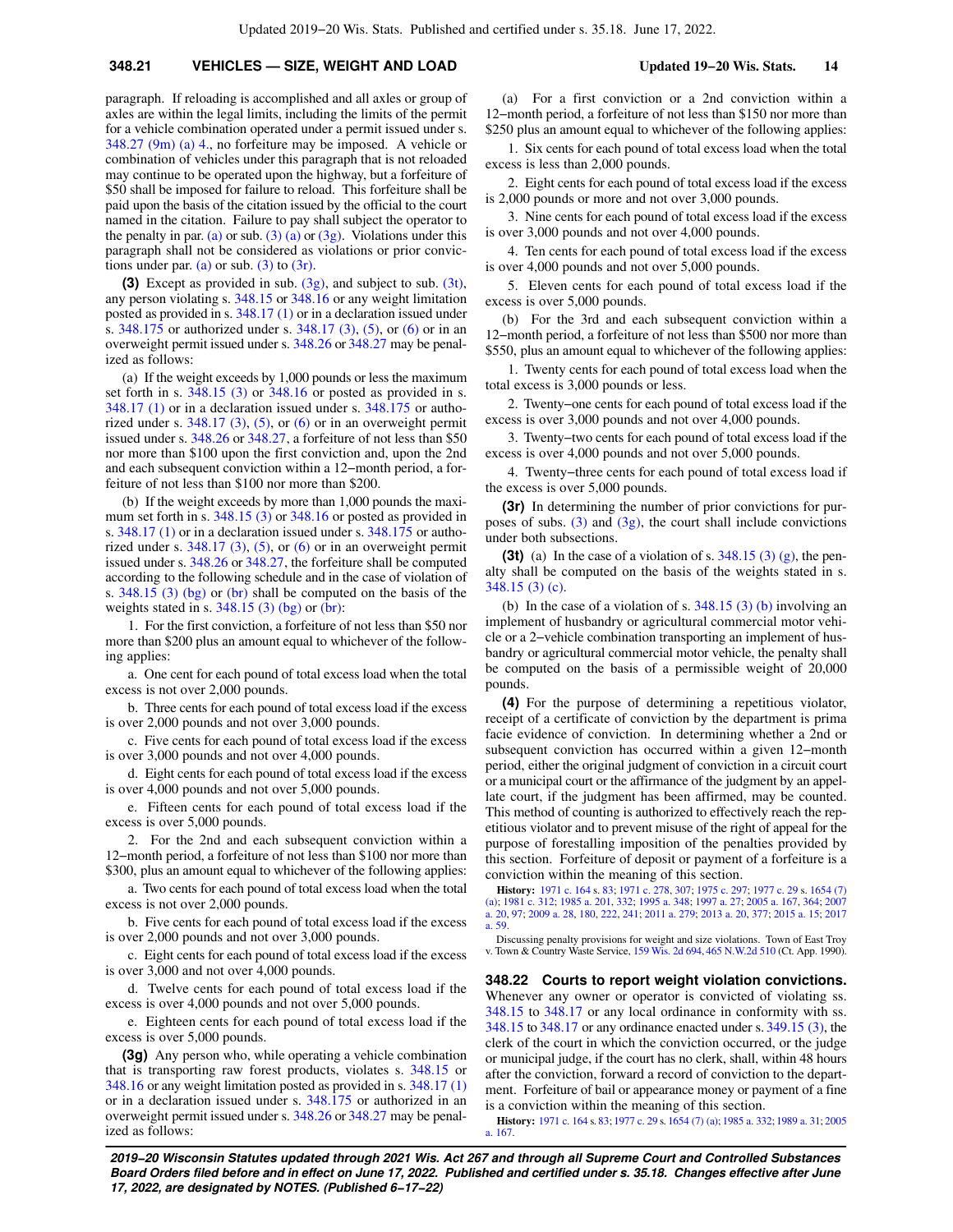### SUBCHAPTER IV

#### PERMITS

**348.25 General provisions relating to permits for vehicles and loads of excessive size and weight. (1)** No person shall operate a vehicle on or transport an article over a highway without first obtaining a permit therefor as provided in s. [348.26](https://docs.legis.wisconsin.gov/document/statutes/348.26) or [348.27](https://docs.legis.wisconsin.gov/document/statutes/348.27) if such vehicle or article exceeds the maximum limitations on size, weight or projection of load imposed by this chapter.

**(2)** (a) Vehicles or articles transported under permit are exempt from the restrictions and limitations imposed by this chapter on size, weight and load to the extent stated in the permit. Except as provided in par.  $(b)$ , any person who violates a condition of a permit under which that person is operating is subject to the same penalties as would be applicable if that person were operating without a permit.

(b) If an overweight permit has been obtained under s. [348.26](https://docs.legis.wisconsin.gov/document/statutes/348.26) or [348.27,](https://docs.legis.wisconsin.gov/document/statutes/348.27) and the vehicle exceeds the weight stated in the permit, any overweight violation shall be computed on the basis of the weight authorized in the permit. The amount of the forfeiture for overweight violations determined under this paragraph shall be calculated as provided in s.  $348.21$  (3) to [\(3r\).](https://docs.legis.wisconsin.gov/document/statutes/348.21(3r)) This paragraph does not apply if any other conditions of an overweight permit are violated

**(3)** The department shall prescribe forms for applications for all single trip permits the granting of which is authorized by s.  $348.26$  (2) to [\(7\)](https://docs.legis.wisconsin.gov/document/statutes/348.26(7)) and for those annual, consecutive month or multiple trip permits the granting of which is authorized by s. [348.27](https://docs.legis.wisconsin.gov/document/statutes/348.27(2))  $(2)$  and  $(4)$  to [\(15\).](https://docs.legis.wisconsin.gov/document/statutes/348.27(15)) The department shall prescribe an electronic application process for permits the granting of which is authorized by ss. [348.26 \(8\)](https://docs.legis.wisconsin.gov/document/statutes/348.26(8)) and [348.27 \(17\).](https://docs.legis.wisconsin.gov/document/statutes/348.27(17)) The department shall prescribe an electronic application process for permits the granting of which is authorized by s. [348.27 \(16\).](https://docs.legis.wisconsin.gov/document/statutes/348.27(16)) The department shall prescribe an electronic application process for permits the granting of which is authorized by s. [348.27 \(18\)](https://docs.legis.wisconsin.gov/document/statutes/348.27(18)). The department may impose such reasonable conditions prerequisite to the granting of any permit authorized by s. [348.26](https://docs.legis.wisconsin.gov/document/statutes/348.26) or [348.27](https://docs.legis.wisconsin.gov/document/statutes/348.27) and adopt such reasonable rules for the operation of a permittee thereunder as it deems necessary for the safety of travel and protection of the highways. The department may limit use of the highways under any permit issued to specified hours of the day or days of the week. Local officials granting permits may impose such additional reasonable conditions as they deem necessary in view of local conditions.

**(4)** Except as provided under s. [348.26 \(4\)](https://docs.legis.wisconsin.gov/document/statutes/348.26(4)), [\(6\),](https://docs.legis.wisconsin.gov/document/statutes/348.26(6)) or [\(7\)](https://docs.legis.wisconsin.gov/document/statutes/348.26(7)) or [348.27 \(3\)](https://docs.legis.wisconsin.gov/document/statutes/348.27(3)), [\(3m\)](https://docs.legis.wisconsin.gov/document/statutes/348.27(3m)), [\(4m\),](https://docs.legis.wisconsin.gov/document/statutes/348.27(4m)) [\(9\),](https://docs.legis.wisconsin.gov/document/statutes/348.27(9)) [\(9m\)](https://docs.legis.wisconsin.gov/document/statutes/348.27(9m)), [\(9r\)](https://docs.legis.wisconsin.gov/document/statutes/348.27(9r)), [\(9t\),](https://docs.legis.wisconsin.gov/document/statutes/348.27(9t)) [\(10\),](https://docs.legis.wisconsin.gov/document/statutes/348.27(10)) [\(12\)](https://docs.legis.wisconsin.gov/document/statutes/348.27(12)), [\(15\)](https://docs.legis.wisconsin.gov/document/statutes/348.27(15)), [\(16\),](https://docs.legis.wisconsin.gov/document/statutes/348.27(16)) [\(18\),](https://docs.legis.wisconsin.gov/document/statutes/348.27(18)) or [\(19\)](https://docs.legis.wisconsin.gov/document/statutes/348.27(19)), permits shall be issued only for the transporting of a single article or vehicle which exceeds statutory size, weight or load limitations and which cannot reasonably be divided or reduced to comply with statutory size, weight or load limitations, except that:

(a) A permit may be issued for the transportation of property consisting of more than one article, some or all of which exceeds statutory size limitations, provided statutory gross weight limitations are not thereby exceeded and provided the additional articles transported do not cause the vehicle and load to exceed statutory size limitations in any way in which such limitations would not be exceeded by the single article.

(b) A single trip permit may be issued for the transportation of a load of implements of husbandry, consisting of not more than 2 articles, when the load does not exceed the length requirement in s. [348.07](https://docs.legis.wisconsin.gov/document/statutes/348.07) by more than 5 feet.

**(5)** The officer or agency authorized by s. [348.26](https://docs.legis.wisconsin.gov/document/statutes/348.26) or [348.27](https://docs.legis.wisconsin.gov/document/statutes/348.27) to issue permits may require the permittee to file a bond, certificate of insurance or certified check which, to the satisfaction of such officer or agency, saves the state and any county, city, village or town through which the vehicle or article will be operated or transported harmless from any claim, loss or damage that may result

#### **15 Updated 19−20 Wis. Stats. VEHICLES — SIZE, WEIGHT AND LOAD 348.25**

from the granting of such permit or that may arise from or on account of any act done pursuant thereto and conditioned to require the permittee to pay for restoration to a condition satisfactory to the officer in charge of the maintenance of any such highway any pavement, bridge, culvert, sewer pipe or other improvement that may be injured by reason of the use of the highways by the permittee. If a permittee refuses to pay for damage caused, the officer or agency who required the filing of a bond may maintain an action upon such bond.

**(6)** The officer or agency authorized by s. [348.26](https://docs.legis.wisconsin.gov/document/statutes/348.26) or [348.27](https://docs.legis.wisconsin.gov/document/statutes/348.27) to issue permits may require the permittee to file proof satisfactory to such officer or agency that personal injury and property damage insurance in an amount considered sufficient by such officer or agency will be in force to cover any claim for bodily injury or property damage which may occur in connection with operation under the permit and for which the permittee is legally responsible.

**(7)** Subject to s. [348.27 \(9m\) \(d\),](https://docs.legis.wisconsin.gov/document/statutes/348.27(9m)(d)) the officer or agency which issued a permit may, for good cause, suspend or revoke such permit or may decline to issue additional permits or may decline to authorize the use of a telephone call−in procedure for any applicant after having given the permittee or applicant reasonable opportunity for a hearing.

**(8)** (a) Except as provided under par. [\(dm\),](https://docs.legis.wisconsin.gov/document/statutes/348.25(8)(dm)) the department shall charge the following fees for each permit issued under s. [348.26:](https://docs.legis.wisconsin.gov/document/statutes/348.26)

1. For a vehicle or combination of vehicles which exceeds length limitations, \$15.

2. For a vehicle or combination of vehicles which exceeds either width limitations or height limitations, \$20.

2m. For a vehicle or combination of vehicles which exceeds both width and height limitations, \$25.

3. Except as provided in subd. [4.](https://docs.legis.wisconsin.gov/document/statutes/348.25(8)(a)4.), for a vehicle or combination of vehicles, the weight of which exceeds any of the provisions of s. [348.15 \(3\)](https://docs.legis.wisconsin.gov/document/statutes/348.15(3)), 10 percent of the fee specified in par. [\(b\) 3.](https://docs.legis.wisconsin.gov/document/statutes/348.25(8)(b)3.) for an annual permit for the comparable gross weight, rounded to the nearest whole dollar.

4. For a permit issued under s. [348.26 \(8\)](https://docs.legis.wisconsin.gov/document/statutes/348.26(8)), \$30.

(b) Except as provided in s.  $348.27$  (19) (c) 5., unless a different fee is specifically provided, the department shall charge the following fees for the first permit and each subsequent or revalidated annual or multiple trip permit issued under s. [348.27](https://docs.legis.wisconsin.gov/document/statutes/348.27) except that no fee may be charged for the amendment of a permit under s. [348.27 \(3m\):](https://docs.legis.wisconsin.gov/document/statutes/348.27(3m))

1. For a vehicle or combination of vehicles which exceeds length limitations, \$60.

2. For a vehicle or combination of vehicles which exceeds width limitations or height limitations or both, \$90.

3. Except as provided in subds. [4.](https://docs.legis.wisconsin.gov/document/statutes/348.25(8)(b)4.) and [4m.,](https://docs.legis.wisconsin.gov/document/statutes/348.25(8)(b)4m.) for a vehicle or combination of vehicles, the weight of which exceeds any of the provisions of s. [348.15 \(3\):](https://docs.legis.wisconsin.gov/document/statutes/348.15(3))

a. If the gross weight is 90,000 pounds or less, \$200.

b. If the gross weight is more than 90,000 pounds but not more than 100,000 pounds, \$350.

c. If the gross weight is greater than 100,000 pounds, \$350 plus \$100 for each 10,000−pound increment or fraction thereof by which the gross weight exceeds 100,000 pounds.

4. For a permit issued under s. [348.27 \(17\),](https://docs.legis.wisconsin.gov/document/statutes/348.27(17)) \$300.

4m. For a permit issued under s. [348.27 \(18\),](https://docs.legis.wisconsin.gov/document/statutes/348.27(18)) \$300.

(bm) Unless a different fee is specifically provided, the fee for a consecutive month permit is one−twelfth of the fee under par. [\(b\)](https://docs.legis.wisconsin.gov/document/statutes/348.25(8)(b)) for an annual permit times the number of months for which the permit is desired, plus \$15 for each permit issued.

(c) For the purpose of computing the fees under this subsection, if the vehicle or combination of vehicles exceeds width limitations or height limitations or both, no fee in addition to the fee under par. [\(a\) 2.](https://docs.legis.wisconsin.gov/document/statutes/348.25(8)(a)2.) or  $2m$ , [\(b\) 2.](https://docs.legis.wisconsin.gov/document/statutes/348.25(8)(b)2.) or [\(bm\)](https://docs.legis.wisconsin.gov/document/statutes/348.25(8)(bm)) shall be charged if the vehicle or combination of vehicles also exceeds length limitations.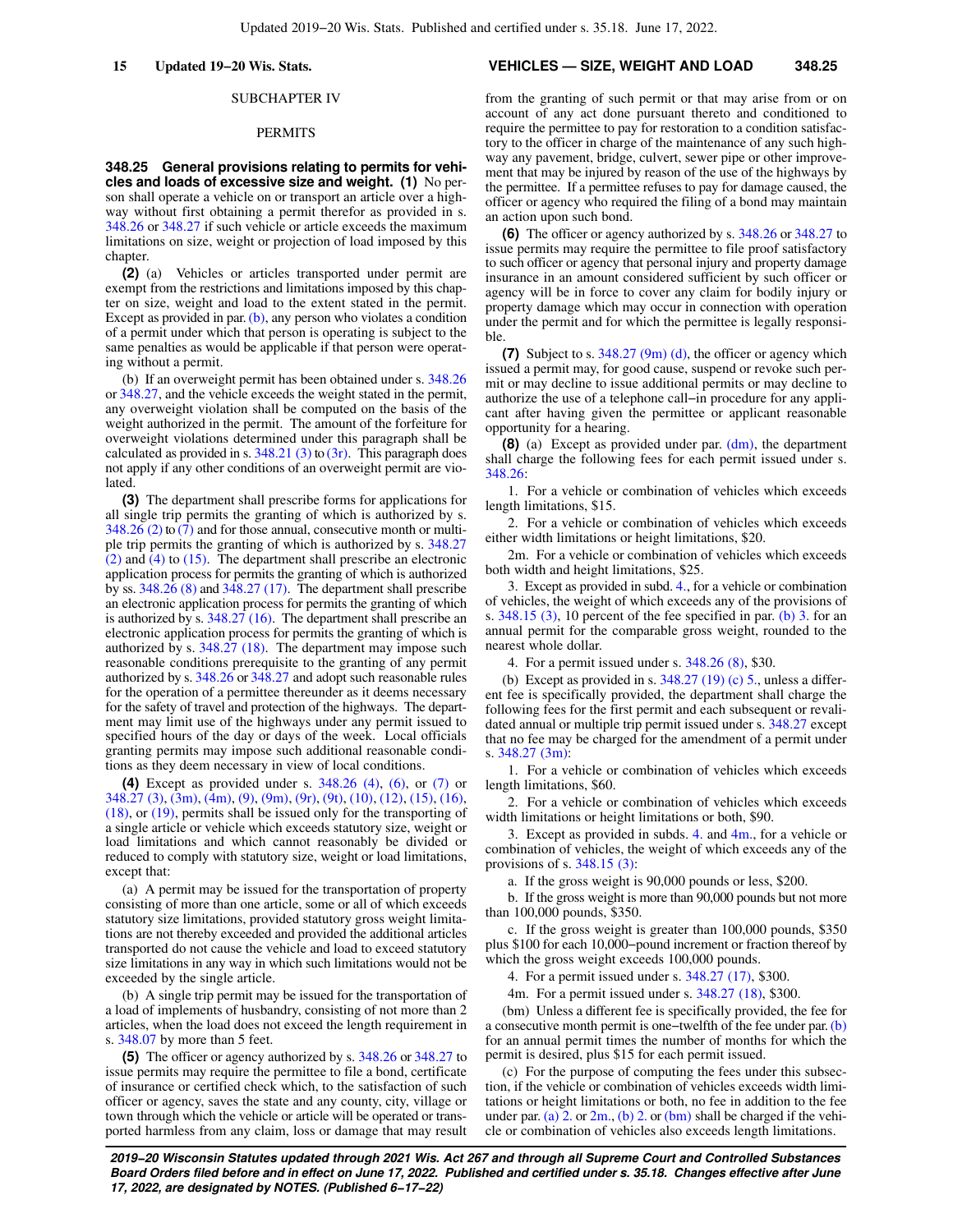### **348.25 VEHICLES — SIZE, WEIGHT AND LOAD Updated 19−20 Wis. Stats. 16**

(d) For the purpose of computing the fees under this subsection, if the vehicle or combination of vehicles exceeds weight lim-itations, no fee in addition to the fee under par. [\(a\) 3.](https://docs.legis.wisconsin.gov/document/statutes/348.25(8)(a)3.) or [4.](https://docs.legis.wisconsin.gov/document/statutes/348.25(8)(a)4.), (b)  $3.$ [4.,](https://docs.legis.wisconsin.gov/document/statutes/348.25(8)(b)4.) or  $4m$ , or  $(bm)$  shall be charged if the vehicle also exceeds length, width or height limitations or any combination thereof.

(de) For the purpose of computing the fee under par. [\(a\)](https://docs.legis.wisconsin.gov/document/statutes/348.25(8)(a)) for the issuance of a single trip permit for a vehicle or combination of vehicles for which an annual permit has been obtained under s. [348.27:](https://docs.legis.wisconsin.gov/document/statutes/348.27)

1. For size or weight authorized by the annual permit, the fee for a single trip permit is \$5.

2. For gross weight in excess of that authorized by the annual permit, the fee is \$15 for each 10,000−pound increment or fraction thereof by which the gross weight authorized by the single trip permit exceeds the gross weight authorized by the annual permit.

(dm) If the annual permit for a vehicle or combination of vehicles is suspended for the purpose of protecting the highways and a single trip permit is issued for the vehicle or combination of vehicles, the fee for the single trip permit is \$5.

(e) Except as provided in s.  $348.27$  (19) (c) 5., the officer or agency authorized to issue a permit under s. [348.26](https://docs.legis.wisconsin.gov/document/statutes/348.26) or [348.27](https://docs.legis.wisconsin.gov/document/statutes/348.27) may require any applicant for a permit under s. [348.26](https://docs.legis.wisconsin.gov/document/statutes/348.26) or [348.27](https://docs.legis.wisconsin.gov/document/statutes/348.27) to pay the cost of any special investigation undertaken to determine whether a permit should be approved or denied.

(f) Any local officer or agency authorized to issue a permit under s. [348.26](https://docs.legis.wisconsin.gov/document/statutes/348.26) or [348.27](https://docs.legis.wisconsin.gov/document/statutes/348.27) may charge a permit issuance fee for each permit issued under s. [348.26](https://docs.legis.wisconsin.gov/document/statutes/348.26) and for the first and each subsequent or revalidated permit issued under s. [348.27](https://docs.legis.wisconsin.gov/document/statutes/348.27). This paragraph does not apply to the amendment of a permit under s. [348.27](https://docs.legis.wisconsin.gov/document/statutes/348.27(3m))  $(3m)$  or to a permit issued under s. [348.27 \(19\).](https://docs.legis.wisconsin.gov/document/statutes/348.27(19))

**(9)** If a permit under s. [348.26](https://docs.legis.wisconsin.gov/document/statutes/348.26) or [348.27](https://docs.legis.wisconsin.gov/document/statutes/348.27) is denied, suspended or revoked, the permit applicant or holder may petition the division of hearings and appeals for a hearing on the matter within 30 days after the denial, suspension or revocation.

**(10)** Notwithstanding any other provision of this section or ss. [348.26](https://docs.legis.wisconsin.gov/document/statutes/348.26) to [348.28](https://docs.legis.wisconsin.gov/document/statutes/348.28), the department may enter into a reciprocal agreement with another jurisdiction for the issuance or recognition of permits for oversize or overweight vehicles or loads if that jurisdiction's laws or rules on oversize or overweight permits are substantially similar to those imposed by this chapter. Any permit recognized by this state under a reciprocal agreement shall be considered a permit issued under this section for purposes of this chapter or s. [347.26 \(10\).](https://docs.legis.wisconsin.gov/document/statutes/347.26(10))

**(11)** The department shall develop and implement an automated system for designating the route to be traveled by a vehicle for which a permit is issued under s. [348.26](https://docs.legis.wisconsin.gov/document/statutes/348.26) or [348.27](https://docs.legis.wisconsin.gov/document/statutes/348.27).

**History:** [1973 c. 316](https://docs.legis.wisconsin.gov/document/acts/1973/316), [333,](https://docs.legis.wisconsin.gov/document/acts/1973/333) [336](https://docs.legis.wisconsin.gov/document/acts/1973/336); [1975 c. 66;](https://docs.legis.wisconsin.gov/document/acts/1975/66) [1977 c. 29](https://docs.legis.wisconsin.gov/document/acts/1977/29) ss. [1488,](https://docs.legis.wisconsin.gov/document/acts/1977/29,%20s.%201488) [1654 \(8\) \(a\);](https://docs.legis.wisconsin.gov/document/acts/1977/29,%20s.%201654) [1979](https://docs.legis.wisconsin.gov/document/acts/1979/34) [c. 34](https://docs.legis.wisconsin.gov/document/acts/1979/34), [221;](https://docs.legis.wisconsin.gov/document/acts/1979/221) [1981 c. 20,](https://docs.legis.wisconsin.gov/document/acts/1981/20) [69,](https://docs.legis.wisconsin.gov/document/acts/1981/69) [215,](https://docs.legis.wisconsin.gov/document/acts/1981/215) [312;](https://docs.legis.wisconsin.gov/document/acts/1981/312) [1981 c. 347](https://docs.legis.wisconsin.gov/document/acts/1981/347) s. [80 \(2\),](https://docs.legis.wisconsin.gov/document/acts/1981/347,%20s.%2080) [1981 c. 391;](https://docs.legis.wisconsin.gov/document/acts/1981/391) [1983 a. 78](https://docs.legis.wisconsin.gov/document/acts/1983/78) s. [37;](https://docs.legis.wisconsin.gov/document/acts/1983/78,%20s.%2037) [1985 a. 212](https://docs.legis.wisconsin.gov/document/acts/1985/212); [1987 a. 27;](https://docs.legis.wisconsin.gov/document/acts/1987/27) [1989 a. 35,](https://docs.legis.wisconsin.gov/document/acts/1989/35) [130;](https://docs.legis.wisconsin.gov/document/acts/1989/130) [1991 a. 39](https://docs.legis.wisconsin.gov/document/acts/1991/39), [316](https://docs.legis.wisconsin.gov/document/acts/1991/316); [1993 a. 16;](https://docs.legis.wisconsin.gov/document/acts/1993/16) [1995 a.](https://docs.legis.wisconsin.gov/document/acts/1995/163) [163](https://docs.legis.wisconsin.gov/document/acts/1995/163), [348](https://docs.legis.wisconsin.gov/document/acts/1995/348); [1999 a. 9,](https://docs.legis.wisconsin.gov/document/acts/1999/9) [80;](https://docs.legis.wisconsin.gov/document/acts/1999/80) [2001 a. 78;](https://docs.legis.wisconsin.gov/document/acts/2001/78) [2003 a. 33](https://docs.legis.wisconsin.gov/document/acts/2003/33); [2005 a. 167;](https://docs.legis.wisconsin.gov/document/acts/2005/167) [2007 a. 171](https://docs.legis.wisconsin.gov/document/acts/2007/171); [2009 a. 28](https://docs.legis.wisconsin.gov/document/acts/2009/28), [222](https://docs.legis.wisconsin.gov/document/acts/2009/222); [2011 a. 55,](https://docs.legis.wisconsin.gov/document/acts/2011/55) [56](https://docs.legis.wisconsin.gov/document/acts/2011/56), [57](https://docs.legis.wisconsin.gov/document/acts/2011/57), [58](https://docs.legis.wisconsin.gov/document/acts/2011/58), [243](https://docs.legis.wisconsin.gov/document/acts/2011/243); [2013 a. 165](https://docs.legis.wisconsin.gov/document/acts/2013/165) ss. [73](https://docs.legis.wisconsin.gov/document/acts/2013/165,%20s.%2073) to [75,](https://docs.legis.wisconsin.gov/document/acts/2013/165,%20s.%2075) [114](https://docs.legis.wisconsin.gov/document/acts/2013/165,%20s.%20114), [115](https://docs.legis.wisconsin.gov/document/acts/2013/165,%20s.%20115); [2013 a. 168](https://docs.legis.wisconsin.gov/document/acts/2013/168) s. [21](https://docs.legis.wisconsin.gov/document/acts/2013/168,%20s.%2021); [2013 a. 377;](https://docs.legis.wisconsin.gov/document/acts/2013/377) [2021 a. 244](https://docs.legis.wisconsin.gov/document/acts/2021/244).

**Cross−reference:** See also chs. [Trans 230,](https://docs.legis.wisconsin.gov/document/administrativecode/ch.%20Trans%20230) [250,](https://docs.legis.wisconsin.gov/document/administrativecode/ch.%20Trans%20250) and [252,](https://docs.legis.wisconsin.gov/document/administrativecode/ch.%20Trans%20252) Wis. adm. code.

Discussing penalty provisions for weight and size violations. Town of East Troy v. Town & Country Waste Service, [159 Wis. 2d 694,](https://docs.legis.wisconsin.gov/document/courts/159%20Wis.%202d%20694) [465 N.W.2d 510](https://docs.legis.wisconsin.gov/document/courts/465%20N.W.2d%20510) (Ct. App. 1990). Compliance with state rules promulgated under this section, and incorporating fed-eral guidelines, is a condition of overweight permits under this section. Violations of overweight permits do not constitute registration violations under ch. 341. Town of East Troy v. A−1 Service Co., [196 Wis. 2d 120](https://docs.legis.wisconsin.gov/document/courts/196%20Wis.%202d%20120), [537 N.W.2d 126](https://docs.legis.wisconsin.gov/document/courts/537%20N.W.2d%20126) (Ct. App. 1995), [94−0610](https://docs.legis.wisconsin.gov/document/wicourtofappeals/94-0610).

**348.26 Single trip permits. (1)** APPLICATIONS. All applica-

tions under subs. [\(2\)](https://docs.legis.wisconsin.gov/document/statutes/348.26(2)) to [\(7\)](https://docs.legis.wisconsin.gov/document/statutes/348.26(7)) for single trip permits for the movement of oversize or overweight vehicles or loads shall be made upon the form prescribed by the department and shall be made to the officer or agency designated by this section as having authority to issue the particular permit desired for use of the particular highway in question. All applications under sub. [\(8\)](https://docs.legis.wisconsin.gov/document/statutes/348.26(8)) shall be made to the department utilizing an electronic process prescribed by the department.

**(1m)** TELEPHONE CALL−IN PROCEDURE. The department shall develop and implement a telephone call−in procedure for permits issued under this section. The telephone call−in procedure for permits may not be utilized until permit information is computerized to ensure inquiry capability into the database for enforcement purposes.

**Cross−reference:** See also ch. [Trans 275](https://docs.legis.wisconsin.gov/document/administrativecode/ch.%20Trans%20275), Wis. adm. code.

**(2)** PERMITS FOR OVERSIZE OR OVERWEIGHT VEHICLES OR LOADS. Except as provided in subs.  $(4)$  (b) 1. and  $(8)$ , single trip permits for oversize or overweight vehicles or loads may be issued by the department for use of the state trunk highways and by the officer in charge of maintenance of the highway to be used in the case of other highways. Such local officials also may issue such single trip permits for use of state trunk highways within the county or municipality which they represent. Every single trip permit shall designate the route to be used by the permittee. Whenever the officer or agency issuing such permit deems it necessary to have a traffic officer escort the vehicle through the municipality or county, a reasonable fee for such traffic officer's services shall be paid by the permittee. All moneys received from fees imposed by the department under this subsection shall be deposited in the general fund and credited to the appropriation account under s. [20.395 \(5\) \(dg\)](https://docs.legis.wisconsin.gov/document/statutes/20.395(5)(dg)).

**Cross−reference:** See also ch. [Trans 254](https://docs.legis.wisconsin.gov/document/administrativecode/ch.%20Trans%20254), Wis. adm. code.

**(3)** TRAILER TRAIN PERMITS. The department and those local officials who are authorized to issue permits pursuant to sub. [\(2\)](https://docs.legis.wisconsin.gov/document/statutes/348.26(2)) also are authorized to issue single trip permits for the operation of trains consisting of truck tractors, tractors, trailers, semitrailers or wagons on highways under their jurisdiction, except that no trailer train permit issued by a local official for use of a highway outside the corporate limits of a city or village is valid until approved by the department. No permit shall be issued for any train exceeding 100 feet in total length. Every permit issued pursuant to this subsection shall designate the route to be used by the permittee.

**Cross−reference:** See also ch. [Trans 256](https://docs.legis.wisconsin.gov/document/administrativecode/ch.%20Trans%20256), Wis. adm. code.

**(4)** FACTORY−BUILT HOME PERMITS. (a) In this subsection, "factory−built home" means a mobile home, manufactured home, or modular home.

(b) 1. Except as provided in subd. [2.,](https://docs.legis.wisconsin.gov/document/statutes/348.26(4)(b)2.) single trip permits for the movement of oversize factory−built homes may be issued only by the department, regardless of the highways to be used.

2. Single trip permits for the movement of overweight factory−built homes that are not less than 16 feet in width may be issued by the department, for the use of state trunk highways, and by the officer in charge of maintenance of the highways to be used, for the use of other highways.

(c) 1. Every permit issued under this subsection shall designate the route to be used by the permittee.

2. No permit may be issued under this subsection for operation of a vehicle combination exceeding 110 feet in overall length or for movement of a factory−built home exceeding 80 feet in length.

3. A permit may be issued under this subsection for the movement of more than one modular home section on a carrier if each home section is a component of the same home as evidenced by serial numbers or other distinguishing marks and the overall dimensions of the load will not exceed statutory weight limits or the size limits specified in the permit. A permit may be issued under this subsection only if at least one portion of the load under this permit would require a permit had it been transported on a separate carrier.

**(4m)** PERMITS FOR VEHICLES TRANSPORTING CERTAIN BUILD-INGS. (a) In this subsection:

1. "Building" has the meaning given in s. [348.27 \(12m\) \(a\)](https://docs.legis.wisconsin.gov/document/statutes/348.27(12m)(a)1.) [1.](https://docs.legis.wisconsin.gov/document/statutes/348.27(12m)(a)1.)

2. "Vehicle" has the meaning given in s. [348.27 \(12m\) \(a\) 2.](https://docs.legis.wisconsin.gov/document/statutes/348.27(12m)(a)2.)

(b) The requirements for issuance of a permit under s. [348.27](https://docs.legis.wisconsin.gov/document/statutes/348.27(12m)(c)) [\(12m\) \(c\)](https://docs.legis.wisconsin.gov/document/statutes/348.27(12m)(c)) shall also apply to issuance of a permit under sub. [\(2\)](https://docs.legis.wisconsin.gov/document/statutes/348.26(2)) for a vehicle transporting a building on the highways, and the department and those local officials who are authorized to issue permits under sub. [\(2\)](https://docs.legis.wisconsin.gov/document/statutes/348.26(2)) may not issue a permit under sub. [\(2\)](https://docs.legis.wisconsin.gov/document/statutes/348.26(2)) for a vehicle transporting a building unless these requirements are satisfied. The department and those local officials who are authorized to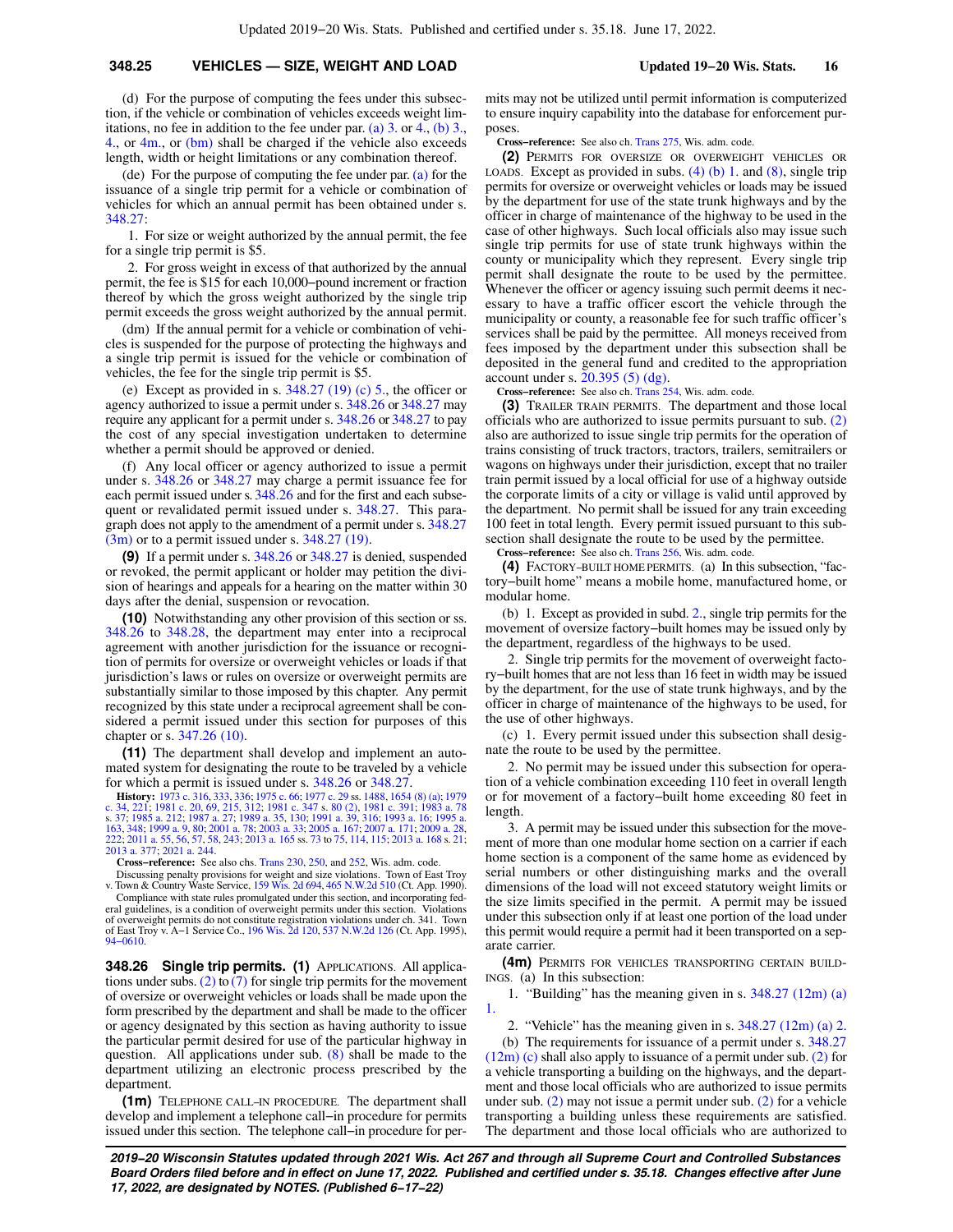issue permits under sub. [\(2\)](https://docs.legis.wisconsin.gov/document/statutes/348.26(2)) may deny a permit under sub. [\(2\)](https://docs.legis.wisconsin.gov/document/statutes/348.26(2)) for a vehicle transporting a building if the department or local official finds that any of the circumstances specified in s. [348.27 \(12m\) \(d\)](https://docs.legis.wisconsin.gov/document/statutes/348.27(12m)(d)) applies. The provisions of this subsection apply in addition to any other requirement imposed under this chapter, chs. [194,](https://docs.legis.wisconsin.gov/document/statutes/ch.%20194) [343](https://docs.legis.wisconsin.gov/document/statutes/ch.%20343), [346,](https://docs.legis.wisconsin.gov/document/statutes/ch.%20346) and [347,](https://docs.legis.wisconsin.gov/document/statutes/ch.%20347) and federal law.

**(6)** BACKHAUL PERMITS. If an oversize permit has been issued for an oversize vehicle or combination of oversize vehicles under this section or s. [348.27,](https://docs.legis.wisconsin.gov/document/statutes/348.27) the authority issuing the permit may also issue a backhaul permit to enable such vehicle or combination to transport a load which does not exceed statutory size and weight limits. A backhaul permit may be issued only when an oversize load is transported on the return trip or outgoing trip. The fee for the backhaul permit is \$3.

### **Cross−reference:** See also ch. [Trans 262](https://docs.legis.wisconsin.gov/document/administrativecode/ch.%20Trans%20262), Wis. adm. code.

**(7)** SPECIALIZED HAULING RIG PERMITS. (a) In this subsection, "specialized hauling rig" means a vehicle, or combination of vehicles, that exceeds 100 feet in length and that is designed to transport nondivisible cargo that is exceptionally heavy. A specialized hauling rig is a nondivisible vehicle within the meaning of [23 CFR](https://docs.legis.wisconsin.gov/document/cfr/23%20CFR%20658.5) [658.5](https://docs.legis.wisconsin.gov/document/cfr/23%20CFR%20658.5).

(b) The department and those local officials who are authorized to issue permits under sub. [\(2\)](https://docs.legis.wisconsin.gov/document/statutes/348.26(2)) may issue single trip permits for the operation of overweight or oversize specialized hauling rigs whose unladen cargo−bearing component units are loaded or stacked on one or more of the specialized hauling rig's cargo− bearing component units. A permit issued under this paragraph is valid only while the specialized hauling rig is in transit to the site where the cargo to be transported will be loaded onto the specialized hauling rig, and while in transit from the site where the specialized hauling rig delivered its cargo. Every permit issued under this paragraph shall designate the route to be used by the permittee. No permit issued under this paragraph may authorize the operation of a specialized hauling rig that exceeds 120 feet in length or that exceeds the height limitations under s. [348.06](https://docs.legis.wisconsin.gov/document/statutes/348.06).

**(8)** PERMITS FOR THE TRANSPORTATION OF SEALED LOADS IN INTERNATIONAL TRADE. (a) The department may issue single trip permits for the transportation of a sealed load, as defined in s. [348.27 \(17\) \(a\),](https://docs.legis.wisconsin.gov/document/statutes/348.27(17)(a)) to applicants eligible for an annual or consecutive month permit under s. [348.27 \(17\),](https://docs.legis.wisconsin.gov/document/statutes/348.27(17)) subject to the same requirements and limitations for annual and consecutive month permits described in s. [348.27 \(17\)](https://docs.legis.wisconsin.gov/document/statutes/348.27(17)). A permit under this subsection may be issued only by the department, regardless of the highways to be used.

(b) A person issued a permit under this subsection shall use the automated routing system specified in s. [348.25 \(11\).](https://docs.legis.wisconsin.gov/document/statutes/348.25(11))

**History:** [1977 c. 29](https://docs.legis.wisconsin.gov/document/acts/1977/29) s. [1654 \(8\) \(a\);](https://docs.legis.wisconsin.gov/document/acts/1977/29,%20s.%201654) [1977 c. 273;](https://docs.legis.wisconsin.gov/document/acts/1977/273) [1981 c. 20](https://docs.legis.wisconsin.gov/document/acts/1981/20), [215,](https://docs.legis.wisconsin.gov/document/acts/1981/215) [312,](https://docs.legis.wisconsin.gov/document/acts/1981/312) [391;](https://docs.legis.wisconsin.gov/document/acts/1981/391) [1983](https://docs.legis.wisconsin.gov/document/acts/1983/78) [a. 78](https://docs.legis.wisconsin.gov/document/acts/1983/78); [1997 a. 27](https://docs.legis.wisconsin.gov/document/acts/1997/27); [1999 a. 185](https://docs.legis.wisconsin.gov/document/acts/1999/185); [2001 a. 78](https://docs.legis.wisconsin.gov/document/acts/2001/78); [2005 a. 170](https://docs.legis.wisconsin.gov/document/acts/2005/170), [250](https://docs.legis.wisconsin.gov/document/acts/2005/250); [2007 a. 11;](https://docs.legis.wisconsin.gov/document/acts/2007/11) [2011 a. 55](https://docs.legis.wisconsin.gov/document/acts/2011/55), [57,](https://docs.legis.wisconsin.gov/document/acts/2011/57) [243;](https://docs.legis.wisconsin.gov/document/acts/2011/243) [2015 a. 241.](https://docs.legis.wisconsin.gov/document/acts/2015/241)

**Cross−reference:** See also chs. [Trans 230](https://docs.legis.wisconsin.gov/document/administrativecode/ch.%20Trans%20230) and [250](https://docs.legis.wisconsin.gov/document/administrativecode/ch.%20Trans%20250), Wis. adm. code.

**348.27 Annual, consecutive month or multiple trip permits. (1)** APPLICATIONS. All applications for annual, consecutive month or multiple trip permits for the movement of oversize or overweight vehicles or loads shall be made to the officer or agency designated by this section as having authority to issue the particular permit desired for use of the particular highway in question. All applications under subs.  $(2)$  and  $(4)$  to  $(15)$  shall be made upon forms prescribed by the department. All applications under sub. [\(16\)](https://docs.legis.wisconsin.gov/document/statutes/348.27(16)) shall be made utilizing an electronic process prescribed by the department. All applications under sub. [\(17\)](https://docs.legis.wisconsin.gov/document/statutes/348.27(17)) shall be made utilizing an electronic process prescribed by the department. All applications under sub. [\(18\)](https://docs.legis.wisconsin.gov/document/statutes/348.27(18)) shall be made utilizing an electronic process prescribed by the department.

**(2)** ANNUAL AND CONSECUTIVE MONTH PERMITS. Except as otherwise restricted in this section, annual and consecutive month permits for oversize or overweight vehicles or loads may be issued by the department, regardless of the highways involved.

**Cross−reference:** See also chs. [Trans 251](https://docs.legis.wisconsin.gov/document/administrativecode/ch.%20Trans%20251) and [255](https://docs.legis.wisconsin.gov/document/administrativecode/ch.%20Trans%20255), Wis. adm. code.

**(3)** GENERAL PERMITS. For good cause in specified instances for specified construction or maintenance operations or for a spec-

#### ified period, the officer or agency in charge of maintenance of a highway may allow loads exceeding the size or weight limitations imposed by this chapter to be hauled on such highway. No such officer or agency shall issue such permits for use of a highway the cost of maintenance of which is paid by a unit of government other than the unit of government which such officer or agency represents. A permit issued by the department under this subsection may authorize transportation of a divisible load on the I 41 corridor but may not authorize transportation of a divisible load on any other interstate highway.

**(3m)** PERMIT AMENDMENTS FOR REPLACEMENT VEHICLES. If a vehicle for which a permit has been issued under this section is removed from service or sold, the permittee may operate a replacement vehicle of the same type and weight class for the remainder of the period for which the permit was issued or validated under an amendment of the permit. The permittee shall apply to the officer or agency that issued the permit for the amendment. The terms of the permit, including any requirements imposed by the officer or agency for issuance of the permit, shall apply to the permittee's operation of the replacement vehicle under the amendment of the permit. No fee shall be charged for the amendment of a permit under this subsection.

**(4)** INDUSTRIAL INTERPLANT PERMITS. The department may issue, to industries and to their agent motor carriers owning and operating oversize vehicles in connection with interplant, and from plant to state line, operations in this state, annual or consecutive month permits for the operation of such vehicles over designated routes, provided that such permit shall not be issued under this section to agent motor carriers or, except for the I 39 corridor and the I 41 corridor, from plant to state line for vehicles or loads of width exceeding 102 inches upon routes of the national system of interstate and defense highways. If the routes desired to be used by the applicant involve city or village streets or county or town highways, the application shall be accompanied by a written statement of route approval by the officer in charge of maintenance of the highway in question.

**(4m)** PERMITS FOR THE TRANSPORTATION OF LOADS ON STH 31 AMONG MANUFACTURING PLANTS, DISTRIBUTION CENTERS, AND WAREHOUSES. (a) Subject to pars. [\(b\)](https://docs.legis.wisconsin.gov/document/statutes/348.27(4m)(b)) and  $(c)$ , the department may issue annual or consecutive month permits for the transportation of loads in vehicle combinations that exceed the maximum gross weight limitations under s. [348.15 \(3\) \(c\)](https://docs.legis.wisconsin.gov/document/statutes/348.15(3)(c)) by not more than 18,000 pounds if the vehicle combination has 6 or more axles and the gross weight imposed on the highway by the wheels of any one axle of the vehicle combination does not exceed 18,000 pounds, except that the gross weight imposed on the highway by the wheels of any steering axle on the power unit may not exceed the greater of 13,000 pounds or the manufacturer's rated capacity, but not to exceed 18,000 pounds. Notwithstanding s. [348.15 \(8\)](https://docs.legis.wisconsin.gov/document/statutes/348.15(8)), any axle of a vehicle combination that does not impose on the highway at least 8 percent of the gross weight of the vehicle combination may not be counted as an axle for the purposes of this paragraph. A permit issued under this subsection does not authorize the operation of any vehicle combination at a maximum gross weight in excess of 98,000 pounds.

(b) A permit under this subsection is valid only for the transportation of loads between or among any of the following:

- 1. A manufacturing plant located in Racine County.
- 2. A distribution center located in Kenosha County.
- 3. A warehouse located in Kenosha County.
- 4. A warehouse located in Racine County.
- (c) 1. Except as provided in subds. [2.](https://docs.legis.wisconsin.gov/document/statutes/348.27(4m)(c)2.) and [3.](https://docs.legis.wisconsin.gov/document/statutes/348.27(4m)(c)3.), and subject to par. [\(d\),](https://docs.legis.wisconsin.gov/document/statutes/348.27(4m)(d)) a permit under this subsection is valid only on STH 31 and on local highways designated in the permit that provide access to STH 31.

2. A permit under this subsection is not valid on any interstate highway designated under s. [84.29 \(2\)](https://docs.legis.wisconsin.gov/document/statutes/84.29(2)) or on any highway or bridge with a posted weight limitation that is less than the vehicle combination's gross weight.

**2019−20 Wisconsin Statutes updated through 2021 Wis. Act 267 and through all Supreme Court and Controlled Substances Board Orders filed before and in effect on June 17, 2022. Published and certified under s. 35.18. Changes effective after June 17, 2022, are designated by NOTES. (Published 6−17−22)**

### **17 Updated 19−20 Wis. Stats. VEHICLES — SIZE, WEIGHT AND LOAD 348.27**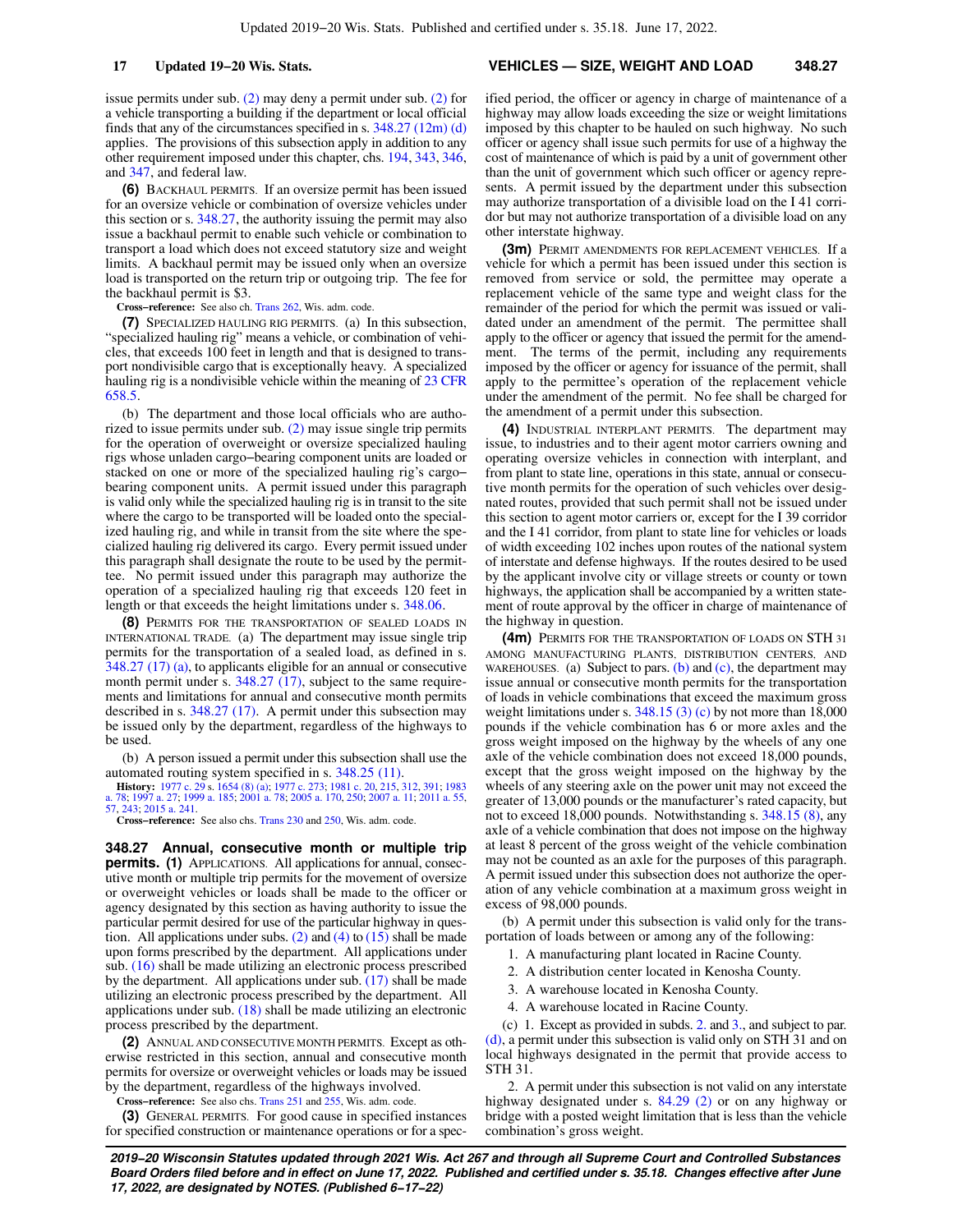### **348.27 VEHICLES — SIZE, WEIGHT AND LOAD Updated 19−20 Wis. Stats. 18**

3. Except as provided in subd. [2.,](https://docs.legis.wisconsin.gov/document/statutes/348.27(4m)(c)2.) if any portion of STH 31 in Kenosha County or Racine County is closed, a permit under this subsection is valid on any highway providing a detour around this closed portion of STH 31.

(d) If the routes desired to be used by the applicant involve highways under the jurisdiction of local authorities, the department shall, prior to issuing the permit, submit the permit application to the officers in charge of maintenance of the local highways to be used, for their approval. The department may issue the permit, notwithstanding the objections of these officers, if, after consulting with these officers, the department determines that their objections lack merit.

**(7)** MOBILE HOME, MANUFACTURED HOME, AND MODULAR HOME PERMITS. The department may issue annual or consecutive month statewide permits to licensed mobile home, manufactured home, or modular home transport companies and to licensed mobile home, manufactured home, or modular home manufacturers and dealers authorizing them to transport oversize mobile homes, manufactured homes, or modular homes over any of the highways of the state in the ordinary course of their business.

**(9)** TRANSPORTATION OF LOADS NEAR THE MICHIGAN−WISCON-SIN STATE LINE. (a) 1. The department may issue annual or consecutive month permits, for the transportation of loads on a vehicle or combination of vehicles exceeding statutory length or weight limitations and for the unladen operation of such vehicles returning from the delivery of a load or operating to or from a point of fueling, servicing, or purchase or sale of the vehicle, that authorize all of the following:

a. The transportation of loads over any class of highway for a distance not to exceed 11 miles from the Michigan−Wisconsin state line if the vehicle or combination of vehicles does not violate length or weight limitations under Michigan law.

b. The transportation of raw forest products, lumber, or forestry biomass anywhere upon USH 2 in Iron County, Florence County, Ashland County, or Bayfield County, or upon USH 2 in Douglas County from the Bayfield County line through Marina Drive in the city of Superior, or upon USH 53 from Marina Drive through N. 5th Street in the city of Superior if the vehicle or combination of vehicles does not violate length or weight limitations under Michigan law.

d. The transportation of raw forest products, lumber, or forestry biomass on any highway route specified in subd. [3.](https://docs.legis.wisconsin.gov/document/statutes/348.27(9)(a)3.) if the vehicle or combination of vehicles does not violate length or weight limitations under Michigan law. This subd. [1. d.](https://docs.legis.wisconsin.gov/document/statutes/348.27(9)(a)1.d.) does not apply to a vehicle combination that meets the criteria of truck configuration number 24 as provided in the Bridge Analysis Guide prepared by the Michigan department of transportation.

2. If the roads desired to be used by an applicant for a permit under this paragraph involve streets or highways other than those within the state trunk highway system, the application shall be accompanied by a written statement of route approval by the officer in charge of maintenance of the other highway.

3. Subdivision [1. d.](https://docs.legis.wisconsin.gov/document/statutes/348.27(9)(a)1.d.) applies only on the following highway routes:

b. STH 77, from 2nd Avenue in the city of Hurley to Olson Road in the city of Mellen, in Iron and Ashland counties.

c. USH 51, from the USH 2/51 interchange north of the city of Hurley to Maple Ridge Road in the town of Mercer in Iron County.

d. USH 45, from the Wisconsin−Michigan border to STH 54 in the city of New London.

e. STH 139, from the Wisconsin−Michigan border to USH 8, in Florence and Forest counties.

f. USH 8, from the Wisconsin−Michigan border in Marinette County to USH 45 in Oneida County.

g. STH 13, from the junction of USH 2 and STH 13 in the city of Ashland to the intersection of STH 13 and Old Airport Road in Ashland County.

h. STH 70, from the junction of STH 70 and USH 45 in the city of Eagle River to the junction of STH 70 and USH 51 in Vilas County.

i. STH 64, from the junction of STH 64 and USH 45 in the city of Antigo to the junction of STH 64 and USH 141 in Marinette County.

j. STH 64, from the junction of STH 64 and USH 141 in Marinette County to the junction of STH 64 and USH 41 in the city of Marinette.

k. USH 141, from the village of Crivitz in Marinette County to the junction of USH 141 and CTH S in Oconto County.

L. USH 41, from the town of Abrams in Oconto County to the city of Marinette.

m. USH 8, from the junction of USH 8 and USH 45 in Oneida County to a point four−tenths of a mile west on USH 8.

n. STH 54, from the junction of STH 54 and USH 45 in the city of New London to the junction of STH 54 and CTH S in Outagamie County.

(b) For a vehicle or combination of vehicles the weight of which exceeds any of the provisions of s. [348.15 \(3\)](https://docs.legis.wisconsin.gov/document/statutes/348.15(3)), the fee for an annual permit under this subsection shall be one of the following:

1. If the gross weight is 90,000 pounds or less, \$100.

2. If the gross weight is more than 90,000 pounds but not more than 100,000 pounds, \$175.

3. If the gross weight is greater than 100,000 pounds, \$175 plus \$50 for each 10,000−pound increment or fraction thereof by which the gross weight exceeds 100,000 pounds.

(c) The fee for a consecutive month permit under this subsection for a vehicle or combination of vehicles the weight of which exceeds any of the provisions of s. [348.15 \(3\)](https://docs.legis.wisconsin.gov/document/statutes/348.15(3)) shall be determined in the manner provided in s. [348.25 \(8\) \(bm\),](https://docs.legis.wisconsin.gov/document/statutes/348.25(8)(bm)) except that the applicable fee for an annual permit under par.  $(b)$  shall be used in the computation.

(d) A permit issued under this subsection does not authorize the operation of any vehicle or vehicle combination at a maximum gross weight in excess of 164,000 pounds.

**Cross−reference:** See also ch. [Trans 253](https://docs.legis.wisconsin.gov/document/administrativecode/ch.%20Trans%20253), Wis. adm. code.

**(9m)** TRANSPORTATION OF RAW FOREST AND AGRICULTURAL PRODUCTS. (a) The department may issue annual or consecutive month permits for the transportation of any of the following:

1. Raw forest products or of fruits or vegetables from field to storage or processing facilities in vehicles or vehicle combinations that exceed the maximum gross weight limitations under s. [348.15 \(3\) \(c\)](https://docs.legis.wisconsin.gov/document/statutes/348.15(3)(c)) by not more than 10,000 pounds. A permit under this subdivision is not valid on highways designated as part of the national system of interstate and defense highways, except on the I 39 corridor and the I 41 corridor.

2. Bulk potatoes from storage facilities to rail loading facilities in vehicle combinations that exceed the maximum gross weight limitations under s. [348.15 \(3\) \(c\)](https://docs.legis.wisconsin.gov/document/statutes/348.15(3)(c)) by not more than 10,000 pounds. A permit under this subdivision shall be valid only on USH 51 between CTH "V" and CTH "B" in Waushara and Portage counties, and for a distance not to exceed 15 miles from that portion of USH 51 in order to obtain access to USH 51 or to reach fuel, food, maintenance, repair, rest, staging, terminal facilities or points of loading or unloading.

3. Bulk potatoes from storage facilities to food processing facilities in vehicles or vehicle combinations that exceed the maximum gross weight limitations under s. [348.15 \(3\) \(c\)](https://docs.legis.wisconsin.gov/document/statutes/348.15(3)(c)) by not more than 10,000 pounds. A permit under this subdivision is not valid on highways designated as part of the national system of interstate and defense highways, except to the extent permitted by federal law without any loss or reduction of federal aid or other sanction.

4. Raw forest products in vehicle combinations that exceed the maximum gross weight limitations under s. [348.15 \(3\) \(c\)](https://docs.legis.wisconsin.gov/document/statutes/348.15(3)(c)) by not more than 18,000 pounds if the vehicle combination has 6 or more axles and the gross weight imposed on the highway by the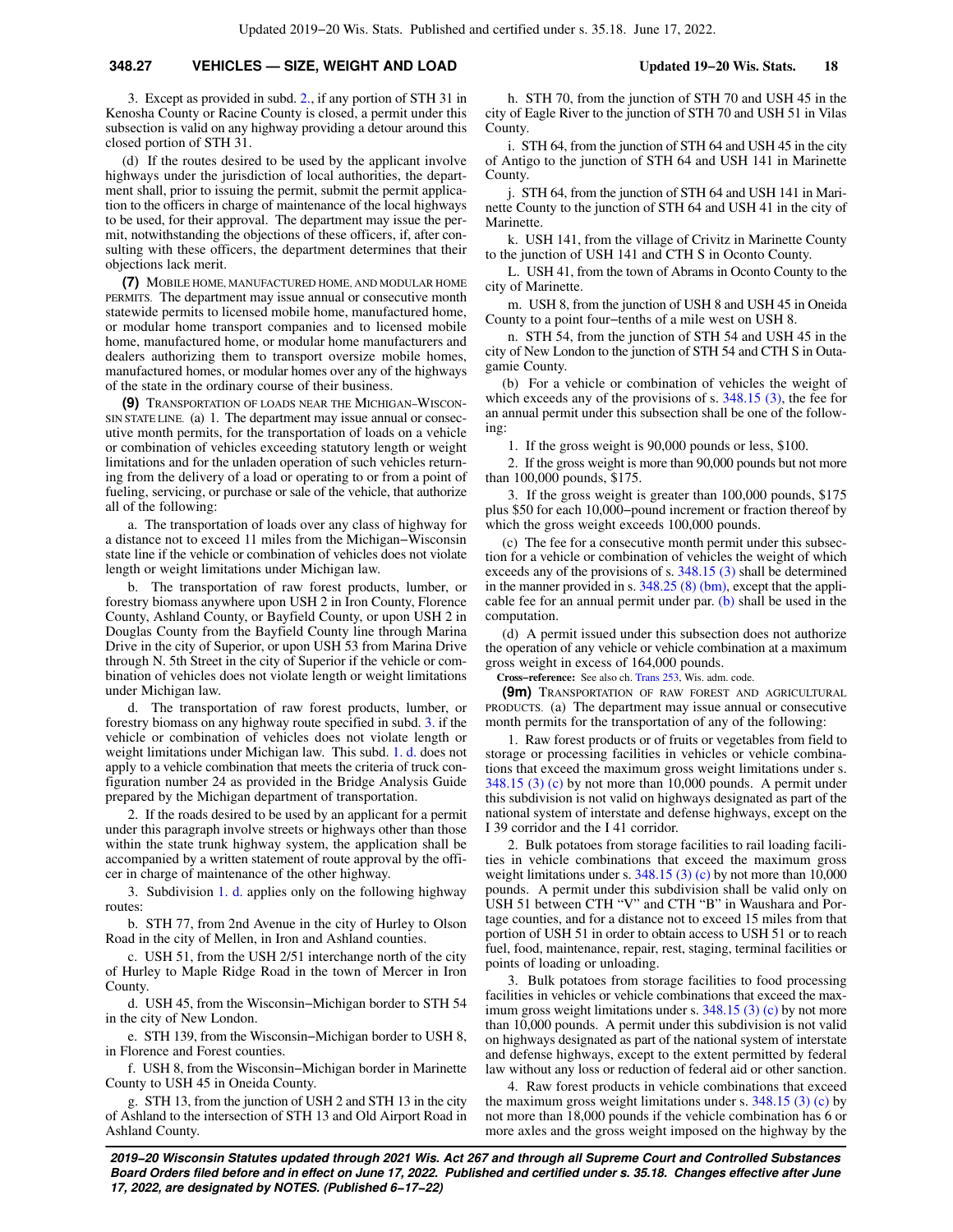wheels of any one axle of the vehicle combination does not exceed 18,000 pounds, except that the gross weight imposed on the highway by the wheels of any steering axle on the power unit may not exceed the greater of 13,000 pounds or the manufacturer's rated capacity, but not to exceed 18,000 pounds. Notwithstanding s. [348.15 \(8\),](https://docs.legis.wisconsin.gov/document/statutes/348.15(8)) any axle of a vehicle combination that does not impose on the highway at least 8 percent of the gross weight of the vehicle combination may not be counted as an axle for the purposes of this subdivision. Subject to par.  $(c)$ , a permit under this subdivision is not valid on any interstate highway designated under s. [84.29 \(2\)](https://docs.legis.wisconsin.gov/document/statutes/84.29(2)) except for the I 41 corridor and that portion of the I 39 corridor between STH 34 in the town of Knowlton and STH 29 south of the city of Wausau, any highway or bridge with a posted weight limitation that is less than the vehicle combination's gross weight, and any part of the state trunk highway system that the department has designated by rule as a route on which a permit issued under this subsection is not valid.

(b) A permit issued under par. [\(a\) 1.](https://docs.legis.wisconsin.gov/document/statutes/348.27(9m)(a)1.) to [3.](https://docs.legis.wisconsin.gov/document/statutes/348.27(9m)(a)3.) does not authorize the operation of any vehicle or vehicle combination at a maximum gross weight in excess of 90,000 pounds. A permit issued under par. [\(a\) 4.](https://docs.legis.wisconsin.gov/document/statutes/348.27(9m)(a)4.) does not authorize the operation of any vehicle combination at a maximum gross weight in excess of 98,000 pounds.

(c) A permit issued under par. [\(a\) 4.](https://docs.legis.wisconsin.gov/document/statutes/348.27(9m)(a)4.) shall expressly authorize the vehicle combination to exceed, on state trunk highways and connecting highways, any special weight limitation imposed under ss. [348.17 \(1\)](https://docs.legis.wisconsin.gov/document/statutes/348.17(1)) and [349.16 \(1\) \(a\)](https://docs.legis.wisconsin.gov/document/statutes/349.16(1)(a)) and [\(2\)](https://docs.legis.wisconsin.gov/document/statutes/349.16(2)) in connection with the thawing of frozen highways and to be operated at the full weight allowable under par.  $(a)$  on state trunk highways and connecting highways. Notwithstanding s. [348.25 \(3\),](https://docs.legis.wisconsin.gov/document/statutes/348.25(3)) a permit issued under par. [\(a\) 4.](https://docs.legis.wisconsin.gov/document/statutes/348.27(9m)(a)4.) may not be suspended by the department, or contain any condition or limitation imposed by the department, in connection with the thawing of frozen highways that are not state trunk highways or connecting highways, except that the operation of the vehicle combination is subject to posted weight limitations on these local highways.

(d) 1. The department shall suspend a permit issued under par. [\(a\) 4.](https://docs.legis.wisconsin.gov/document/statutes/348.27(9m)(a)4.) if the person operating under the permit does any of the following:

a. Violates any weight limitation specified in the permit more than 2 times during the valid period of the permit.

b. Violates any weight limitation specified in the permit by exceeding the weight limitation by 10,000 or more pounds.

2. The suspension under subd. [1.](https://docs.legis.wisconsin.gov/document/statutes/348.27(9m)(d)1.) shall be for a period of 6 months. If the remaining valid period of the permit at the time of the suspension is less than 6 months, the person may not apply for, or operate under, any other permit issued under par. [\(a\) 4.](https://docs.legis.wisconsin.gov/document/statutes/348.27(9m)(a)4.) for a period of 6 months from the suspension.

**Cross−reference:** See also ch. [Trans 259](https://docs.legis.wisconsin.gov/document/administrativecode/ch.%20Trans%20259), Wis. adm. code.

**(9r)** TRANSPORTATION OF SCRAP AND MUNICIPAL SEWAGE RESIDUE. The department may issue an annual or consecutive month permit for the transportation of any of the following:

(a) Metallic or nonmetallic scrap for the purpose of recycling or processing on a vehicle or combination of vehicles which exceeds statutory weight or length limitations and for the return of the vehicle or combination of vehicles when empty. This paragraph does not apply to the transportation of scrap on highways designated as part of the national system of interstate and defense highways, except for the I 39 corridor and the I 41 corridor.

(b) The residue material resulting from treatment of municipal sewage for the purpose of processing in a vehicle combination that exceeds the maximum gross weight limitations under s. [348.15 \(3\)](https://docs.legis.wisconsin.gov/document/statutes/348.15(3)(c)) [\(c\)](https://docs.legis.wisconsin.gov/document/statutes/348.15(3)(c)) by not more than 20,000 pounds if the vehicle combination has 5 or more axles and for the return of the vehicle combination to the municipal sewage treatment facility while transporting the liquid removed from the residue material during processing, including any chemical treatment added to the liquid. This paragraph does not apply to the transportation of municipal sewage residue material or liquid removed from municipal sewage residue material on

#### **19 Updated 19−20 Wis. Stats. VEHICLES — SIZE, WEIGHT AND LOAD 348.27**

highways designated as part of the national system of interstate and defense highways.

**Cross−reference:** See also ch. [Trans 269](https://docs.legis.wisconsin.gov/document/administrativecode/ch.%20Trans%20269), Wis. adm. code.

**(9t)** TRANSPORTATION OF POTATOES. The department may issue annual or consecutive month permits for the transportation of potatoes intended for use as seed in specially configured vehicle combinations that exceed the maximum gross weight limitations under s.  $348.15$  (3) (c) by not more than 10,000 pounds. A permit issued under this subsection does not authorize the operation of any vehicle combination at a maximum gross weight in excess of 90,000 pounds. A permit under this subsection may authorize operation during a spring thaw and shall be valid only on STH 64 between CTH "H" and USH 41 in Langlade, Oconto and Marinette counties; USH 41 between STH 64 and the Wisconsin− Michigan border; and any highway for a distance not to exceed 15 miles from any portion of STH 64 or USH 41 specified in this subsection in order to obtain access to STH 64 or USH 41 or to reach fuel, food, maintenance, repair, rest, staging, terminal facilities or points of loading or unloading. The department shall establish by rule configuration requirements for vehicle combinations under this subsection and such requirements may permit vehicle combinations to exceed the length requirements of s. [348.07.](https://docs.legis.wisconsin.gov/document/statutes/348.07) The department may establish by rule an alternative route for any portion of a highway specified in this subsection.

**Cross−reference:** See also ch. [Trans 258](https://docs.legis.wisconsin.gov/document/administrativecode/ch.%20Trans%20258), Wis. adm. code.

**(10)** TRANSPORTATION OF GRAIN OR COAL OR IRON. The department may issue annual or consecutive month permits for the transportation of loads of grain, as defined in s. [126.01 \(13\)](https://docs.legis.wisconsin.gov/document/statutes/126.01(13)), coal, iron ore concentrates or alloyed iron on a vehicle or a combination of 2 or more vehicles that exceeds statutory weight or length limitations and for the return of the empty vehicle or combination of vehicles over any class of highway for a distance not to exceed 5 miles from the Wisconsin state line. If the roads desired to be used by the applicant involve streets or highways other than those within the state trunk highway system, the application shall be accompanied by a written statement of route approval by the officer in charge of maintenance of the other highway. This subsection does not apply to highways designated as part of the national system of interstate and defense highways.

**(11m)** AGRICULTURAL EMERGENCY PERMITS. (a) If the secretary of agriculture, trade and consumer protection determines that an agricultural emergency exists, the secretary of transportation may authorize the issuance of permits to allow vehicles that are transporting any of the following loads to exceed the width limitation under s. [348.05 \(1\)](https://docs.legis.wisconsin.gov/document/statutes/348.05(1)) if the total outside width does not exceed 12 feet 5 inches and the height does not exceed 14 feet 6 inches:

1. Baled hay, baled straw, baled cornstalks, or baled stover if the hay, straw, cornstalks, or stover is to be used for feed or bedding.

2. From September 15 to December 15 of each year, Christmas trees from the point of harvesting or staging to a Christmas tree yard or point of commercial shipment.

(b) In authorizing the issuance of permits under this subsection, the secretary of transportation shall specify in writing the factors which resulted in the determination to issue permits under this subsection. The factors shall include the effect of the increased size limits on highway safety.

(c) Nothing in this subsection shall be construed to permit the department to waive the requirements of s. [348.07.](https://docs.legis.wisconsin.gov/document/statutes/348.07)

(d) The secretary of transportation may limit the application of permits issued under this subsection to specific areas of the state or to specific highways. A permit authorized under this subsection takes effect upon the mailing or delivery of a complete application and the required fee to the department. A permit authorized under this subsection is valid for up to 90 days, as determined by the secretary of transportation.

**(12)** TRANSPORTATION OF GARBAGE OR REFUSE. (a) In this subsection, "refuse" means combustible and noncombustible rub-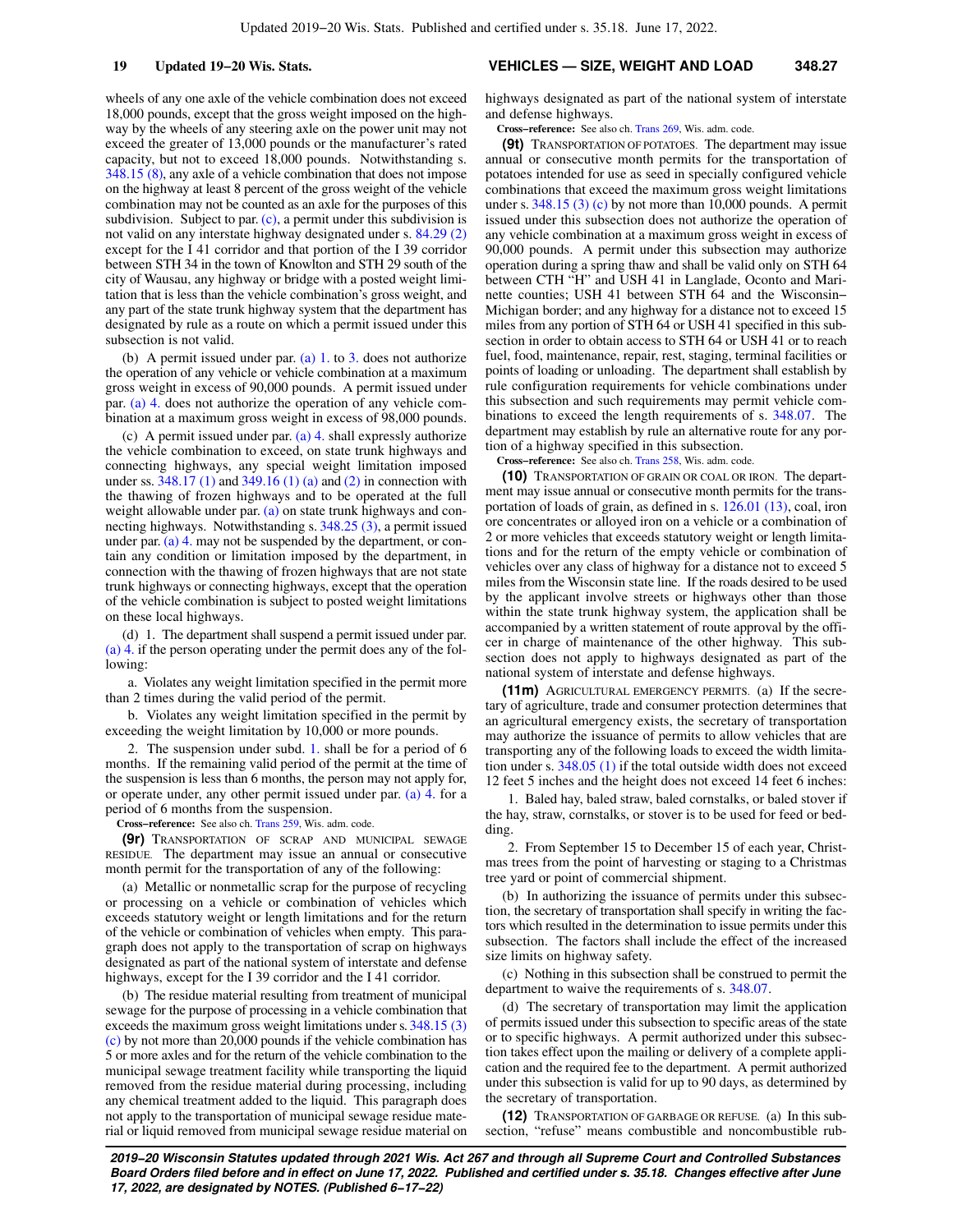bish, including paper, wood, metal, glass, cloth and products thereof, litter and street rubbish, ashes, and lumber, concrete and other debris resulting from the construction or demolition of structures

(b) The department may issue an annual or consecutive month permit for the transportation of garbage, as defined in s. [289.01](https://docs.legis.wisconsin.gov/document/statutes/289.01(9)) [\(9\)](https://docs.legis.wisconsin.gov/document/statutes/289.01(9)), or refuse, in any of the following vehicles that exceed statutory weight and length limitations and for the return of the vehicle when empty:

1. A self−compactor equipped vehicle.

2. A roll−off equipped truck or roll−off trailer that uses all axles while transporting garbage or refuse.

(c) A permit under par. [\(b\)](https://docs.legis.wisconsin.gov/document/statutes/348.27(12)(b)) may be issued for use on any highway within this state.

**Cross−reference:** See also ch. [Trans 269](https://docs.legis.wisconsin.gov/document/administrativecode/ch.%20Trans%20269), Wis. adm. code.

**(12m)** PERMITS FOR VEHICLES TRANSPORTING CERTAIN BUILD-INGS. (a) In this subsection:

1. a. "Building" means a dwelling or other structure or portion of a dwelling or other structure that, when measured as provided in subd. [1. b.,](https://docs.legis.wisconsin.gov/document/statutes/348.27(12m)(a)1.b.) is more than 12 feet wide, more than 14 feet 3 inches in height, or more than 100 feet long; that is transportable as a whole or in sections; and that is raised and supported from an existing foundation to be moved and placed on a permanent foundation at a new location where the dwelling or other structure is to be delivered. "Building" does not include a modular housing unit, a manufactured building as defined in s. [101.71 \(6\)](https://docs.legis.wisconsin.gov/document/statutes/101.71(6)), or a manufactured home as defined in s. [101.91 \(2\).](https://docs.legis.wisconsin.gov/document/statutes/101.91(2))

b. For purposes of subd. [1. a.,](https://docs.legis.wisconsin.gov/document/statutes/348.27(12m)(a)1.a.) width shall be measured from the farthest extremity of the vehicle and load on each side, height shall be measured from the ground to the highest point of the vehicle and load, and length shall be measured from the rearmost point of the vehicle and load to the frontmost point of the vehicle.

2. "Vehicle" includes a combination of vehicles.

(b) The department may issue annual or consecutive month permits for vehicles transporting buildings on the highways. A permit under this subsection may be issued only by the department, regardless of the highways to be used.

(c) The department may not issue a permit under this subsection unless the department determines that all of the following requirements are met:

1. The applicant identifies each potential operator of a vehicle under the permit and provides proof that each such operator holds a valid commercial driver license, with any endorsement required under ch. [343](https://docs.legis.wisconsin.gov/document/statutes/ch.%20343) for operation of the class and type of vehicle to be used to transport a building under the permit.

2. The applicant provides proof of a valid motor carrier certificate or license of authority issued under ch. [194](https://docs.legis.wisconsin.gov/document/statutes/ch.%20194) or under federal law applicable for each vehicle to be used to transport a building under the permit.

3. The applicant provides proof, by a certificate of insurance filed with the department, that the applicant, in addition to satisfying the insurance requirements described in s. [346.924 \(2\),](https://docs.legis.wisconsin.gov/document/statutes/346.924(2)) maintains a policy of comprehensive general liability insurance, issued by an insurer authorized to transact business in this state, that provides bodily injury liability coverage and property damage liability coverage, including for underground property damage, with a total limit of not less than \$500,000 for each occurrence.

(d) The department may deny any application for a permit under this subsection if the department finds any of the following:

1. That the applicant, or any potential operator identified in par.[\(c\) 1.,](https://docs.legis.wisconsin.gov/document/statutes/348.27(12m)(c)1.) has been convicted, within 3 years immediately preceding the date of application, of a violation of s. [346.924.](https://docs.legis.wisconsin.gov/document/statutes/346.924)

2. That the applicant, or any potential operator identified in par. [\(c\) 1.,](https://docs.legis.wisconsin.gov/document/statutes/348.27(12m)(c)1.) has engaged in conduct endangering the safety of persons using the highways.

3. That the applicant has failed to provide reimbursement for damage, which is not paid for by the applicant's insurer, to a highway caused while transporting a building under a permit under this subsection.

4. That the applicant, or any potential operator identified in par. [\(c\) 1.,](https://docs.legis.wisconsin.gov/document/statutes/348.27(12m)(c)1.) has abandoned a building on a highway or on public or private property without permission of the property owner.

(e) The provisions of this subsection apply in addition to any other requirement imposed under this chapter, chs. [194,](https://docs.legis.wisconsin.gov/document/statutes/ch.%20194) [343](https://docs.legis.wisconsin.gov/document/statutes/ch.%20343), [346,](https://docs.legis.wisconsin.gov/document/statutes/ch.%20346) and [347,](https://docs.legis.wisconsin.gov/document/statutes/ch.%20347) and federal law.

**(15)** MULTIPLE TRIP PERMITS. (a) The department shall issue to qualifying applicants multiple trip permits for the transportation of granular roofing material in vehicles or vehicle combinations that exceed the maximum gross weight limitations under s.  $348.15$  (3) (c) by not more than 10,000 pounds. A permit issued under this subsection does not authorize the operation of any vehicle or vehicle combination at a maximum gross weight in excess of 90,000 pounds. A permit under this subsection may be issued only by the department, regardless of the highways to be used. A permit under this subsection is not valid on highways designated as part of the national system of interstate and defense highways except that a permit may be issued that is valid on not more than 2.5 miles of any state trunk highway if such issuance of the permit is consistent with federal law.

(b) 1. An application for a permit under this subsection shall include all of the following information:

a. The motor carrier on behalf of which the load is to be transported.

b. The location from which the transportation of the load is to originate and the load's destination, along with the designated route over which the load will be transported.

2. A permit issued under this subsection shall include as conditions of the permit the information specified in subd. [1. a.](https://docs.legis.wisconsin.gov/document/statutes/348.27(15)(b)1.a.) and [b.](https://docs.legis.wisconsin.gov/document/statutes/348.27(15)(b)1.b.)

(c) If the designated route under par. [\(b\) 1. b.](https://docs.legis.wisconsin.gov/document/statutes/348.27(15)(b)1.b.) includes streets or highways other than those within the state trunk highway system, no permit may be issued under this subsection unless the governing body of each municipality or county having jurisdiction over such streets or highways adopts a resolution approving the transportation of the load over that portion of the designated route that is on streets or highways under the jurisdiction of the municipality or county. An applicant for a permit under this subsection shall include a copy of each such resolution with the permit application.

(d) The department shall promulgate rules to implement and administer this subsection.

**Cross−reference:** See also ch. [Trans 263](https://docs.legis.wisconsin.gov/document/administrativecode/ch.%20Trans%20263), Wis. adm. code.

**(16)** TRANSPORTATION OF HAY OR STRAW. (a) The department may issue annual or consecutive month permits for the transportation of loads of hay or straw on a vehicle or combination of vehicles that exceeds the height limitations under s. [348.06](https://docs.legis.wisconsin.gov/document/statutes/348.06).

(b) If the roads desired to be used by an applicant for a permit under this subsection involve highways other than those within the state trunk highway system, the application shall be accompanied by a written statement of route approval by the officer in charge of maintenance of the other highway.

(c) A permit under this subsection does not authorize the operation of any vehicle or vehicle combination having an overall height in excess of 14 feet 6 inches if the vehicle or vehicle combination is being operated on a highway in an urban area or 15 feet if the vehicle or vehicle combination is being operated on any other highway. The department shall, by rule, define "urban area" for purposes of this paragraph and shall provide, with each permit issued under this subsection, information to the permit holder as to the meaning of this term.

(d) The department may promulgate rules regulating the configuration of the loads carried under permits issued under this subsection and how these loads are to be secured for safe travel.

**(17)** PERMITS FOR THE TRANSPORTATION OF SEALED LOADS IN INTERNATIONAL TRADE. (a) In this subsection, "sealed load" means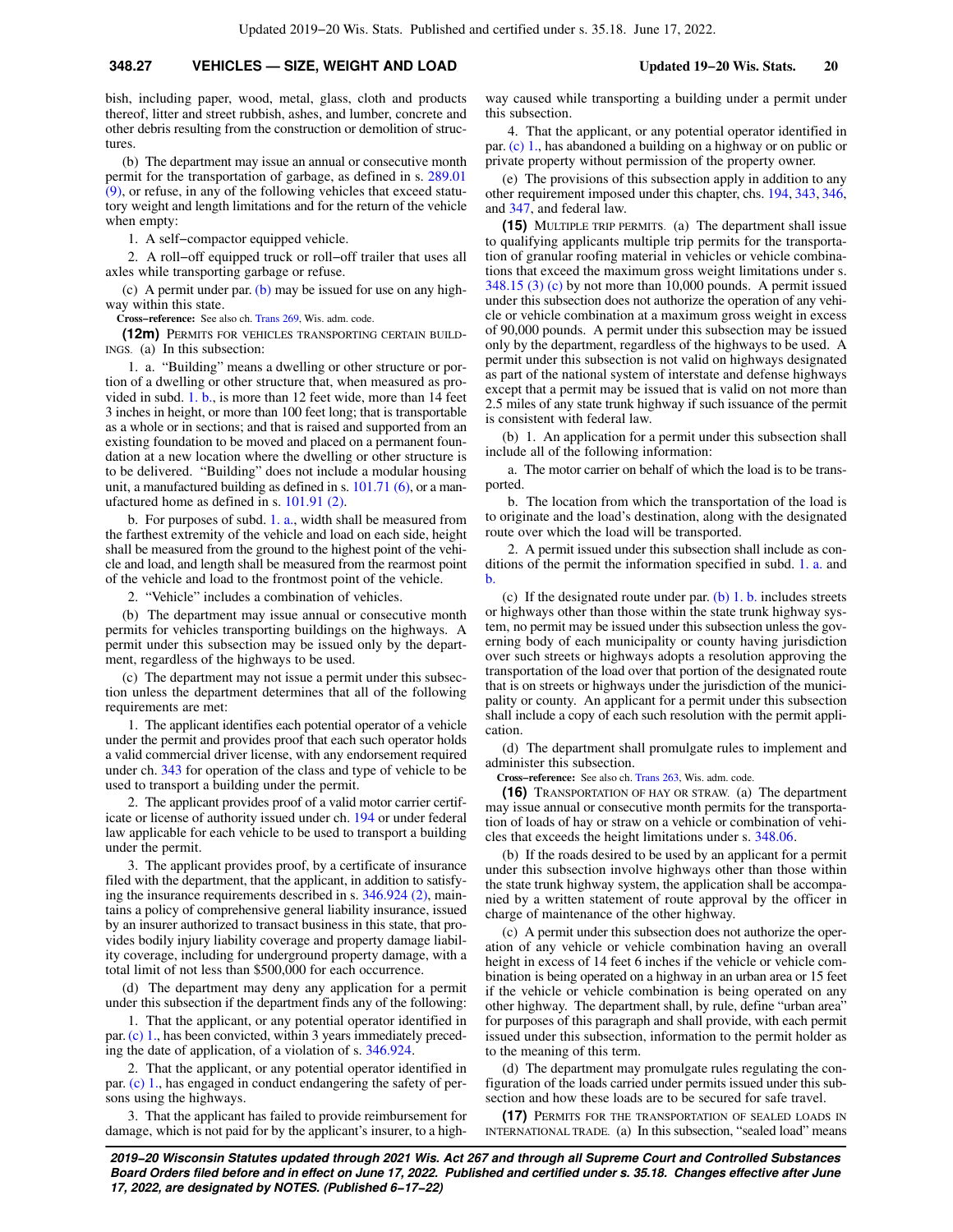a load consisting of a container or vehicle, being transported in international trade, that has been sealed with a tamper−evident seal affixed at the time of initial loading.

(b) The department may issue annual or consecutive month permits for the transportation of a sealed load in a vehicle or vehicle combination that has 6 or more axles and that exceeds the maximum gross weight limitations under s. [348.15 \(3\) \(c\)](https://docs.legis.wisconsin.gov/document/statutes/348.15(3)(c)) if the vehicle or vehicle combination does not exceed the maximum gross weight limitations under s. [348.29.](https://docs.legis.wisconsin.gov/document/statutes/348.29) Notwithstanding s. [348.15 \(8\),](https://docs.legis.wisconsin.gov/document/statutes/348.15(8)) any axle of a vehicle or vehicle combination that does not impose on the highway at least 8 percent of the gross weight of the vehicle or vehicle combination may not be counted as an axle for the purposes of this paragraph. A permit issued under this subsection does not authorize the operation of any vehicle or vehicle combination at a maximum gross weight in excess of 90,000 pounds.

**(18)** PERMITS FOR THE TRANSPORTATION OF CERTAIN AGRICUL-TURAL PRODUCTS. (a) In this subsection:

1. "Agricultural product" means any of the following or any combination of the following:

- a. Fruit.
- b. Vegetables.
- c. Grain, including distillers' grain.

d. Live livestock, as defined in s. [95.51 \(1\)](https://docs.legis.wisconsin.gov/document/statutes/95.51(1)), feed for livestock, or nutritional supplements for livestock.

- e. Fish or minnows.
- f. Hemp, as defined in s. [94.67 \(15c\).](https://docs.legis.wisconsin.gov/document/statutes/94.67(15c))

2. "Agricultural product" does not include liquid milk or liquid milk by−products, manure or animal waste, or raw forest products:

(b) Subject to par. [\(c\)](https://docs.legis.wisconsin.gov/document/statutes/348.27(18)(c)), the department may issue annual or consecutive month permits for the transportation of agricultural products in vehicles or vehicle combinations that have 6 or more axles and that exceed the maximum gross weight limitations under s. [348.15 \(3\) \(c\)](https://docs.legis.wisconsin.gov/document/statutes/348.15(3)(c)) if the vehicle or vehicle combination does not exceed the maximum gross weight limitations under s. [348.295.](https://docs.legis.wisconsin.gov/document/statutes/348.295) Notwithstanding s. [348.15 \(8\),](https://docs.legis.wisconsin.gov/document/statutes/348.15(8)) any axle of a vehicle or vehicle combination that does not impose on the highway at least 8 percent of the gross weight of the vehicle or vehicle combination may not be counted as an axle for the purposes of this paragraph. A permit issued under this subsection does not authorize the operation of any vehicle or vehicle combination at a maximum gross weight in excess of 90,000 pounds.

(c) A permit under this subsection is valid only for the transportation of agricultural products to a farm or from a field or farm to a storage facility on the farmer's owned or leased land, a facility for initial storage that is not on the farmer's owned or leased land, or a facility for initial processing.

(d) If the roads desired to be used by an applicant for a permit under this subsection involve highways other than those within the state trunk highway system, the application shall be accompanied by a written statement of route approval by the officer in charge of maintenance of the other highway.

(e) A permit under this subsection is not valid on any interstate highway designated under s. [84.29 \(2\)](https://docs.legis.wisconsin.gov/document/statutes/84.29(2)) except to the extent allowed by federal law without any loss or reduction of federal aid or other sanction.

**(19)** NO−FEE PERMITS FOR IMPLEMENTS OF HUSBANDRY AND AGRICULTURAL COMMERCIAL MOTOR VEHICLES THAT EXCEED LENGTH OR WEIGHT LIMITATIONS. (a) In this subsection, "maintaining authority" means the following:

1. The department or its designee, with respect to state trunk highways and bridges crossing over state trunk highways.

2. The municipality or county responsible for maintenance of the highway or its designee, with respect to any highway that is not a state trunk highway, including any connecting highway. This subdivision does not apply to any bridge crossing over a state trunk highway.

#### **21 Updated 19−20 Wis. Stats. VEHICLES — SIZE, WEIGHT AND LOAD 348.27**

(b) 1. Subject to subds. [3.](https://docs.legis.wisconsin.gov/document/statutes/348.27(19)(b)3.) and  $5. b$  and par. [\(c\)](https://docs.legis.wisconsin.gov/document/statutes/348.27(19)(c)), a person may apply to the maintaining authority of a highway for an annual or consecutive month, no−fee permit to operate an implement of husbandry or agricultural commercial motor vehicle that exceeds limitations on length or weight, or both, imposed by this chapter. Subject to subds.  $3.$  and  $5.$  b. and par. [\(c\),](https://docs.legis.wisconsin.gov/document/statutes/348.27(19)(c)) a person may also apply to the maintaining authority of a highway for an annual or consecutive month, no−fee permit to operate a 2−vehicle combination transporting by trailer or semitrailer an implement of husbandry or agricultural commercial motor vehicle that exceeds limitations on length or weight, or both, imposed by this chapter and that is being transported on the highway to or from a farm−related destination. Upon receiving a complete application for a no−fee permit under this subsection, the maintaining authority shall provide the applicant with a final decision on the application within 3 weeks of its receipt. If the maintaining authority fails to approve or deny the application within this 3−week period, the application is considered approved until the applicant receives a denial meeting the requirements under subd. [4.](https://docs.legis.wisconsin.gov/document/statutes/348.27(19)(b)4.) or until 6 weeks from receipt of the application. If the maintaining authority fails to approve or deny the application within 6 weeks of its receipt, the application is approved.

2. Subject to subd. [3.](https://docs.legis.wisconsin.gov/document/statutes/348.27(19)(b)3.) and par. [\(c\),](https://docs.legis.wisconsin.gov/document/statutes/348.27(19)(c)) any person to whom a no− fee permit has been issued under this subsection may, at any time, apply for an amendment to the permit to reflect a change in the applicant's circumstances or information, including a change in the listing or map of highways to be traveled. Upon receiving a complete application for amendment under this subdivision, the maintaining authority shall provide the applicant with a decision on the application within 5 business days of its receipt. If the maintaining authority fails to approve or deny the application within this period of 5 business days, the application is considered approved until the applicant receives a denial meeting the requirements under subd. [4.](https://docs.legis.wisconsin.gov/document/statutes/348.27(19)(b)4.) or until 10 business days from receipt of the application. If the maintaining authority fails to approve or deny the application within 10 business days of its receipt, the application is approved. This subdivision does not apply if the permit is a resolution or ordinance adopted under subd. [5.](https://docs.legis.wisconsin.gov/document/statutes/348.27(19)(b)5.) This subdivision does not apply with respect to a replacement vehicle as described in par. [\(c\) 10.](https://docs.legis.wisconsin.gov/document/statutes/348.27(19)(c)10.)

3. Except as provided in subd. [5. b.](https://docs.legis.wisconsin.gov/document/statutes/348.27(19)(b)5.b.), an application under subd. [1.](https://docs.legis.wisconsin.gov/document/statutes/348.27(19)(b)1.) or [2.](https://docs.legis.wisconsin.gov/document/statutes/348.27(19)(b)2.) shall be made on the form prescribed by the department under par. [\(d\) 1.](https://docs.legis.wisconsin.gov/document/statutes/348.27(19)(d)1.)

4. After receiving a complete permit application under subd. [1.](https://docs.legis.wisconsin.gov/document/statutes/348.27(19)(b)1.) or [2.,](https://docs.legis.wisconsin.gov/document/statutes/348.27(19)(b)2.) if a maintaining authority denies the application, it shall notify the applicant in writing of the denial and the notice shall include a reasonable and structurally based explanation of the denial that relates to the preservation of the roadway.

4m. a. If a maintaining authority receives a complete permit application, or a complete application to amend a permit, for an implement of husbandry described in s. [340.01 \(24\) \(a\) 1. b.](https://docs.legis.wisconsin.gov/document/statutes/340.01(24)(a)1.b.) or for an agricultural commercial motor vehicle used as described in s. [340.01 \(1o\) \(e\) 1.](https://docs.legis.wisconsin.gov/document/statutes/340.01(1o)(e)1.), the maintaining authority may not deny the application. However, the maintaining authority may modify the application to include an alternate route or map of highways other than those specified by the applicant under par.  $(c)$  3. for operation or transportation of the implement of husbandry or agricultural commercial motor vehicle and shall approve the application.

b. For a maintaining authority under par. [\(a\) 2.,](https://docs.legis.wisconsin.gov/document/statutes/348.27(19)(a)2.) the alternate route or map of highways under subd. [4m. a.](https://docs.legis.wisconsin.gov/document/statutes/348.27(19)(b)4m.a.) may include highways that are not under the jurisdiction of the maintaining authority issuing the permit only upon prior approval of the maintaining authority having jurisdiction over those highways, except that no prior approval is required with respect to a highway on which the implement of husbandry or agricultural commercial motor vehicle may be legally operated or transported without a permit or as authorized by a resolution or ordinance serving as a permit under subd.  $5. b.$  For a maintaining authority under par. [\(a\) 1.](https://docs.legis.wisconsin.gov/document/statutes/348.27(19)(a)1.), the alter-nate route or map of highways under subd. [4m. a.](https://docs.legis.wisconsin.gov/document/statutes/348.27(19)(b)4m.a.) may not include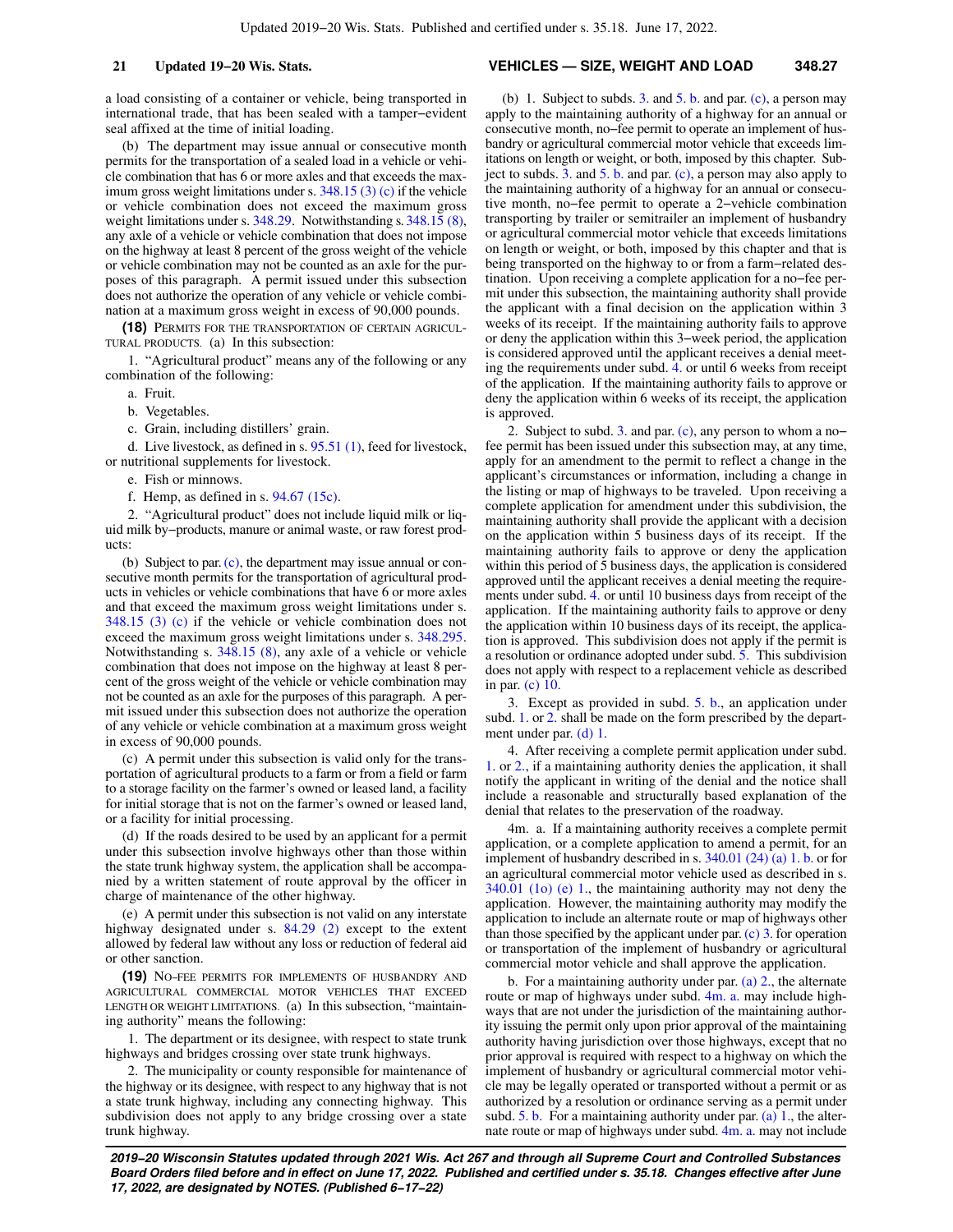highways that are not under the jurisdiction of the maintaining authority issuing the permit.

5. a. The governing body of a municipality or county may, by resolution or ordinance, authorize operation on any or all highways under the municipality's or county's jurisdiction of implements of husbandry and agricultural commercial motor vehicles that exceed limitations on length or weight, or both, imposed by this chapter. The governing body of a municipality or county may also, by resolution or ordinance, authorize operation on any or all highways under the municipality's or county's jurisdiction of 2−vehicle combinations transporting by trailer or semitrailer an implement of husbandry or agricultural commercial motor vehicle that exceeds limitations on length or weight, or both, imposed by this chapter and that is being transported to or from a farm− related destination. If the governing body of a municipality or county adopts a resolution or ordinance under this subd. [5. a.,](https://docs.legis.wisconsin.gov/document/statutes/348.27(19)(b)5.a.) the resolution or ordinance shall be valid for at least one calendar year. For a resolution or ordinance under this subd. [5. a.](https://docs.legis.wisconsin.gov/document/statutes/348.27(19)(b)5.a.) to be effective in any calendar year, the resolution or ordinance must be adopted on or before November 30 of the prior year. No amendment to a resolution or ordinance is effective in a calendar year unless the amendment was adopted on or before November 30 of the prior year.

b. If the governing body of a municipality or county adopts a resolution or ordinance under subd. [5. a.](https://docs.legis.wisconsin.gov/document/statutes/348.27(19)(b)5.a.), then subd. [3.](https://docs.legis.wisconsin.gov/document/statutes/348.27(19)(b)3.) and par. [\(c\) 3.](https://docs.legis.wisconsin.gov/document/statutes/348.27(19)(c)3.) do not apply, no permit application is required, and the resolution or ordinance shall serve as the permit under this subsection. The governing body of the municipality or county shall make copies of the resolution or ordinance readily available to the public at multiple locations within the municipality or county.

c. If the governing body of a municipality or county adopts a resolution or ordinance under subd. [5. a.](https://docs.legis.wisconsin.gov/document/statutes/348.27(19)(b)5.a.) that applies to fewer than all of the highways under the municipality's or county's jurisdiction or that authorizes operation or transportation of implements of husbandry and agricultural commercial motor vehicles but imposes conditions, restrictions, or limitations on this operation or transportation, then a person may apply for a permit under subd. [1.](https://docs.legis.wisconsin.gov/document/statutes/348.27(19)(b)1.) for operation or transportation of an implement of husbandry or agricultural commercial motor vehicle on any highway or under any circumstance not authorized by the resolution or ordinance.

d. No later than January 20 of the year after it adopts or amends a resolution or ordinance under this subdivision, each municipality or county that adopts a resolution or ordinance under this subdivision shall forward to the department a copy of the resolution or ordinance, and the department shall publish the resolution or ordinance on the department's Internet site.

(c) 1. With respect to any highway under its jurisdiction, and as provided in subd. [8.](https://docs.legis.wisconsin.gov/document/statutes/348.27(19)(c)8.) and par.  $(b)$  4m. b., a maintaining authority may issue an annual or consecutive month, no−fee permit authorizing operation on the highway of an implement of husbandry or agricultural commercial motor vehicle that exceeds limitations on length or weight, or both, imposed by this chapter if the applicable requirements of this subsection are satisfied.

1m. With respect to any highway under its jurisdiction, and as provided in subd. [9.](https://docs.legis.wisconsin.gov/document/statutes/348.27(19)(c)9.) and par.  $(b)$  4m. b., a maintaining authority may issue an annual or consecutive month, no−fee permit authorizing operation on the highway of a 2−vehicle combination transporting by trailer or semitrailer an implement of husbandry or agricultural commercial motor vehicle that exceeds limitations on length or weight, or both, imposed by this chapter and that is being transported to or from a farm−related destination, if the applicable requirements of this subsection are satisfied.

2. A no−fee permit issued under this subsection does not exempt any implement of husbandry or agricultural commercial motor vehicle from complying with all equipment and other requirements for an implement of husbandry or agricultural commercial motor vehicle specified in ch. [347](https://docs.legis.wisconsin.gov/document/statutes/ch.%20347).

3. Except as provided in par. [\(b\) 5. b.](https://docs.legis.wisconsin.gov/document/statutes/348.27(19)(b)5.b.), an application for a no− fee permit under this subsection shall be accompanied by a listing or map of the highways that may potentially be traveled under authorization of the permit.

4. A no−fee permit issued under subd. [1.](https://docs.legis.wisconsin.gov/document/statutes/348.27(19)(c)1.) or [1m.](https://docs.legis.wisconsin.gov/document/statutes/348.27(19)(c)1m.) is not valid on any highway that is a part of the national system of interstate and defense highways.

5. No fee may be charged for issuance or amendment of a permit under this subsection, or for any study, investigation, or other review in connection with an application for a permit or amendment of a permit under this subsection.

6. A maintaining authority under par.  $(a)$  2. may issue permits under this subsection having a valid period that is longer than one year or for which there is no expiration.

7. Permits issued under this subsection by a maintaining authority under par.  $(a)$  1., including amended permits for which an application has been approved under par. [\(b\) 2.](https://docs.legis.wisconsin.gov/document/statutes/348.27(19)(b)2.), shall automatically renew each year unless there is a material change to any roadway for which the permit applies.

8. In addition to the authorization under subd. [1.,](https://docs.legis.wisconsin.gov/document/statutes/348.27(19)(c)1.) a no−fee permit issued under this subsection authorizes an implement of husbandry or agricultural commercial motor vehicle being operated in compliance with the permit to cross any highway that intersects with a highway under the jurisdiction of the maintaining authority that issued the permit. This subdivision does not apply to a bridge crossing over a state trunk highway.

9. In addition to the authorization under subd. [1m.](https://docs.legis.wisconsin.gov/document/statutes/348.27(19)(c)1m.), a no−fee permit issued under this subsection authorizes a 2−vehicle combination transporting an implement of husbandry or agricultural commercial motor vehicle in compliance with the permit to cross any highway that intersects with a highway under the jurisdiction of the maintaining authority that issued the permit. This subdivision does not apply to a bridge crossing over a state trunk highway.

10. If an implement of husbandry or agricultural commercial motor vehicle for which a permit has been issued under this subsection is removed from service or sold, the permit authorizes the permittee to operate or transport a replacement vehicle of equal or lesser axle weight and gross weight, or of equal or lesser length, for the remainder of the valid period of the permit. The original terms of the permit, including any requirements imposed by the maintaining authority for issuance of the permit, apply to the permittee's operation or transportation of the replacement vehicle under the permit. If the replacement vehicle is of greater axle weight or gross weight, or of greater length, than that for which the permit was issued, the replacement vehicle may not be operated or transported under the permit and application must be made under par. [\(b\) 1.](https://docs.legis.wisconsin.gov/document/statutes/348.27(19)(b)1.) and a new no−fee permit issued for the replacement vehicle before its operation or transportation is authorized.

11. If an application for a no−fee permit identifies multiple identical implements of husbandry or agricultural commercial motor vehicles to be operated on the same highways, as provided in par. [\(d\) 1m.](https://docs.legis.wisconsin.gov/document/statutes/348.27(19)(d)1m.), the maintaining authority shall issue a no−fee permit that identifies, and authorizes operation of, each implement of husbandry or agricultural commercial motor vehicle identified in the application. The permittee may make copies of the no−fee permit and, for purposes of s. [348.28](https://docs.legis.wisconsin.gov/document/statutes/348.28), carry a copy of the permit, in lieu of the original, on any implement of husbandry or agricultural commercial motor vehicle identified in the no−fee permit.

(cm) If a no−fee permit is issued under this subsection authorizing a 2−vehicle combination to transport by trailer or semitrailer an implement of husbandry, the permit shall require the person transporting the implement of husbandry to comply with s. [347.24 \(3\) \(b\) 1.](https://docs.legis.wisconsin.gov/document/statutes/347.24(3)(b)1.) For purposes of this paragraph, the requirements under s. [347.24 \(3\) \(b\) 1.](https://docs.legis.wisconsin.gov/document/statutes/347.24(3)(b)1.) shall apply to an implement of husbandry being transported to the same extent as if the implement of husbandry were being operated.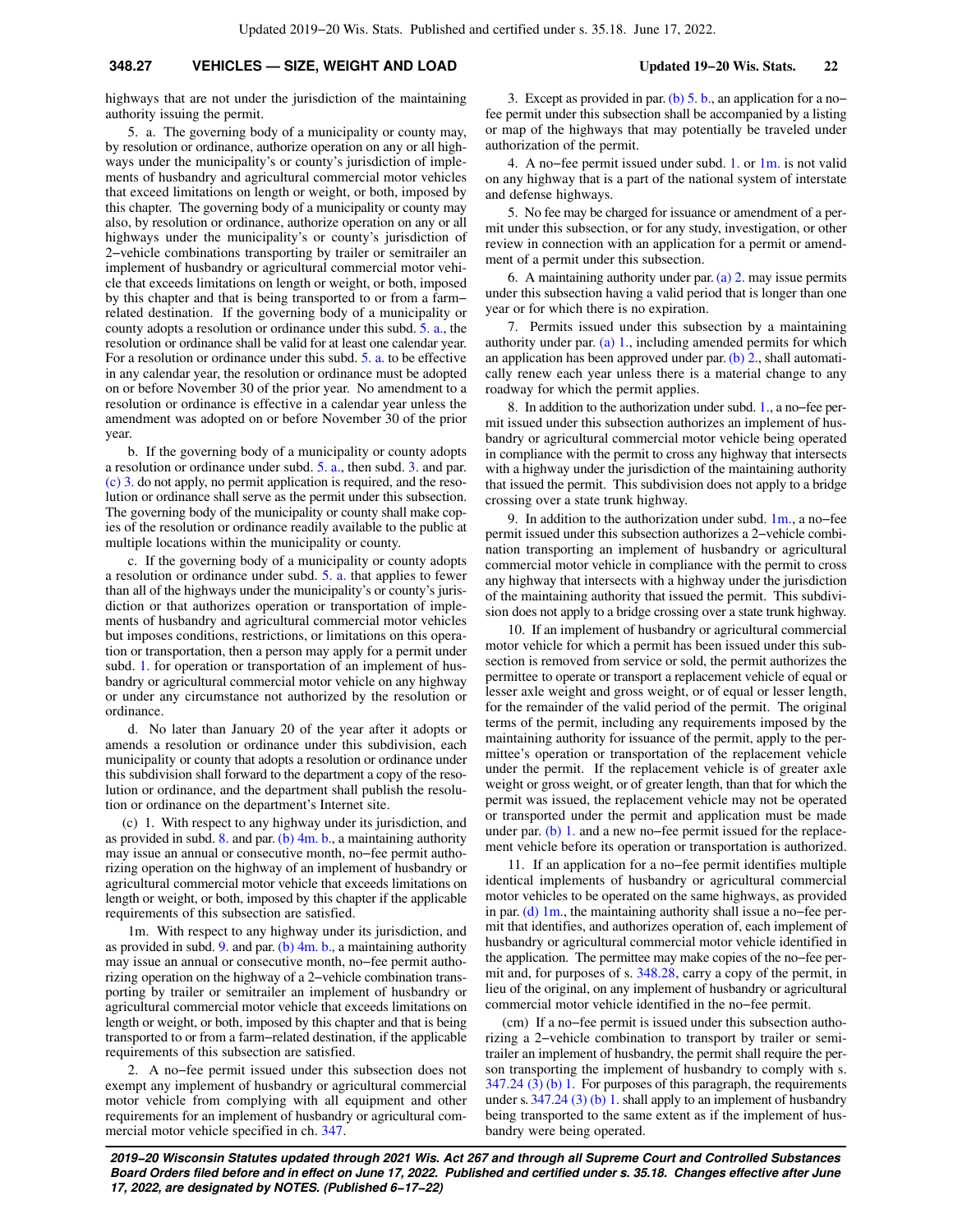(cr) If a no−fee permit is issued under this subsection authorizing a 2−vehicle combination to transport by trailer or semitrailer an agricultural commercial motor vehicle exceeding 8 feet 6 inches in total outside width, the permit shall require the person transporting the agricultural commercial motor vehicle to comply with s. [348.09 \(3\) \(b\).](https://docs.legis.wisconsin.gov/document/statutes/348.09(3)(b))

(d) 1. The department shall prescribe an application form for no−fee permits, and amendments to no−fee permits, under this subsection. Except with respect to permits under par. [\(b\) 5. b.](https://docs.legis.wisconsin.gov/document/statutes/348.27(19)(b)5.b.), this form shall be used by each maintaining authority. Subject to subd. [1m.,](https://docs.legis.wisconsin.gov/document/statutes/348.27(19)(d)1m.) the application form shall require the applicant to provide, on the form or as an attachment, all of the following information:

a. The applicant's contact information.

b. A listing or map of the highways that may potentially be traveled under authorization of the permit.

c. Identification of the types of implements of husbandry or agricultural commercial motor vehicles for which the application is made; the length, number of axles, make, model, and estimated weight of the implements of husbandry or agricultural commercial motor vehicles; and the time of year and frequency that these implements of husbandry or agricultural commercial motor vehicles are expected to be operated on the highway.

cm. If the application is for operation of a 2−vehicle combination transporting by trailer or semitrailer an implement of husbandry or agricultural commercial motor vehicle, a description of the power unit and trailer or semitrailer of the 2−vehicle combination, including make, model, estimated vehicle weight, and vehicle registration number, if applicable.

d. Changes to the original application when requesting an amendment to a previously issued no−fee permit.

e. Any other information considered necessary by the department to determine the acceptability of the application.

1m. The application form under subd. [1.](https://docs.legis.wisconsin.gov/document/statutes/348.27(19)(d)1.) for a no−fee permit shall provide the applicant an opportunity to identify, in one application, multiple identical vehicles or vehicle combinations constituting implements of husbandry or agricultural commercial motor vehicles for which application is made if each such implement of husbandry or agricultural motor vehicle will be operated on the same highways identified by the applicant under par. [\(c\) 3.](https://docs.legis.wisconsin.gov/document/statutes/348.27(19)(c)3.)

2. The department shall prescribe a procedure for the submission of applications to the maintaining authority under par. [\(b\) 1.](https://docs.legis.wisconsin.gov/document/statutes/348.27(19)(b)1.) and [2.](https://docs.legis.wisconsin.gov/document/statutes/348.27(19)(b)2.) The procedure shall allow an application to be submitted by mail, including certified mail, by electronic transmission, or in person, and shall include a method for accurately documenting the date of receipt of the application regardless of which delivery method is used.

3. a. Except as provided in subd. [3. b.,](https://docs.legis.wisconsin.gov/document/statutes/348.27(19)(d)3.b.) [c.,](https://docs.legis.wisconsin.gov/document/statutes/348.27(19)(d)3.c.) [d.,](https://docs.legis.wisconsin.gov/document/statutes/348.27(19)(d)3.d.) and [e.](https://docs.legis.wisconsin.gov/document/statutes/348.27(19)(d)3.e.), a maintaining authority shall keep confidential all information provided by an applicant for a permit under this subsection and this information is not open to public inspection, copying, or disclosure under s. [19.35](https://docs.legis.wisconsin.gov/document/statutes/19.35).

b. A maintaining authority described in par. [\(a\) 2.](https://docs.legis.wisconsin.gov/document/statutes/348.27(19)(a)2.) shall disclose to the department, upon its request, information provided by an applicant for a permit under this subsection, but the department shall keep the information confidential, and this information is not open to public inspection, copying, or disclosure under s. [19.35](https://docs.legis.wisconsin.gov/document/statutes/19.35).

c. A maintaining authority shall, upon request, disclose to a law enforcement agency, for use only for law enforcement purposes, information provided by an applicant for a permit under this subsection.

d. This subdivision does not prohibit a maintaining authority from disclosing on a permit under this subsection the information necessary to carry out the purpose of the permit.

e. This subdivision does not prohibit a maintaining authority from disclosing information to the permit applicant or the applicant's agent or from disclosing, in any court proceeding, information necessary for judicial review of the maintaining authority's decision.

#### **23 Updated 19−20 Wis. Stats. VEHICLES — SIZE, WEIGHT AND LOAD 348.29**

4. In making its initial determination on an application for a no−fee permit under this subsection, a municipality is not subject to the requirements under subch. [V of ch. 19](https://docs.legis.wisconsin.gov/document/statutes/subch.%20V%20of%20ch.%2019).

(e) 1. In this paragraph, "adverse determination" means the denial of an application for issuance or amendment of a no−fee permit under this subsection.

2. Notwithstanding s. [348.25 \(9\)](https://docs.legis.wisconsin.gov/document/statutes/348.25(9)), any person aggrieved by an adverse determination by a municipality or county may obtain review of the adverse determination in the manner provided in ch. [68](https://docs.legis.wisconsin.gov/document/statutes/ch.%2068) or as provided under an ordinance or resolution adopted under s. [68.16.](https://docs.legis.wisconsin.gov/document/statutes/68.16) However, review of the initial determination of the municipality or county, under s. [68.09](https://docs.legis.wisconsin.gov/document/statutes/68.09) or [68.10](https://docs.legis.wisconsin.gov/document/statutes/68.10) or under the equivalent provision of an ordinance or resolution adopted by a municipality under s. [68.16](https://docs.legis.wisconsin.gov/document/statutes/68.16), shall be made by, respectively, the governing body of the municipality or the county highway committee of the county. Notwithstanding ss.  $19.83$  (1) and  $19.85$  (1), any deliberation or proceeding, at a meeting of the governing body of a municipality or county or any of its committees, related to review of an adverse determination shall be conducted in closed session, with the permit applicant and any agent of the applicant present for any evidentiary hearing or argument. The municipality or county shall keep confidential all information provided by or on behalf of the permit applicant during the proceeding and this information is not open to public inspection, copying, or disclosure under s. [19.35,](https://docs.legis.wisconsin.gov/document/statutes/19.35) except that this information may be included in the written decision provided to the permit applicant or applicant's agent and may be disclosed in any court proceeding for judicial review of the decision.

3. Any person aggrieved by an adverse determination by the department may petition as provided in s. [348.25 \(9\)](https://docs.legis.wisconsin.gov/document/statutes/348.25(9)).

**Elistory:** [1973 c. 157,](https://docs.legis.wisconsin.gov/document/acts/1973/157) [316](https://docs.legis.wisconsin.gov/document/acts/1973/316); [1973 c. 333](https://docs.legis.wisconsin.gov/document/acts/1973/333) s. [190m](https://docs.legis.wisconsin.gov/document/acts/1973/333,%20s.%20190m); [1973 c. 336;](https://docs.legis.wisconsin.gov/document/acts/1973/336) [1975 c. 25,](https://docs.legis.wisconsin.gov/document/acts/1975/25) [285](https://docs.legis.wisconsin.gov/document/acts/1975/285); [1977](https://docs.legis.wisconsin.gov/document/acts/1977/29)<br>
c. 34, 31[5](https://docs.legis.wisconsin.gov/document/acts/1977/30,%20s.%205), 326; 1981 c. 20, 69, 163, 215, 391; 1983 a. 78 s. 32 to 35, 37; 148; [197](https://docs.legis.wisconsin.gov/document/acts/1977/197)9<br> [c. 34](https://docs.legis.wisconsin.gov/document/acts/1979/34), [315,](https://docs.legis.wisconsin.gov/document/acts/1979/315) [326](https://docs.legis.wisconsin.gov/document/acts/1979/326); [1981 c. 20,](https://docs.legis.wisconsin.gov/document/acts/1981/20) [69,](https://docs.legis.wisconsin.gov/document/acts/1981/69) [163](https://docs.legis.wisconsin.gov/document/acts/1981/163), [215,](https://docs.legis.wisconsin.gov/document/acts/1981/215) [391](https://docs.legis.wisconsin.gov/document/acts/1981/391);

**Cross−reference:** See also chs. [Trans 230](https://docs.legis.wisconsin.gov/document/administrativecode/ch.%20Trans%20230) and [250](https://docs.legis.wisconsin.gov/document/administrativecode/ch.%20Trans%20250), Wis. adm. code.

That the Department of Transportation issues, denies, suspends, and revokes permits under this section does not deny a sheriff deputy's authority to issue a citation for a violation of this section. County of Milwaukee v. Superior of Wisconsin, Inc., [2000 WI App 75](https://docs.legis.wisconsin.gov/document/courts/2000%20WI%20App%2075), [234 Wis. 2d 218,](https://docs.legis.wisconsin.gov/document/courts/234%20Wis.%202d%20218) [610 N.W.2d 484,](https://docs.legis.wisconsin.gov/document/courts/610%20N.W.2d%20484) [98−2851.](https://docs.legis.wisconsin.gov/document/wicourtofappeals/98-2851)

Municipalities do not have the authority to regulate, by permit or license, vehicles that have been issued permits by the Department of Transportation under sub. (9r). [OAG 1−18.](https://docs.legis.wisconsin.gov/document/oag/oag1-18)

**348.28 Permits to be carried. (1)** (a) Permits issued under ss. [348.25](https://docs.legis.wisconsin.gov/document/statutes/348.25), [348.26](https://docs.legis.wisconsin.gov/document/statutes/348.26) and [348.27](https://docs.legis.wisconsin.gov/document/statutes/348.27), other than a permit described in s. [348.27 \(19\) \(b\) 5. b.](https://docs.legis.wisconsin.gov/document/statutes/348.27(19)(b)5.b.), shall be carried on the vehicle during operations so permitted.

(b) Permits issued under s.  $348.27(19)$  that are required to be carried on the vehicle under par. [\(a\)](https://docs.legis.wisconsin.gov/document/statutes/348.28(1)(a)) may be carried and produced in either printed or electronic format, including by display of electronic images on a cellular telephone or other electronic device. If the permit is displayed in electronic format on any cellular telephone or other electronic device, a traffic officer or inspector under s. [110.07 \(3\)](https://docs.legis.wisconsin.gov/document/statutes/110.07(3)) may not view, and producing the permit in electronic format is not considered consent for the traffic officer or inspector to view, any content on the telephone or other device except the permit.

**(2)** Any person violating this section may be required to forfeit not less than \$10 nor more than \$20 for the first offense and not less than \$25 nor more than \$50 for the 2nd and each subsequent conviction within one year.

**History:** [1971 c. 278](https://docs.legis.wisconsin.gov/document/acts/1971/278); [1985 a. 202](https://docs.legis.wisconsin.gov/document/acts/1985/202) s. [37](https://docs.legis.wisconsin.gov/document/acts/1985/202,%20s.%2037); [2005 a. 250;](https://docs.legis.wisconsin.gov/document/acts/2005/250) [2007 a. 171;](https://docs.legis.wisconsin.gov/document/acts/2007/171) [2011 a. 55](https://docs.legis.wisconsin.gov/document/acts/2011/55), [56](https://docs.legis.wisconsin.gov/document/acts/2011/56), [58](https://docs.legis.wisconsin.gov/document/acts/2011/58), [243](https://docs.legis.wisconsin.gov/document/acts/2011/243); [2013 a. 377;](https://docs.legis.wisconsin.gov/document/acts/2013/377) [2017 a. 59.](https://docs.legis.wisconsin.gov/document/acts/2017/59)

**348.29 Weight limitations for certain permits.** Notwithstanding s. [348.15 \(3\) \(c\),](https://docs.legis.wisconsin.gov/document/statutes/348.15(3)(c)) for any vehicle or vehicle combination operating under a permit issued under s. [348.26 \(8\)](https://docs.legis.wisconsin.gov/document/statutes/348.26(8)) or [348.27 \(17\),](https://docs.legis.wisconsin.gov/document/statutes/348.27(17)) the gross weight imposed on the highway by any group of 6 or more consecutive axles of a vehicle or combination of vehicles may not exceed the maximum gross weights in the following table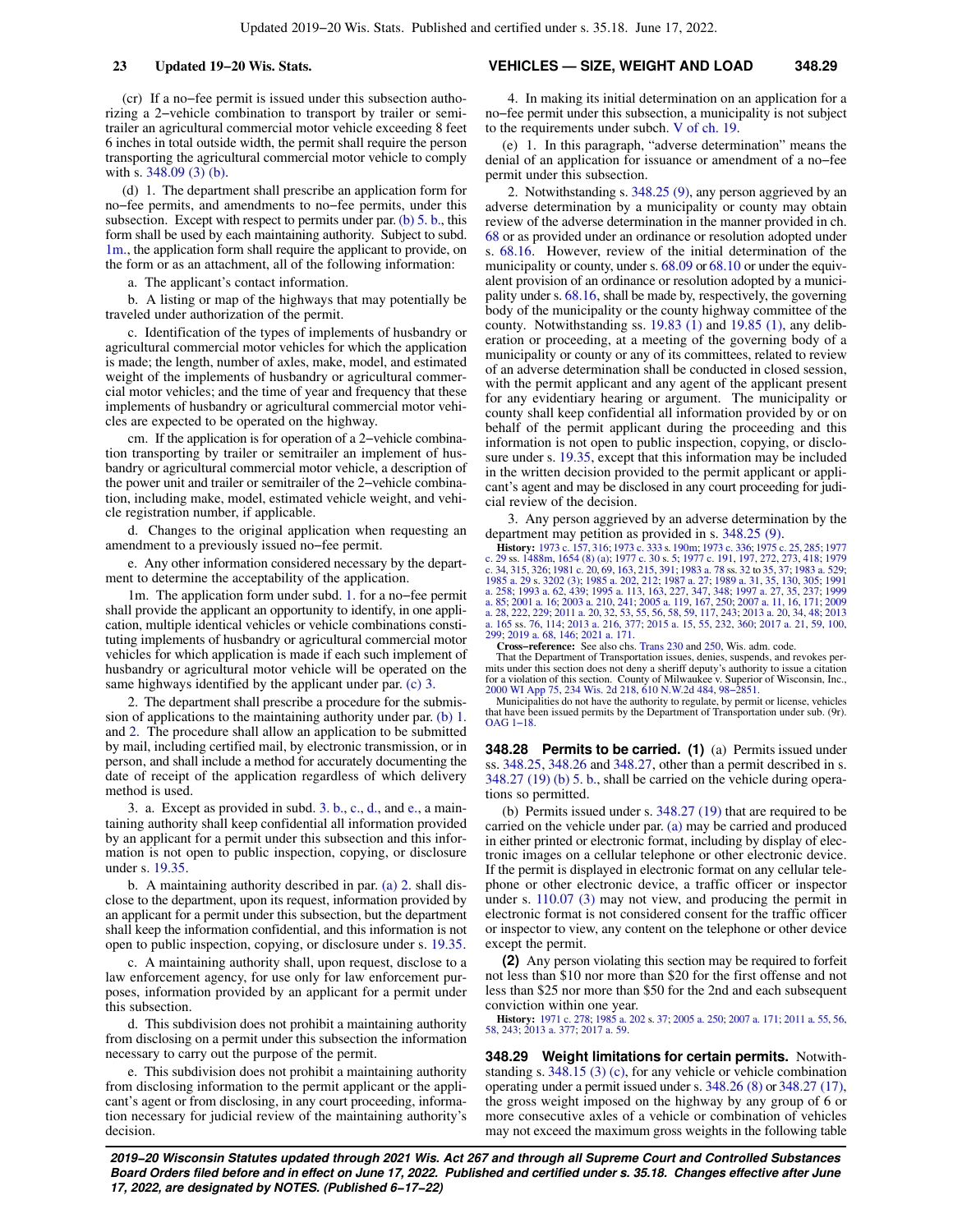### **348.29 VEHICLES — SIZE, WEIGHT AND LOAD Updated 19−20 Wis. Stats. 24**

for each of the respective distances between axles and the respective numbers of axles of a group: [See Figure 348.29 following]

| <b>Figure 348.29:</b> |  |
|-----------------------|--|
|-----------------------|--|

| Maximum gross weight in pounds on a group of-                       |                                                                                         |                                                                                                                                 |                                                                                                                                   |  |  |  |  |
|---------------------------------------------------------------------|-----------------------------------------------------------------------------------------|---------------------------------------------------------------------------------------------------------------------------------|-----------------------------------------------------------------------------------------------------------------------------------|--|--|--|--|
| Distances in feet between foremost<br>and rearmost axles of a group | 6 consecutive axles of any combination of<br>vehicles having a total of 6 or more axles | 7 consecutive axles of a 7-axle vehicle<br>or of any vehicle or combination of<br>vehicles having a total of 7 or more<br>axles | 8 consecutive axles of a 8-axle vehi-<br>cle or of any vehicle or combination<br>of vehicles having a total of 8 or<br>more axles |  |  |  |  |
| 28                                                                  |                                                                                         |                                                                                                                                 | 82,000                                                                                                                            |  |  |  |  |
| 29                                                                  |                                                                                         |                                                                                                                                 | 82,500                                                                                                                            |  |  |  |  |
| 30                                                                  |                                                                                         |                                                                                                                                 | 83,000                                                                                                                            |  |  |  |  |
| 31                                                                  |                                                                                         |                                                                                                                                 | 83,500                                                                                                                            |  |  |  |  |
| 32                                                                  |                                                                                         |                                                                                                                                 | 84,500                                                                                                                            |  |  |  |  |
| 33                                                                  |                                                                                         |                                                                                                                                 | 85,000                                                                                                                            |  |  |  |  |
| 34                                                                  |                                                                                         |                                                                                                                                 | 85,500                                                                                                                            |  |  |  |  |
| 35                                                                  |                                                                                         | 80,500                                                                                                                          | 86,000                                                                                                                            |  |  |  |  |
| 36                                                                  |                                                                                         | 81,000                                                                                                                          | 86,500                                                                                                                            |  |  |  |  |
| 37                                                                  |                                                                                         | 81,500                                                                                                                          | 87,000                                                                                                                            |  |  |  |  |
| 38                                                                  |                                                                                         | 82,000                                                                                                                          | 87,500                                                                                                                            |  |  |  |  |
| 39                                                                  |                                                                                         | 82,500                                                                                                                          | 88,500                                                                                                                            |  |  |  |  |
| 40                                                                  |                                                                                         | 83,500                                                                                                                          | 89,000                                                                                                                            |  |  |  |  |
| 41                                                                  |                                                                                         | 84,000                                                                                                                          | 89,500                                                                                                                            |  |  |  |  |
| 42                                                                  |                                                                                         | 84,500                                                                                                                          | 90,000                                                                                                                            |  |  |  |  |
| 43                                                                  |                                                                                         | 85,000                                                                                                                          |                                                                                                                                   |  |  |  |  |
| 44                                                                  | 80,500                                                                                  | 85,500                                                                                                                          |                                                                                                                                   |  |  |  |  |
| 45                                                                  | 81,000                                                                                  | 86,000                                                                                                                          |                                                                                                                                   |  |  |  |  |
| 46                                                                  | 81,500                                                                                  | 87,000                                                                                                                          |                                                                                                                                   |  |  |  |  |
| 47                                                                  | 82,000                                                                                  | 87,500                                                                                                                          |                                                                                                                                   |  |  |  |  |
| 48                                                                  | 83,000                                                                                  | 88,000                                                                                                                          |                                                                                                                                   |  |  |  |  |
| 49                                                                  | 83,500                                                                                  | 88,500                                                                                                                          |                                                                                                                                   |  |  |  |  |
| 50                                                                  | 84,000                                                                                  | 89,000                                                                                                                          |                                                                                                                                   |  |  |  |  |
| 51                                                                  | 84,500                                                                                  | 89,500                                                                                                                          |                                                                                                                                   |  |  |  |  |
| 52                                                                  | 85,000                                                                                  | 90,000                                                                                                                          |                                                                                                                                   |  |  |  |  |
| 53                                                                  | 86,000                                                                                  |                                                                                                                                 |                                                                                                                                   |  |  |  |  |
| 54                                                                  | 86,500                                                                                  |                                                                                                                                 |                                                                                                                                   |  |  |  |  |
| 55                                                                  | 87,000                                                                                  |                                                                                                                                 |                                                                                                                                   |  |  |  |  |
| 56                                                                  | 87,500                                                                                  |                                                                                                                                 |                                                                                                                                   |  |  |  |  |
| 57                                                                  | 88,000                                                                                  |                                                                                                                                 |                                                                                                                                   |  |  |  |  |
| 58                                                                  | 89,000                                                                                  |                                                                                                                                 |                                                                                                                                   |  |  |  |  |
| 59                                                                  | 89,500                                                                                  |                                                                                                                                 |                                                                                                                                   |  |  |  |  |
| 60                                                                  | 90,000                                                                                  |                                                                                                                                 |                                                                                                                                   |  |  |  |  |
|                                                                     |                                                                                         |                                                                                                                                 |                                                                                                                                   |  |  |  |  |

#### **History:** [2011 a. 55.](https://docs.legis.wisconsin.gov/document/acts/2011/55)

**Figure 348.295:**

**348.295 Weight limitations for certain permits.** Notwithstanding s.  $348.15$  (3) (c), for any vehicle or vehicle combination operating under a permit issued under s. [348.27 \(18\),](https://docs.legis.wisconsin.gov/document/statutes/348.27(18)) the gross weight imposed on the highway by any group of 6 or more consecutive axles of a vehicle or combination of vehicles may not exceed the maximum gross weights in the following table for each of the respective distances between axles and the respective numbers of axles of a group: [See Figure 348.295 following]

| Maximum gross weight in pounds on a group of—                       |                                                                                         |                                                                                                                                 |                                                                                                                                   |  |  |
|---------------------------------------------------------------------|-----------------------------------------------------------------------------------------|---------------------------------------------------------------------------------------------------------------------------------|-----------------------------------------------------------------------------------------------------------------------------------|--|--|
| Distances in feet between foremost<br>and rearmost axles of a group | 6 consecutive axles of any combination of<br>vehicles having a total of 6 or more axles | 7 consecutive axles of a 7-axle vehicle<br>or of any vehicle or combination of<br>vehicles having a total of 7 or more<br>axles | 8 consecutive axles of a 8-axle vehi-<br>cle or of any vehicle or combination<br>of vehicles having a total of 8 or<br>more axles |  |  |
| 28                                                                  |                                                                                         |                                                                                                                                 | 82,000                                                                                                                            |  |  |
| 29                                                                  |                                                                                         |                                                                                                                                 | 82,500                                                                                                                            |  |  |
| 30                                                                  |                                                                                         |                                                                                                                                 | 83,000                                                                                                                            |  |  |
| 31                                                                  |                                                                                         |                                                                                                                                 | 83,500                                                                                                                            |  |  |
| 32                                                                  |                                                                                         |                                                                                                                                 | 84,500                                                                                                                            |  |  |
| 33                                                                  |                                                                                         |                                                                                                                                 | 85,000                                                                                                                            |  |  |
| 34                                                                  |                                                                                         |                                                                                                                                 | 85,500                                                                                                                            |  |  |
| 35                                                                  |                                                                                         | 80,500                                                                                                                          | 86,000                                                                                                                            |  |  |
| 36                                                                  |                                                                                         | 81,000                                                                                                                          | 86,500                                                                                                                            |  |  |
| 37                                                                  |                                                                                         | 81,500                                                                                                                          | 87,000                                                                                                                            |  |  |
| 38                                                                  |                                                                                         | 82,000                                                                                                                          | 87,500                                                                                                                            |  |  |
| 39                                                                  |                                                                                         | 82,500                                                                                                                          | 88,500                                                                                                                            |  |  |
| 40                                                                  |                                                                                         | 83,500                                                                                                                          | 89,000                                                                                                                            |  |  |
| 41                                                                  |                                                                                         | 84,000                                                                                                                          | 89,500                                                                                                                            |  |  |
| 42                                                                  |                                                                                         | 84,500                                                                                                                          | 90,000                                                                                                                            |  |  |
| 43                                                                  |                                                                                         | 85,000                                                                                                                          |                                                                                                                                   |  |  |
| 44                                                                  | 80,500                                                                                  | 85,500                                                                                                                          |                                                                                                                                   |  |  |
| 45                                                                  | 81,000                                                                                  | 86,000                                                                                                                          |                                                                                                                                   |  |  |
| 46                                                                  | 81,500                                                                                  | 87,000                                                                                                                          |                                                                                                                                   |  |  |
| 47                                                                  | 82,000                                                                                  | 87,500                                                                                                                          |                                                                                                                                   |  |  |